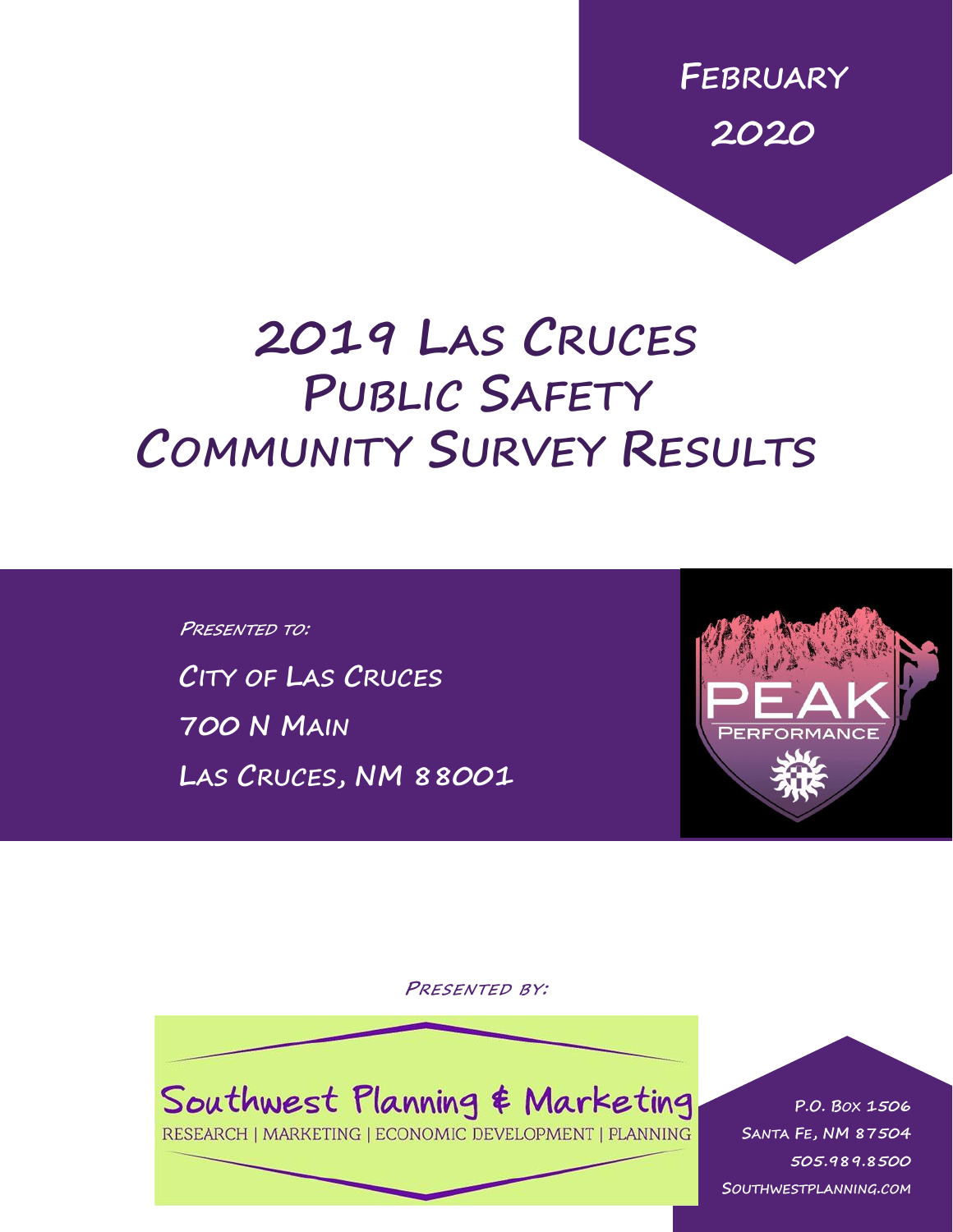# **Contents**

| Appendix B: Verbatim (Unedited) Responses to Open-Ended Questions (See Separate Document)42 |  |
|---------------------------------------------------------------------------------------------|--|

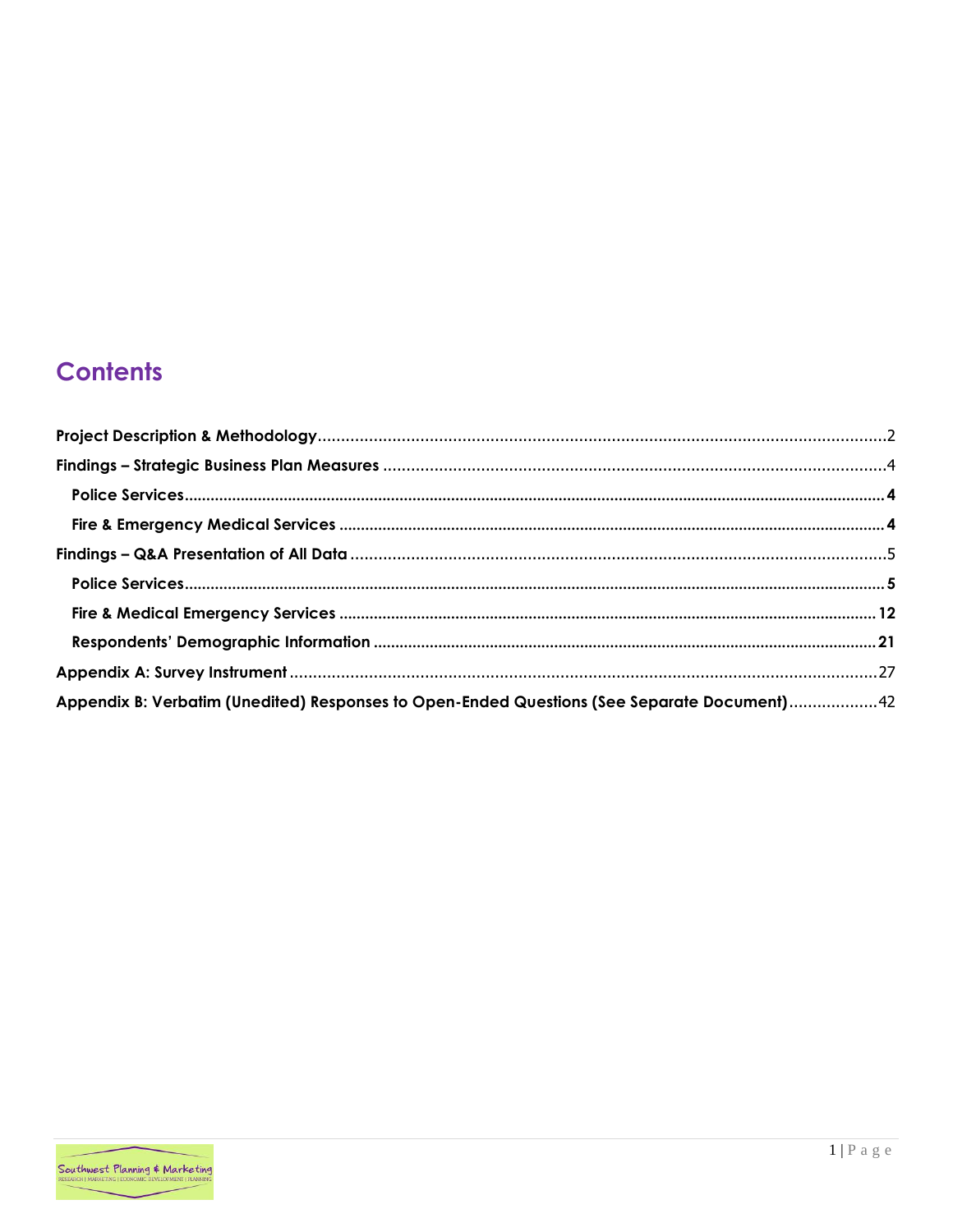# <span id="page-2-0"></span>**Project Description & Methodology**

The City of Las Cruces has implemented the PEAK Performance process to enhance the effectiveness and efficiency of its service to the public, focusing on an improved customer experience for both residents and guests to the community. PEAK stands for:

- ✓ Perform Mission
- ✓ Evaluation Measures
- ✓ Assess Outcomes
- $\checkmark$  Keep Climbing

The City of Las Cruces seeks to be a customer focused, higher performing organization through PEAK Performance, achieving better customer service, continuous improvements, improved transparency, and better communication among departments and employees.

To achieve PEAK Performance goals, each City department created a Strategic Business Plan with targeted strategic results and related measures. Many of the measures can only be quantified by surveying impacted constituents. Accordingly, the City of Las Cruces commissioned Southwest Planning & Marketing (SWPM) to develop and conduct surveys to collect data on these measures.

This report summarizes the results of the Public Safety (Police & Fire) Community Survey.

The survey was administered via email invitations with an embedded survey link to an email list of households connected to City of Las Cruces utilities (list was provided by the city). Residents were also given the opportunity to respond to the survey via a link on the city's website. Both English and Spanish versions of the survey were made available.

A total of 1,720 responses to the survey were received. The overall data for the entire sample is accurate to plus or minus 2.3% at the 95% confidence level.<sup>1</sup> That means that 95% of the time the data for the entire population would not vary by more than 2.3% from the results obtained from the sample in this survey.

SWPM reviewed census population data to ensure that the findings were generally representative of the City of Las Cruces population. The responses fell well within acceptable confidence levels.

The survey instrument was designed by SWPM in collaboration with City of Las Cruces staff and approved by executive leadership.

<sup>&</sup>lt;sup>1</sup> Based on City of Las Cruces population of 102,926 as estimated by the U.S. Census Bureau, July 1, 2018.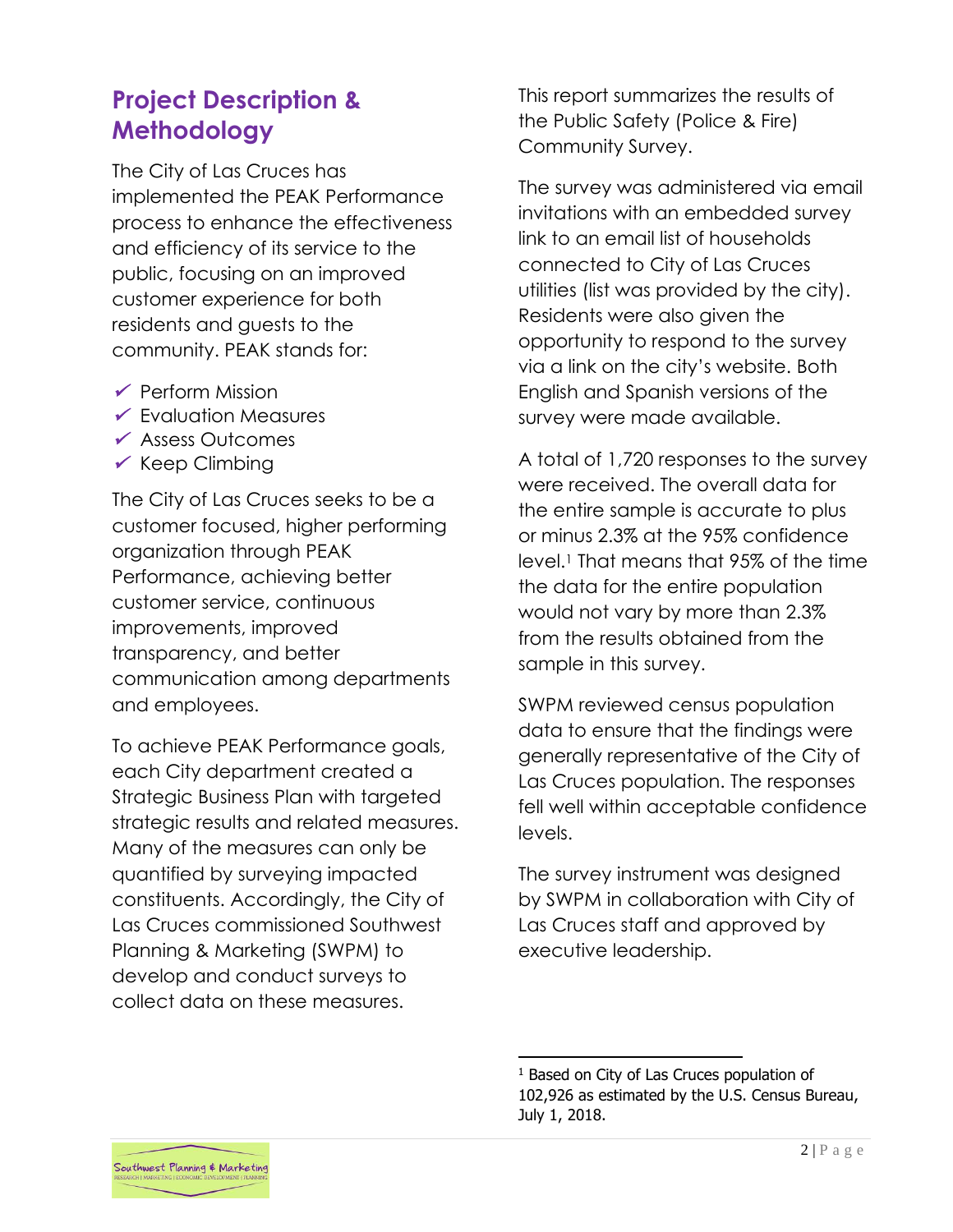The survey instrument was primarily designed to provide input to the following measures from the departments' Strategic Business Plans:

# **Police Department**

 $\checkmark$  By 2020, 75% of residents will say they feel safe in the City of Las Cruces.

# **Fire Department & Emergency Medical Services**

 $\checkmark$  There were no fire-related measures that required a community survey.

Because the surveying project also afforded the opportunity to obtain input from city constituents, the survey instrument was designed secondarily to gather data on a variety of other items of interest to each department, with an overall focus on eliciting data on customer awareness and satisfaction with the departments' various programs and services.

The findings from the research are presented in the following sections: 1) Findings – Strategic Business Plan Measures, 2) Findings – Q&A Presentation of All Data, 3) Appendix A: Survey Instrument, and 4) Appendix B: Verbatim (Unedited) Responses to Open-Ended Questions (available as a separate attachment).

Due to the amount and complexity of the data contained within the results, no crosstabulations are included in this analysis. However, it is understood and expected that the city and/or the departments involved in this survey

project may request and will be provided with crosstabulation data specific to their needs.

An abundance of qualitative data is provided in the verbatim responses to the open-ended questions contained in Appendix B as a separate attachment. The departments are encouraged to carefully read these comments to gain additional insight into the needs of their constituents.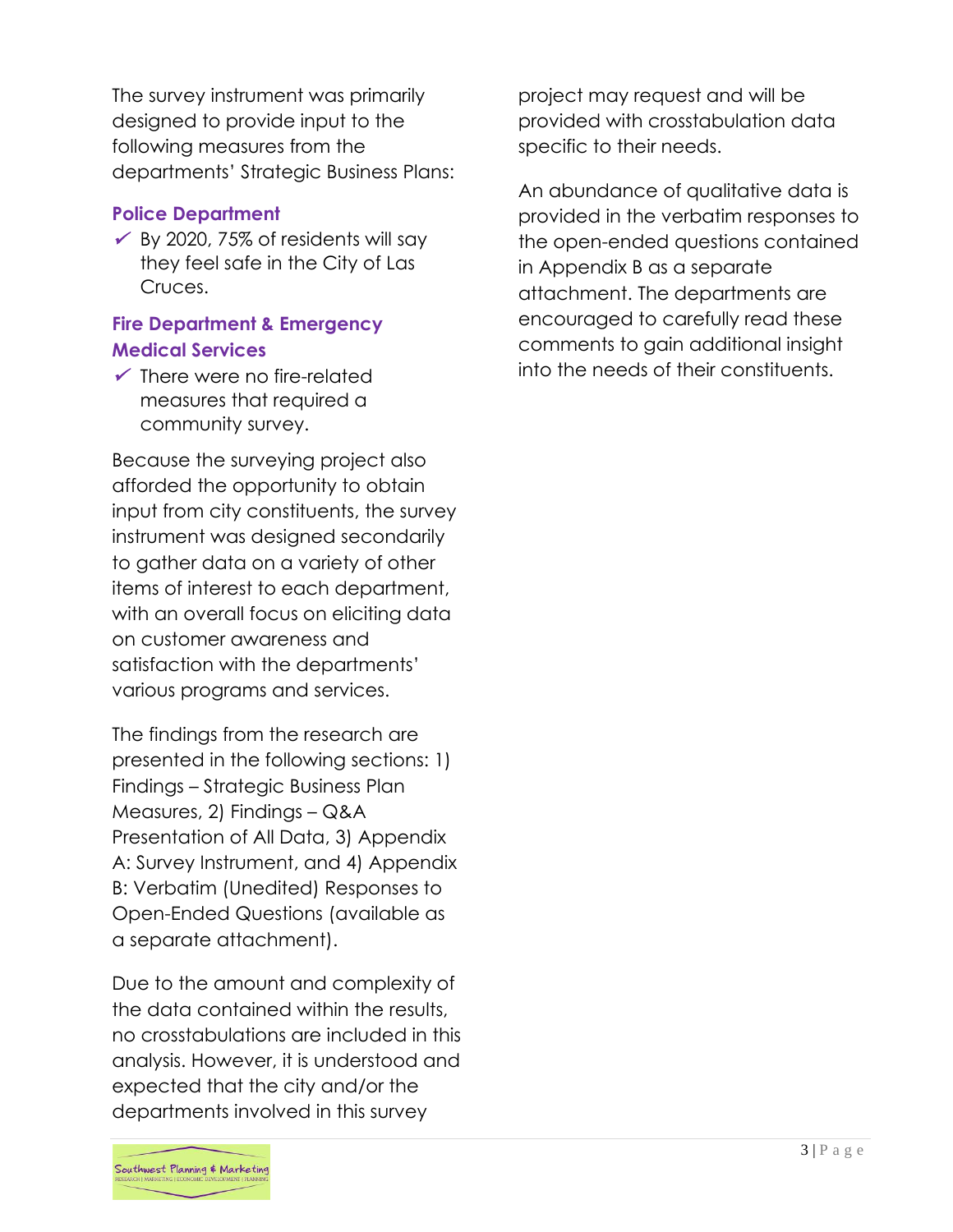# <span id="page-4-0"></span>**Findings – Strategic Business Plan Measures**

# <span id="page-4-1"></span>**Police Services**

 $\checkmark$  By 2020, 75% of residents will say they feel safe in the City of Las Cruces.

The following table demonstrates the level of safety respondents feel on average on a scale of 1 to 5 where 1 was Very Unsafe and 5 is Very Safe (percentages reflect the combination of the 4s and 5s):

| How safe do you<br>feel?                                     | Safety % | Mean |
|--------------------------------------------------------------|----------|------|
| In your neighborhood<br>during the day                       | 77.4%    | 4.2  |
| In your neighborhood<br>during the night                     | 65.2%    | 3.8  |
| In Las Cruces'<br>downtown/commercial<br>area during the day | 69.2%    | 3.9  |
| While driving on the<br>streets of Las Cruces                | 53.1%    | 3.5  |

**77.4% of respondents indicated that they feel "Safe(4)/Very Safe(5)" in their neighborhood during the day.**

**65.2% of respondents indicated that they feel "Safe(4)/Very Safe(5)" in their neighborhood during the night.**

**69.2% of respondents indicated that they feel "Safe(4)/Very Safe(5)" in Las Cruces' downtown/commercial area during the day.**

# **53.1% of respondents indicated that they feel "Safe(4)/Very Safe(5)" driving on the streets of Las Cruces.**

# **Overall, 66.2% of respondents indicated that they feel "Safe(4)/Very Safe(5)" in the City of Las Cruces.**

The area with the most room for improvement is the safety of residents while driving around town. This is supported by the results on a related question on which respondents were asked to rate the overall quality of a variety of police services: respondents rated "traffic enforcement" the lowest with an average of 3.1 on a scale from 1 to 5 where 1 was Poor and 5 was Excellent.

# <span id="page-4-2"></span>**Fire & Emergency Medical Services**

 $\checkmark$  There were no fire-related measures that required a community survey. However, the Fire Department had numerous other topics of interest around which survey questions were generated. The results from those questions are presented herein.

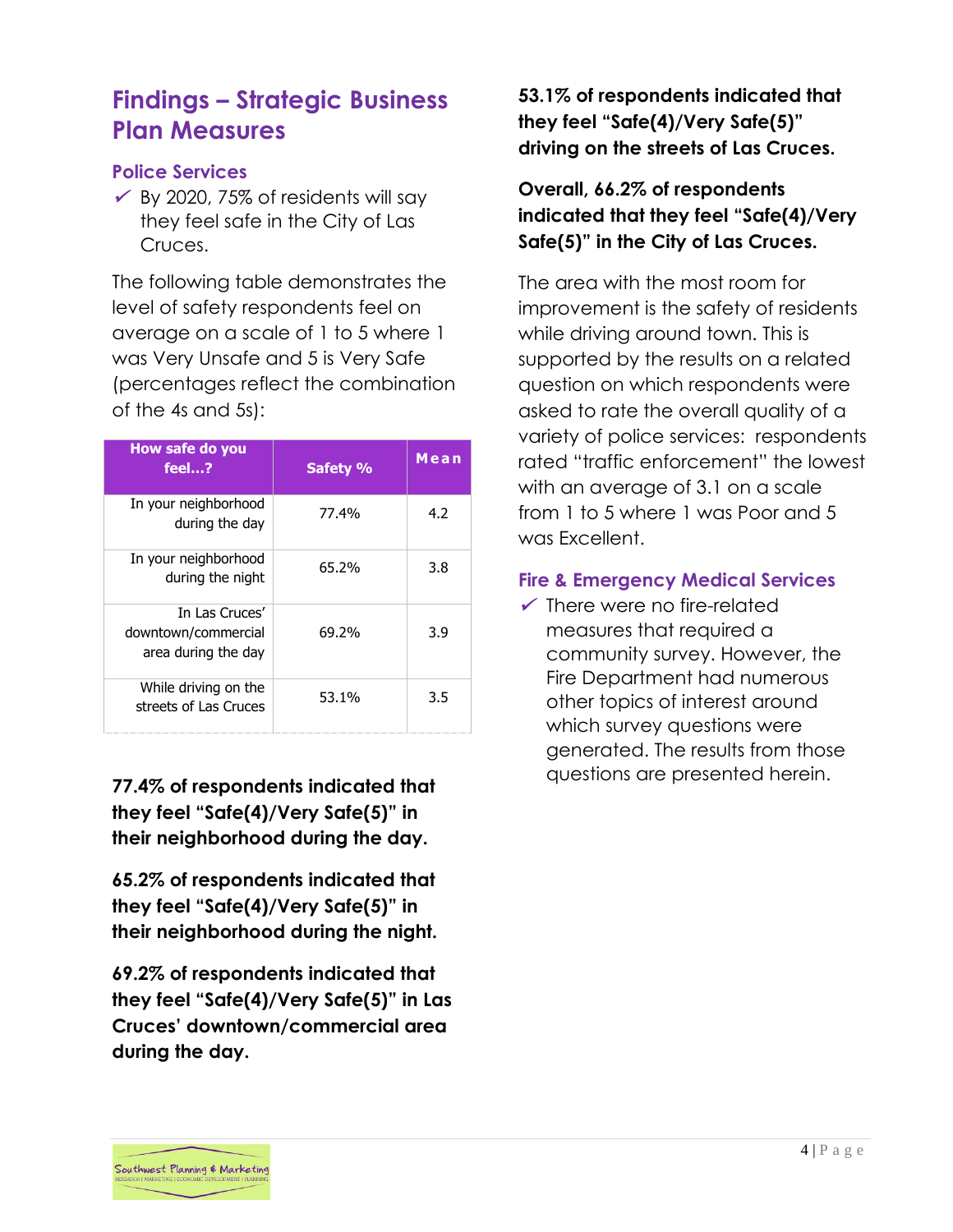# <span id="page-5-0"></span>**Findings – Q&A Presentation of All Data**

# <span id="page-5-1"></span>**Police Services**

Q1. Please rate the quality of each of the following services in Las Cruces (1 is "poor" and 5 is "excellent"):

|                                  | 1-Poor  | 2       | 3     | $\boldsymbol{4}$ | 5-Excellent | <b>Mean</b> |
|----------------------------------|---------|---------|-------|------------------|-------------|-------------|
| Police services (in general)     | $3.2\%$ | $7.4\%$ | 26.5% | 38.1%            | 24.9%       | 3.7         |
| Uniformed police patrol services | 4.2%    | 10.5%   | 27.1% | 34.3%            | 23.8%       | 3.6         |
| Detective investigative services | $7.0\%$ | 13.5%   | 31.5% | 31.4%            | 16.6%       | 3.4         |
| Crime prevention                 | 8.8%    | 18.4%   | 31.7% | 27.9%            | 13.1%       | 3.2         |
| Traffic enforcement              | 12.9%   | 15.6%   | 31.3% | 25.1%            | 15.1%       | 3.1         |
| Animal control                   | 8.4%    | 12.8%   | 31.6% | 28.9%            | 18.2%       | 3.4         |
| Codes enforcement                | 14.5%   | 15.2%   | 30.0% | 26.4%            | 14.0%       | 3.1         |

Q2. Please rate how safe or unsafe you feel (1 is "very unsafe" and 5 is "very safe"):

|                                                           | 1-Very<br><b>Unsafe</b> | $\overline{2}$ | 3     | 4     | 5-Very<br><b>Safe</b> | <b>Mean</b> |
|-----------------------------------------------------------|-------------------------|----------------|-------|-------|-----------------------|-------------|
| In your neighborhood during the day                       | 2.8%                    | 4.9%           | 14.9% | 28.4% | 49.0%                 | 4.2         |
| In your neighborhood during the night                     | 3.5%                    | $9.0\%$        | 22.4% | 33.3% | 31.9%                 | 3.8         |
| In Las Cruces' downtown/commercial<br>area during the day | 2.8%                    | 6.8%           | 21.2% | 32.9% | 36.3%                 | 3.9         |
| While driving on the streets of Las<br>Cruces             | 5.4%                    | 13.6%          | 27.9% | 31.9% | 21.2%                 | 3.5         |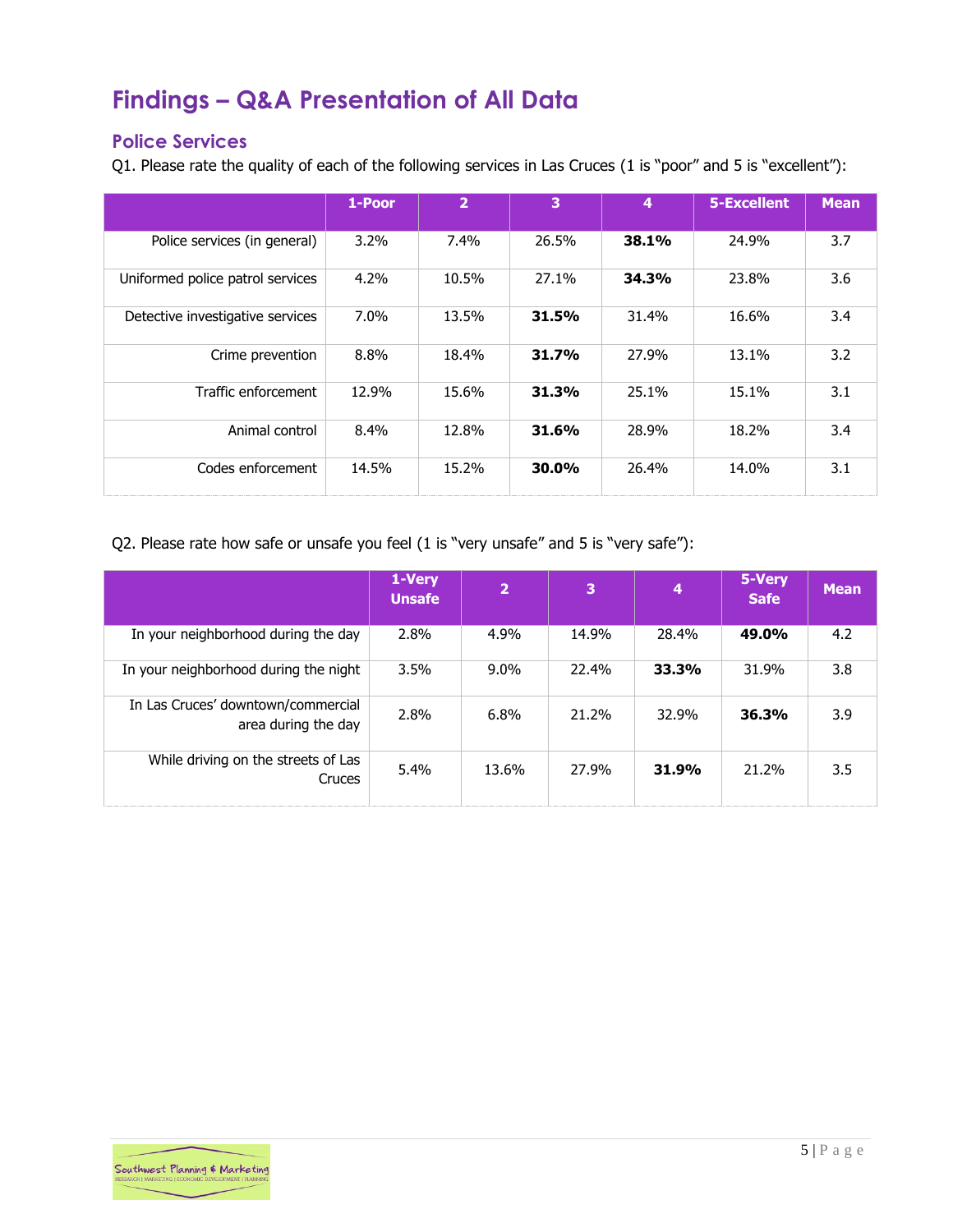Q3. Please rate how important, if at all, you think it is for the Las Cruces community to focus on the overall feeling of safety in Las Cruces in the coming two years:

| <b>Response</b>       | 20% 40% 60% 80%100% Frequency |       |
|-----------------------|-------------------------------|-------|
| <b>Very Important</b> |                               | 85.2% |
| Somewhat Important    |                               | 13.5% |
| Not At All Important  |                               | 1.3%  |

Q4. Please indicate whether or not you have done/experienced:

| <b>Response</b>                                           |  |  | 20% 40% 60% 80%100% Frequency |
|-----------------------------------------------------------|--|--|-------------------------------|
| Household member was a victim<br>of a crime in Las Cruces |  |  | 36.7%                         |
| Reported a crime to the<br>police in Las Cruces           |  |  | 83.4%                         |

Q5. In the last 12 months, how many conversations have you had with your neighbors about neighborhood safety?

| <b>Response</b> |  | 20% 40% 60% 80%100% Frequency |       |
|-----------------|--|-------------------------------|-------|
| <b>None</b>     |  |                               | 40.8% |
| 1               |  |                               | 11.0% |
| $\overline{2}$  |  |                               | 18.1% |
| $3 - 5$         |  |                               | 21.1% |
| $6 - 12$        |  |                               | 5.9%  |
| More than 12    |  |                               | 3.1%  |

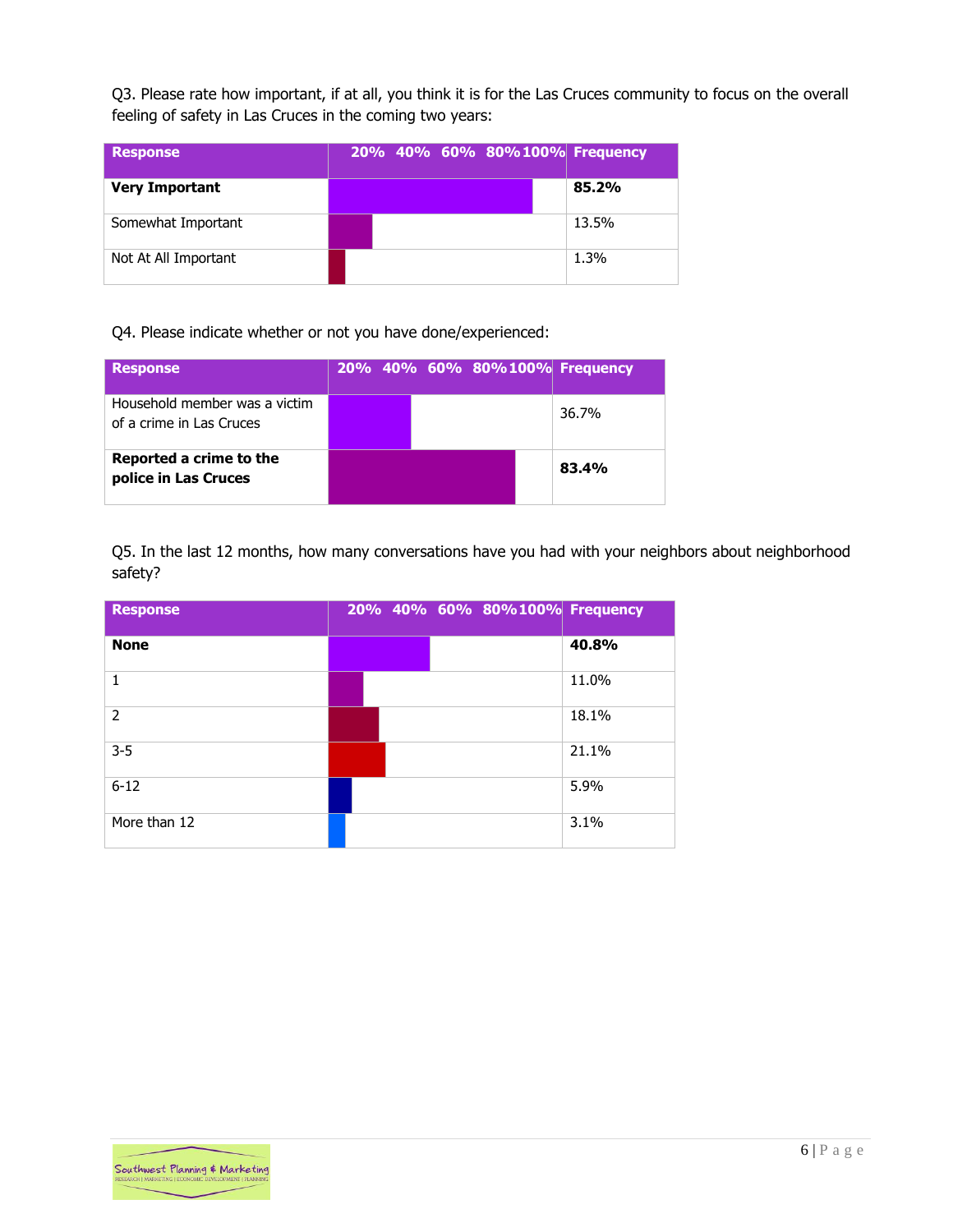Q6. We would now like to ask you some questions concerning your attitudes about your neighborhood. Please indicate the extent to which you agree with the following statements about your neighborhood:

|                                                                                                            | $1 -$<br><b>Strongly</b><br><b>Disagree</b> | $2 -$<br><b>Disagree</b> | $3-$<br><b>Somewhat</b><br><b>Disagree</b> | $4-$<br><b>Neither</b><br><b>Agree or</b><br><b>Disagree</b> | $5-$<br><b>Somewhat</b><br><b>Agree</b> | $6-$<br><b>Agree</b> | $7-$<br><b>Strongly</b><br><b>Agree</b> | <b>Mean</b> |
|------------------------------------------------------------------------------------------------------------|---------------------------------------------|--------------------------|--------------------------------------------|--------------------------------------------------------------|-----------------------------------------|----------------------|-----------------------------------------|-------------|
| I feel safe walking down my street during the<br>day                                                       | 1.0%                                        | 1.5%                     | 3.5%                                       | 4.9%                                                         | 10.3%                                   | 16.5%                | 62.3%                                   | 6.2         |
| I feel safe walking down my street after dark                                                              | 6.1%                                        | 5.7%                     | 9.5%                                       | 14.2%                                                        | 18.5%                                   | 16.0%                | 29.9%                                   | 5.0         |
| My neighborhood has a reputation as being a<br>safe place                                                  | 3.3%                                        | 3.5%                     | 4.8%                                       | 10.7%                                                        | 12.5%                                   | 18.3%                | 47.1%                                   | 5.7         |
| I feel the police have a strong presence in<br>my neighborhood                                             | 16.8%                                       | 13.6%                    | 15.0%                                      | 20.2%                                                        | 14.4%                                   | 7.6%                 | 12.5%                                   | 3.7         |
| My neighborhood has a crime watch group                                                                    | 46.5%                                       | 8.2%                     | 7.8%                                       | 14.8%                                                        | 5.9%                                    | 4.2%                 | 12.5%                                   | 2.9         |
| I participate in my neighborhood crime watch<br>group                                                      | 63.1%                                       | 7.6%                     | 5.2%                                       | 9.4%                                                         | 4.1%                                    | 3.0%                 | 7.5%                                    | 2.2         |
| My neighborhood is making efforts to start<br>community safety meetings/groups                             | 62.3%                                       | 7.6%                     | 7.3%                                       | 11.4%                                                        | 3.2%                                    | 2.7%                 | 5.5%                                    | 2.2         |
| My neighbors are likely to call the police if a<br>suspicious person is hanging around the<br>neighborhood | 9.7%                                        | 6.6%                     | 9.2%                                       | 15.5%                                                        | 17.4%                                   | 13.4%                | 28.2%                                   | 4.8         |
| My community has a Resident's Academy<br>offered by the local police department                            | 71.1%                                       | 6.1%                     | 3.8%                                       | 10.9%                                                        | 2.8%                                    | 0.9%                 | 4.5%                                    | 1.9         |
| I am interested in learning more about the<br>duties and responsibilities of a police officer              | 33.4%                                       | 7.9%                     | 7.2%                                       | 18.7%                                                        | 9.1%                                    | 5.5%                 | 18.1%                                   | 3.5         |

# Q7. Please express your opinions or thoughts with respect to the following:

|                                                                                                                                         | 1-Not<br><b>Well At</b><br>All | $2 -$<br><b>Slightly</b><br>Well | $3-$<br><b>Moderately</b><br>Well | 4-Very<br>Well | 5-<br><b>Extremely</b><br>Well | <b>Mean</b> |
|-----------------------------------------------------------------------------------------------------------------------------------------|--------------------------------|----------------------------------|-----------------------------------|----------------|--------------------------------|-------------|
| How well do you know the police officers in your neighborhood?                                                                          | 78.2%                          | 8.5%                             | 5.8%                              | 2.7%           | 4.8%                           | 1.5         |
| Generally speaking, how well would you say you trust police<br>officers in your neighborhood to effectively respond to an<br>emergency? | 12.2%                          | 10.0%                            | 23.0%                             | 22.9%          | 31.9%                          | 3.5         |

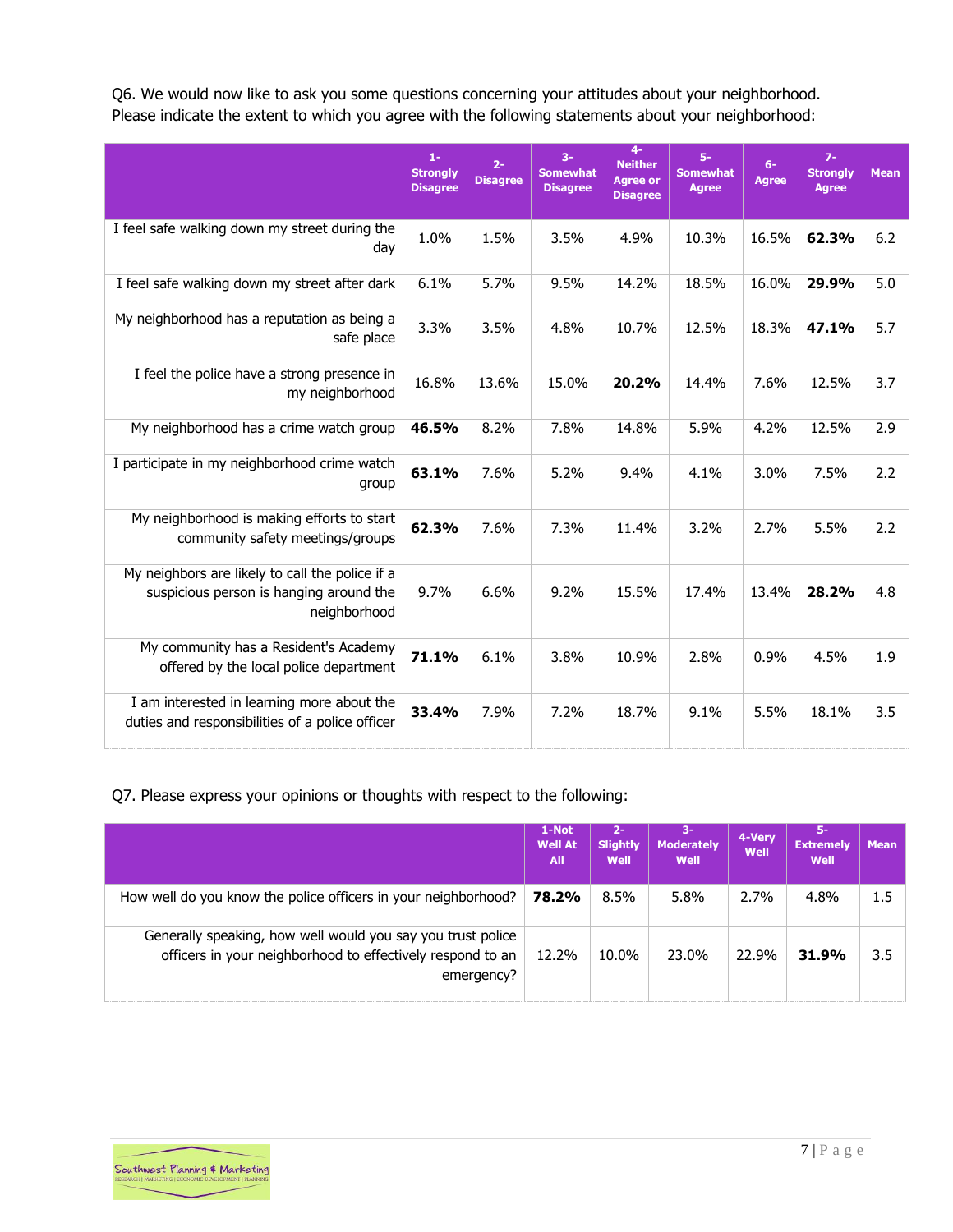# Q8. How satisfied are you with the City of Las Cruces Police?

|                                                                                        | 1-Extremely<br><b>Dissatisfied</b> | $2 -$<br><b>Moderately</b><br><b>Dissatisfied</b> | 3-Slightly<br><b>Dissatisfied</b> | 4-Neither<br><b>Satisfied</b><br>nor<br><b>Dissatisfied</b> | 5-Slightly<br><b>Satisfied</b> | $6-$<br><b>Moderately</b><br><b>Satisfied</b> | $7-$<br><b>Extremely</b><br><b>Satisfied</b> | <b>Mean</b> |
|----------------------------------------------------------------------------------------|------------------------------------|---------------------------------------------------|-----------------------------------|-------------------------------------------------------------|--------------------------------|-----------------------------------------------|----------------------------------------------|-------------|
| Efforts to address<br>violent crimes                                                   | 7.6%                               | 6.0%                                              | 9.8%                              | 22.5%                                                       | 19.3%                          | 15.6%                                         | 19.2%                                        | 4.6         |
| Efforts to address<br>property related<br>crimes                                       | 10.2%                              | 8.4%                                              | 13.5%                             | 22.5%                                                       | 16.6%                          | 12.4%                                         | 16.3%                                        | 4.3         |
| Efforts to enforce<br>traffic laws                                                     | 16.9%                              | 9.0%                                              | 14.3%                             | 18.0%                                                       | 15.6%                          | 10.0%                                         | 16.3%                                        | 4.0         |
| I feel the police have<br>a strong presence in<br>my neighborhood                      | 30.7%                              | 12.4%                                             | 12.8%                             | 17.0%                                                       | 10.9%                          | 5.8%                                          | 10.5%                                        | 3.2         |
| Responsiveness to<br>public concerns                                                   | 13.3%                              | 8.8%                                              | 12.9%                             | 24.0%                                                       | 14.1%                          | 10.9%                                         | 16.2%                                        | 4.1         |
| Honesty and integrity                                                                  | 5.3%                               | 5.8%                                              | 8.1%                              | 19.2%                                                       | 16.3%                          | 16.7%                                         | 28.7%                                        | 5.0         |
| General attitude and<br>behavior towards<br>residents                                  | 7.2%                               | 4.8%                                              | 8.7%                              | 18.0%                                                       | 14.6%                          | 17.1%                                         | 29.7%                                        | 5.0         |
| Overall competence                                                                     | 5.1%                               | 4.9%                                              | 8.2%                              | 17.7%                                                       | 17.8%                          | 21.0%                                         | 25.2%                                        | 5.0         |
| Efforts to work with<br>the community to<br>solve problems                             | 9.6%                               | 8.2%                                              | 10.5%                             | 19.9%                                                       | 16.6%                          | 15.2%                                         | 19.9%                                        | 4.5         |
| Efforts to work with<br>the community to<br>build a safe<br>community                  | 9.5%                               | 8.7%                                              | 9.8%                              | 20.5%                                                       | 16.2%                          | 15.4%                                         | 19.9%                                        | 4.5         |
| Visibility in your<br>neighborhood                                                     | 29.0%                              | 13.2%                                             | 14.2%                             | 16.5%                                                       | 9.0%                           | 7.2%                                          | 10.9%                                        | 3.3         |
| Efforts to proactively<br>prevent crime in your<br>neighborhood                        | 25.5%                              | 11.5%                                             | 11.4%                             | 23.0%                                                       | 9.1%                           | 7.9%                                          | 11.5%                                        | 3.5         |
| Efforts to deal with<br>problems that really<br>concern people in<br>your neighborhood | 22.3%                              | 9.4%                                              | 11.8%                             | 23.2%                                                       | 11.6%                          | 8.8%                                          | 13.0%                                        | 3.7         |

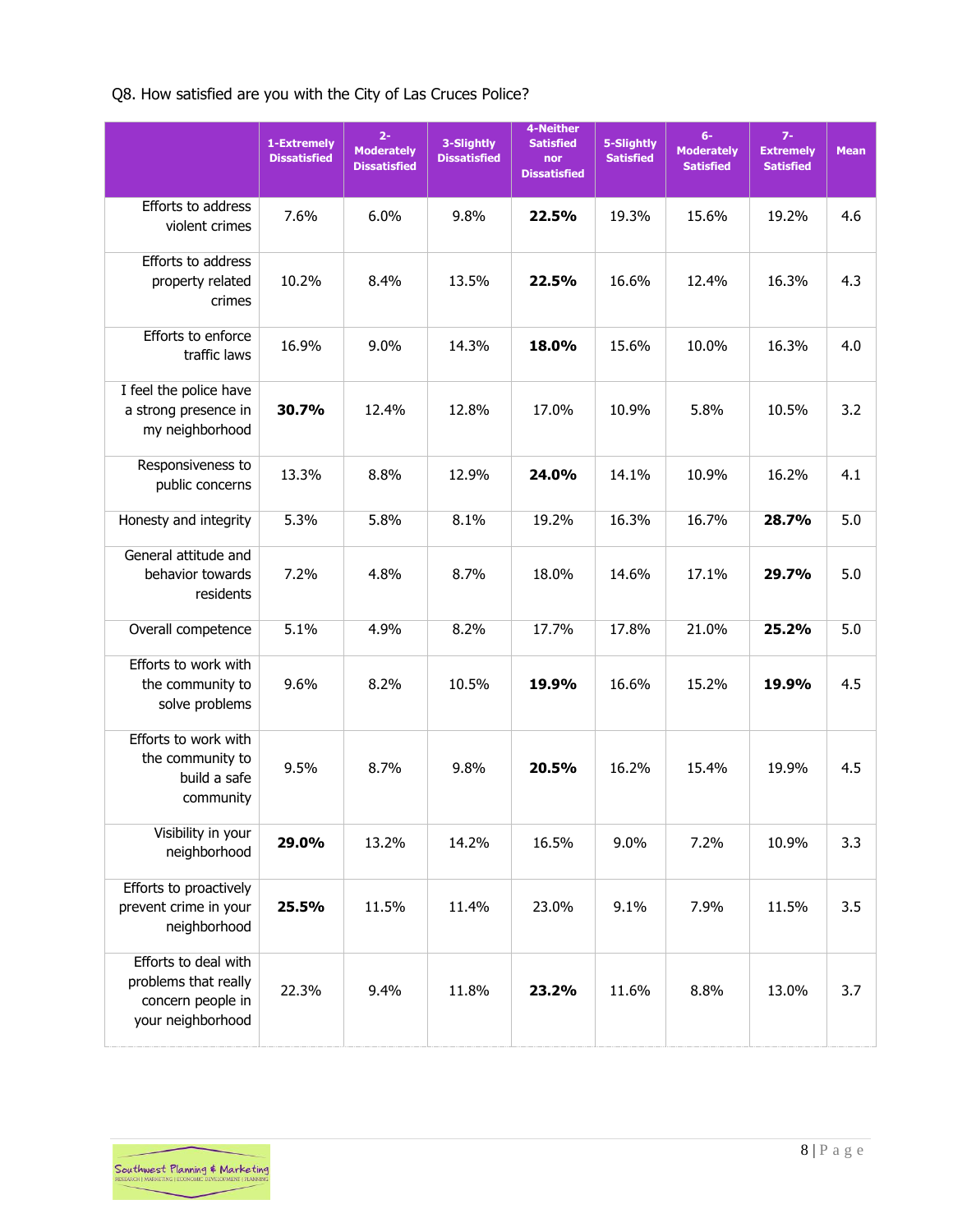Q9. We would now like to ask you some questions about your attitudes about LCPD police officers' efforts in your neighborhood. Please indicate the extent to which you agree with the following statements about your neighborhood:

|                                                                                    | $1-$<br><b>Strongly</b><br><b>Disagree</b> | $2 -$<br><b>Disagree</b> | $3-$<br><b>Somewhat</b><br><b>Disagree</b> | 4-Neither<br><b>Agree or</b><br><b>Disagree</b> | $\overline{5}$ -<br><b>Somewhat</b><br><b>Agree</b> | 6-Agree | $7 -$<br><b>Strongly</b><br><b>Agree</b> | <b>Mean</b> |
|------------------------------------------------------------------------------------|--------------------------------------------|--------------------------|--------------------------------------------|-------------------------------------------------|-----------------------------------------------------|---------|------------------------------------------|-------------|
| When police officers promise to<br>do something, they do so                        | 11.7%                                      | 8.0%                     | 7.9%                                       | 23.3%                                           | 13.2%                                               | 14.4%   | 21.6%                                    | 4.5         |
| When I have problems, the<br>police officers are sympathetic<br>and reassuring     | 13.0%                                      | 7.3%                     | 8.7%                                       | 21.2%                                           | 13.4%                                               | 14.3%   | 22.1%                                    | 4.5         |
| The police officers are<br>dependable                                              | 8.9%                                       | 7.3%                     | 8.1%                                       | 18.9%                                           | 15.4%                                               | 14.6%   | 26.8%                                    | 4.8         |
| The police officers provide their<br>services at the time they promise<br>to do so | 11.2%                                      | $7.0\%$                  | 7.7%                                       | 23.3%                                           | 14.6%                                               | 14.1%   | 22.0%                                    | 4.5         |
| The police officers keep their<br>records accurately                               | 10.8%                                      | 8.0%                     | 8.1%                                       | 28.7%                                           | 13.6%                                               | 12.8%   | 17.9%                                    | 4.4         |
| The police officers give individual<br>attention to residents                      | 13.9%                                      | 7.7%                     | 9.6%                                       | 23.6%                                           | 11.4%                                               | 14.2%   | 19.7%                                    | 4.3         |
| The police officers know the<br>residents' needs                                   | 18.8%                                      | 8.7%                     | 11.1%                                      | 25.4%                                           | 10.7%                                               | 10.4%   | 14.8%                                    | 3.9         |
| The police officers have<br>residents' best interests at heart                     | 12.1%                                      | 6.5%                     | 7.9%                                       | 20.4%                                           | 12.4%                                               | 15.3%   | 25.4%                                    | 4.6         |
| The police officers are effective<br>in listening to residents' needs              | 14.2%                                      | 7.7%                     | $9.0\%$                                    | 22.8%                                           | 13.4%                                               | 11.8%   | 21.0%                                    | 4.3         |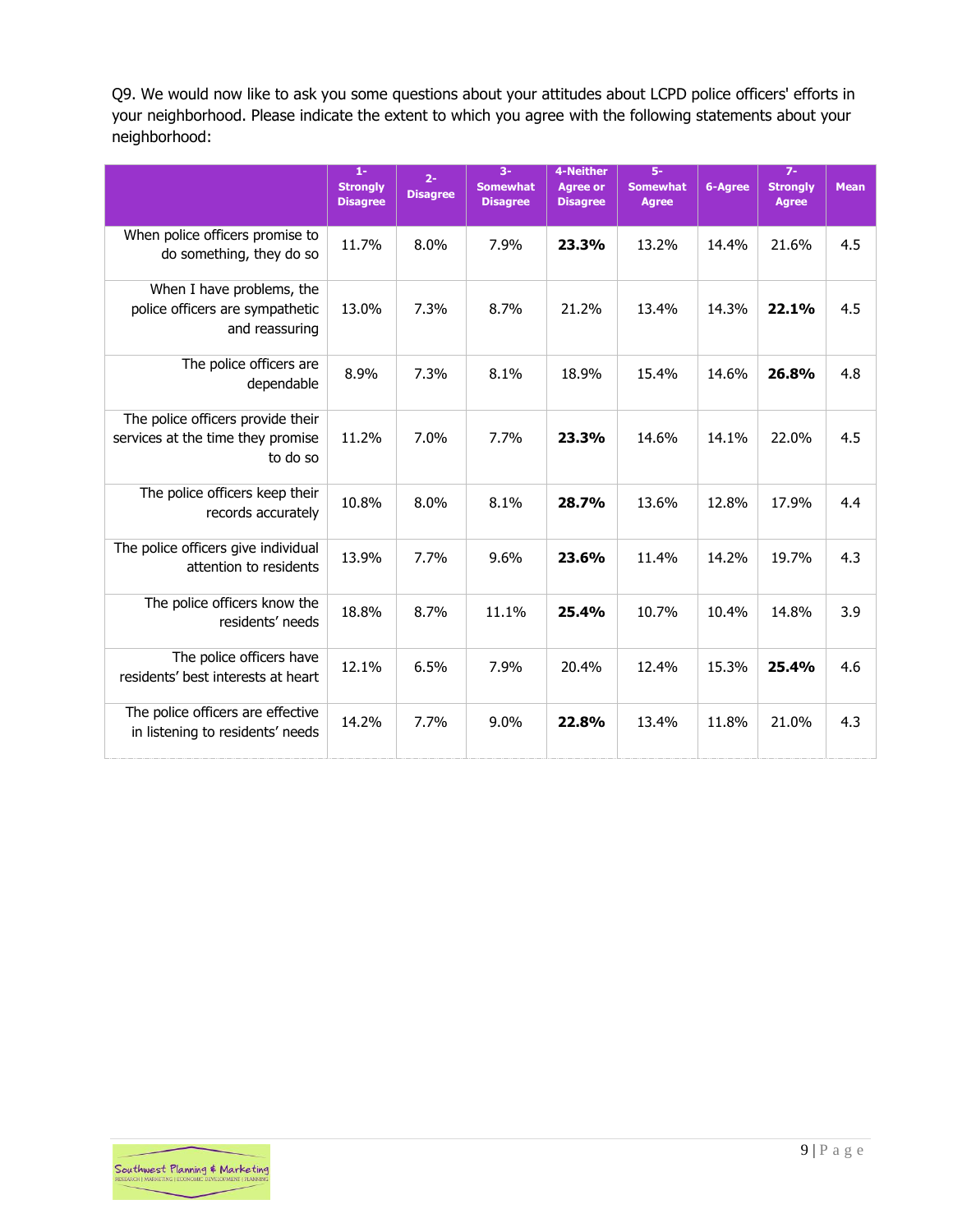Q10. We would now like to ask you some questions about your attitudes about LCPD police officers' efforts in your neighborhood. Please indicate the extent to which you agree with the following statements about your neighborhood:

|                                                                                               | $1-$<br><b>Strongly</b><br><b>Disagree</b> | $2 -$<br><b>Disagree</b> | $3-$<br><b>Somewhat</b><br><b>Disagree</b> | $\overline{4}$<br><b>Neither</b><br><b>Agree or</b><br><b>Disagree</b> | 5-<br><b>Somewhat</b><br><b>Agree</b> | $6-$<br><b>Agree</b> | $7-$<br><b>Strongly</b><br><b>Agree</b> | <b>Mean</b> |
|-----------------------------------------------------------------------------------------------|--------------------------------------------|--------------------------|--------------------------------------------|------------------------------------------------------------------------|---------------------------------------|----------------------|-----------------------------------------|-------------|
| In the past two years police officer<br>response in my neighborhood has<br>gotten better      | 16.2%                                      | 9.4%                     | 10.1%                                      | 34.7%                                                                  | 8.8%                                  | 7.7%                 | 13.0%                                   | 3.9         |
| I have complete trust that the<br>police will treat me fairly                                 | 11.6%                                      | 6.3%                     | 8.9%                                       | 16.4%                                                                  | 11.4%                                 | 17.4%                | 28.0%                                   | 4.7         |
| The police department can be<br>trusted                                                       | 8.8%                                       | 6.3%                     | 8.5%                                       | 17.5%                                                                  | 11.9%                                 | 19.1%                | 27.9%                                   | 4.9         |
| I can discuss problems with the<br>police department without it being<br>used against me      | 12.3%                                      | 6.6%                     | 8.1%                                       | 23.1%                                                                  | 9.5%                                  | 13.9%                | 26.4%                                   | 4.6         |
| I can count on the police<br>department for help if I have<br>difficulties in my neighborhood | 9.9%                                       | 6.0%                     | 9.0%                                       | 17.9%                                                                  | 12.7%                                 | 14.6%                | 29.8%                                   | 4.8         |
| The police officers are too busy to<br>respond promptly to resident<br>requests               | 20.4%                                      | 12.0%                    | 12.3%                                      | 25.0%                                                                  | 11.1%                                 | 7.5%                 | 11.6%                                   | 3.6         |
| The police officers are always<br>willing to help residents                                   | 10.3%                                      | 5.2%                     | 8.7%                                       | 21.1%                                                                  | 13.8%                                 | 14.0%                | 26.8%                                   | 4.7         |
| The police officers tell residents<br>exactly when services will be<br>performed              | 14.9%                                      | 8.2%                     | 10.5%                                      | 31.5%                                                                  | 10.5%                                 | 9.3%                 | 15.0%                                   | 4.0         |
| The police officers provide prompt<br>services                                                | 11.7%                                      | 7.8%                     | 10.6%                                      | 22.2%                                                                  | 13.5%                                 | 12.1%                | 22.0%                                   | 4.4         |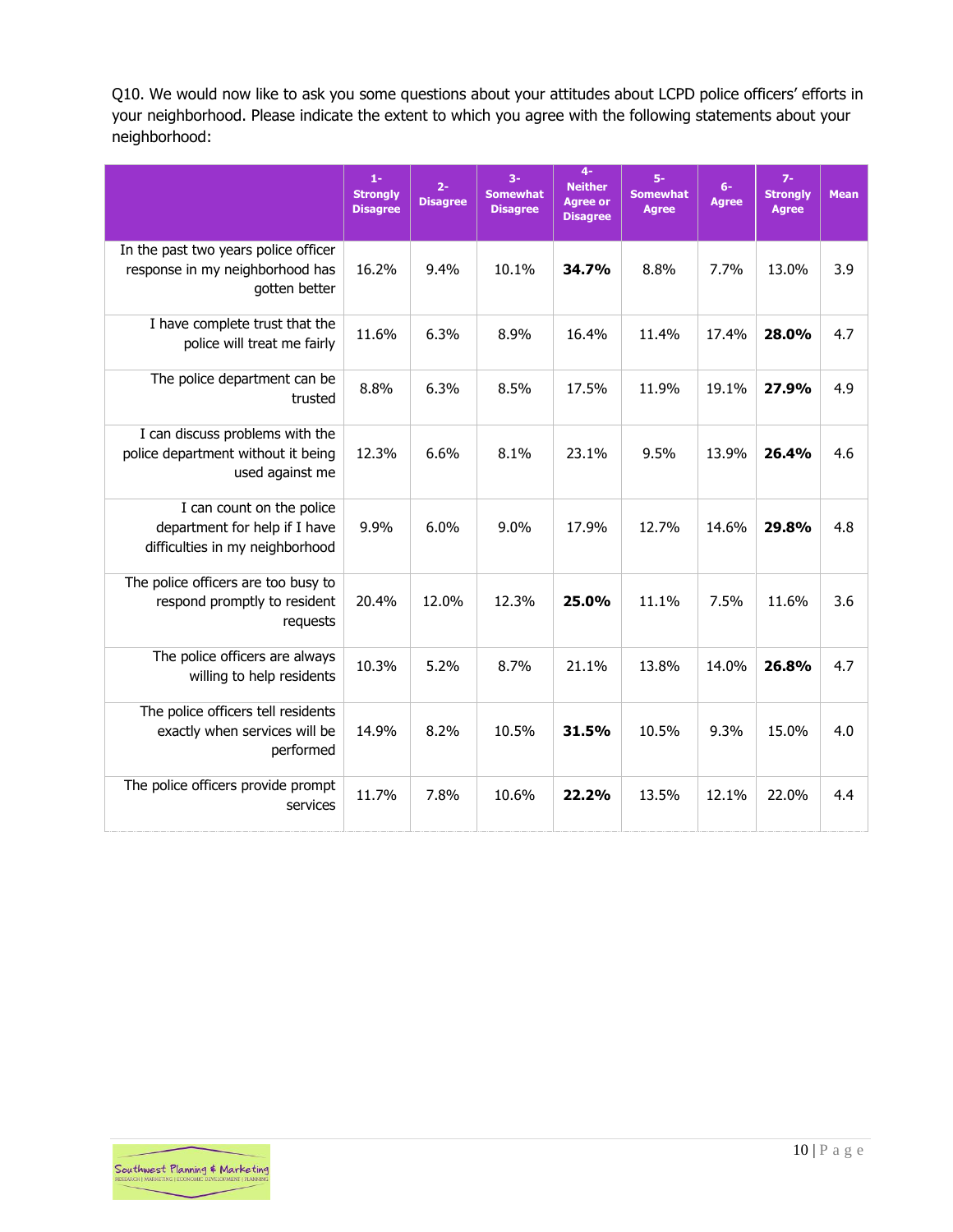#### Q11. How many interactions did you have with police officer(s)/LCPD during the past year?

| <b>Response</b>         |  | 20% 40% 60% 80%100% Frequency |         |
|-------------------------|--|-------------------------------|---------|
| 0 interactions          |  |                               | 45.6%   |
| 1-2 interactions        |  |                               | 40.2%   |
| 3-5 interactions        |  |                               | 10.5%   |
| 6-9 interactions        |  |                               | 1.5%    |
| 10 or more interactions |  |                               | $2.2\%$ |

Q12. Please check any interactions you have had with the police during the past year; (check all that apply)

| <b>Response</b>                         |  | 20% 40% 60% 80%100% Frequency |       |
|-----------------------------------------|--|-------------------------------|-------|
| I have initiated contact with<br>police |  |                               | 68.9% |
| Officers initiated contact with me      |  |                               | 29.8% |
| None of the above                       |  |                               | 15.7% |

Q14. The Las Cruces Police Department is having difficulty recruiting and retaining qualified personnel. Would you support pay increases to recruit and retain police personnel?

| <b>Response</b> | 20% 40% 60% 80%100% Frequency |       |
|-----------------|-------------------------------|-------|
| Yes             |                               | 68.5% |
| No              |                               | 5.2%  |
| Maybe           |                               | 26.3% |

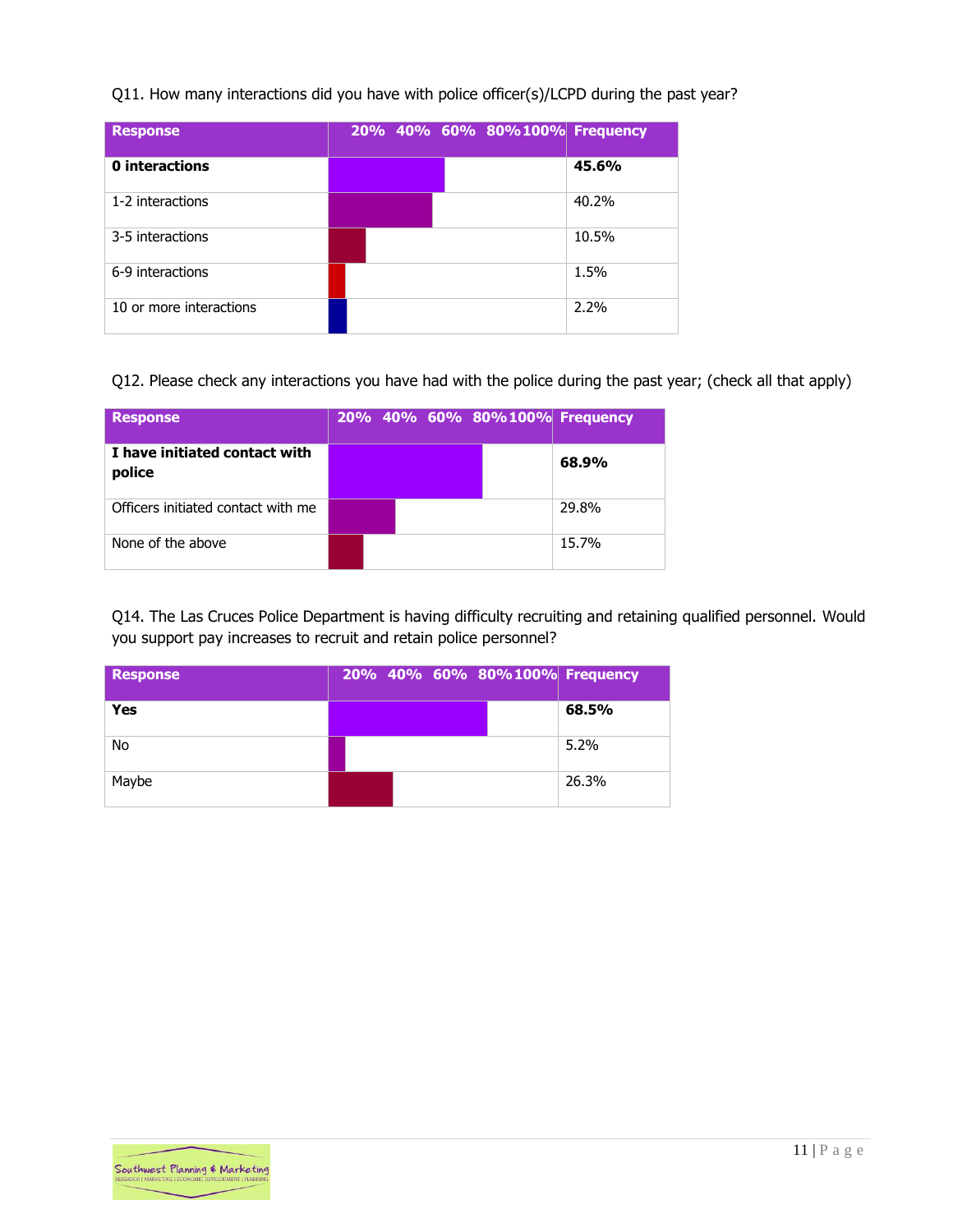# <span id="page-12-0"></span>**Fire & Medical Emergency Services**

Q15. Please rate the quality of each of the following services in Las Cruces:

|                                            | 1-Poor  | $\overline{\mathbf{2}}$ | 3     | 4     | 5-Excellent | <b>Mean</b> |
|--------------------------------------------|---------|-------------------------|-------|-------|-------------|-------------|
| Fire services                              | $0.5\%$ | 1.9%                    | 12.8% | 34.1% | 50.7%       | 4.3         |
| Ambulance or emergency<br>medical services | 1.3%    | $3.7\%$                 | 14.7% | 36.6% | 43.7%       | 4.2         |
| Fire prevention and education              | 3.8%    | 8.3%                    | 28.1% | 31.5% | 28.4%       | 3.7         |

Q16. In the last 12 months, how many conversations have you had with your neighbors about fire safety?

| <b>Response</b> | 20% 40% 60% 80%100% Frequency |       |
|-----------------|-------------------------------|-------|
| <b>None</b>     |                               | 77.9% |
| 1               |                               | 7.8%  |
| $\mathcal{P}$   |                               | 8.5%  |
| $3 - 5$         |                               | 4.5%  |
| $6 - 12$        |                               | 0.6%  |
| More than 12    |                               | 0.7%  |

Q17. We would now like to ask you some questions concerning your attitudes about your neighborhood. Please indicate the extent to which you agree with the following statements about your neighborhood:

|                                                                                               | $1-$<br><b>Strongly</b><br><b>Disagree</b> | $2 -$<br><b>Disagree</b> | $3-$<br><b>Somewhat</b><br><b>Disagree</b> | $4-$<br><b>Neither</b><br><b>Agree or</b><br><b>Disagree</b> | $5-$<br><b>Somewhat</b><br><b>Agree</b> | $6-$<br><b>Agree</b> | $7-$<br><b>Strongly</b><br><b>Agree</b> | <b>Mean</b> |
|-----------------------------------------------------------------------------------------------|--------------------------------------------|--------------------------|--------------------------------------------|--------------------------------------------------------------|-----------------------------------------|----------------------|-----------------------------------------|-------------|
| I feel the fire fighters have a strong<br>presence in my neighborhood                         | 19.1%                                      | 8.5%                     | 8.2%                                       | 23.4%                                                        | 10.2%                                   | $9.8\%$              | 20.8%                                   | 4.1         |
| My community has a Hands-Only CPR<br>training offered by the local fire<br>department         | 33.9%                                      | 8.2%                     | 6.5%                                       | 26.7%                                                        | 4.8%                                    | 5.4%                 | 14.3%                                   | 3.3         |
| I am interested in learning more about<br>the duties and responsibilities of fire<br>fighters | 23.7%                                      | 6.7%                     | 7.7%                                       | 25.9%                                                        | 10.3%                                   | 6.7%                 | 19.0%                                   | 3.9         |

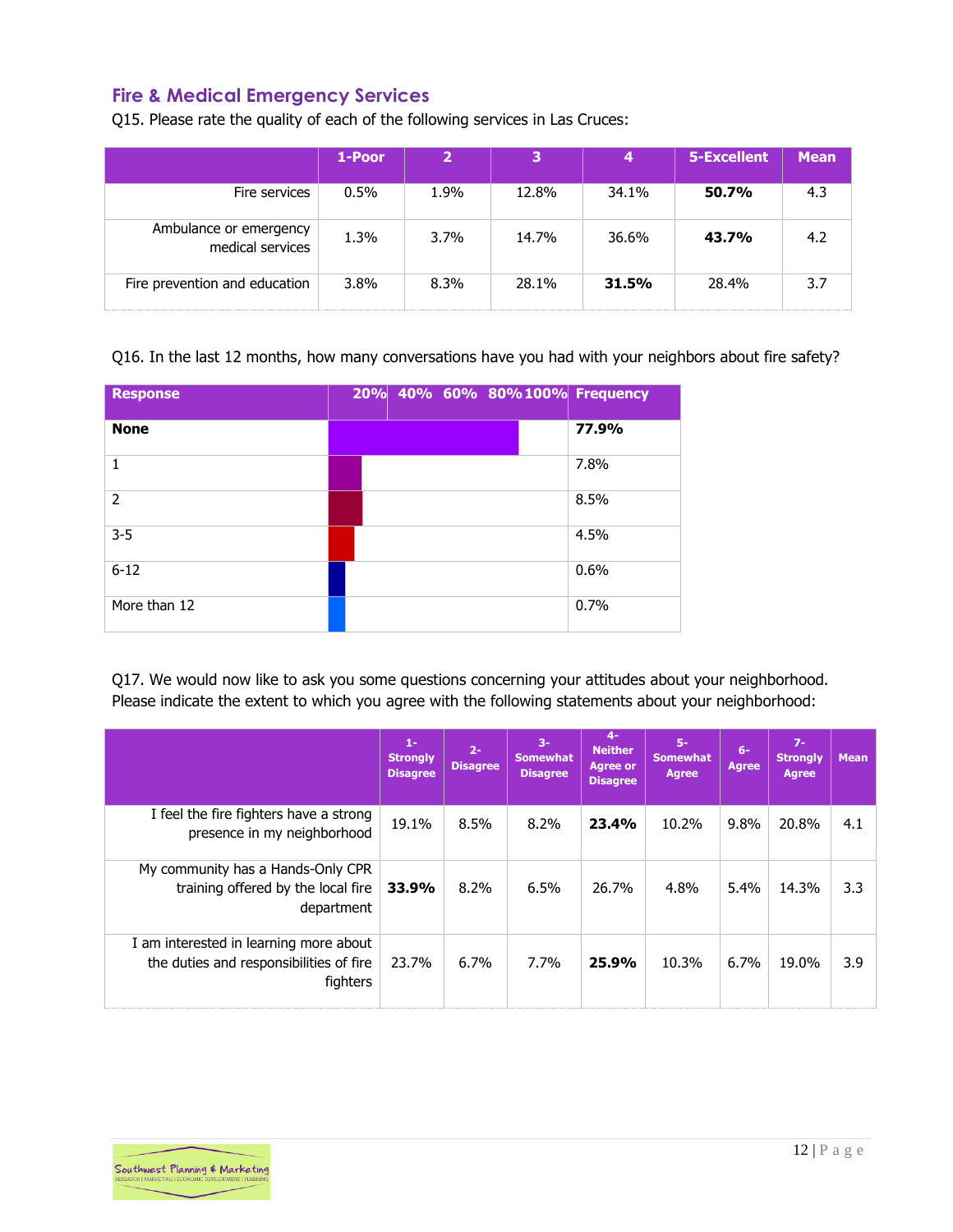Q18. Please express your opinions or thoughts with respect to the following:

|                                                                                                                                       | 1-Not<br><b>Well At</b><br><b>All</b> | $2 -$<br><b>Slightly</b><br>Well | $3-$<br><b>Moderately</b><br>Well | 4-Very<br>Well | -5<br><b>Extremely</b><br>Well | <b>Mean</b> |
|---------------------------------------------------------------------------------------------------------------------------------------|---------------------------------------|----------------------------------|-----------------------------------|----------------|--------------------------------|-------------|
| How well do you know the fire fighters in your<br>neighborhood?                                                                       | 70.4%                                 | 10.0%                            | 9.3%                              | 4.7%           | $5.7\%$                        | 1.7         |
| Generally speaking, how well would you say you trust fire<br>fighters in your neighborhood to effectively respond to an<br>emergency? | 5.4%                                  | 4.1%                             | 14.3%                             | 22.2%          | 53.8%                          | 4.1         |

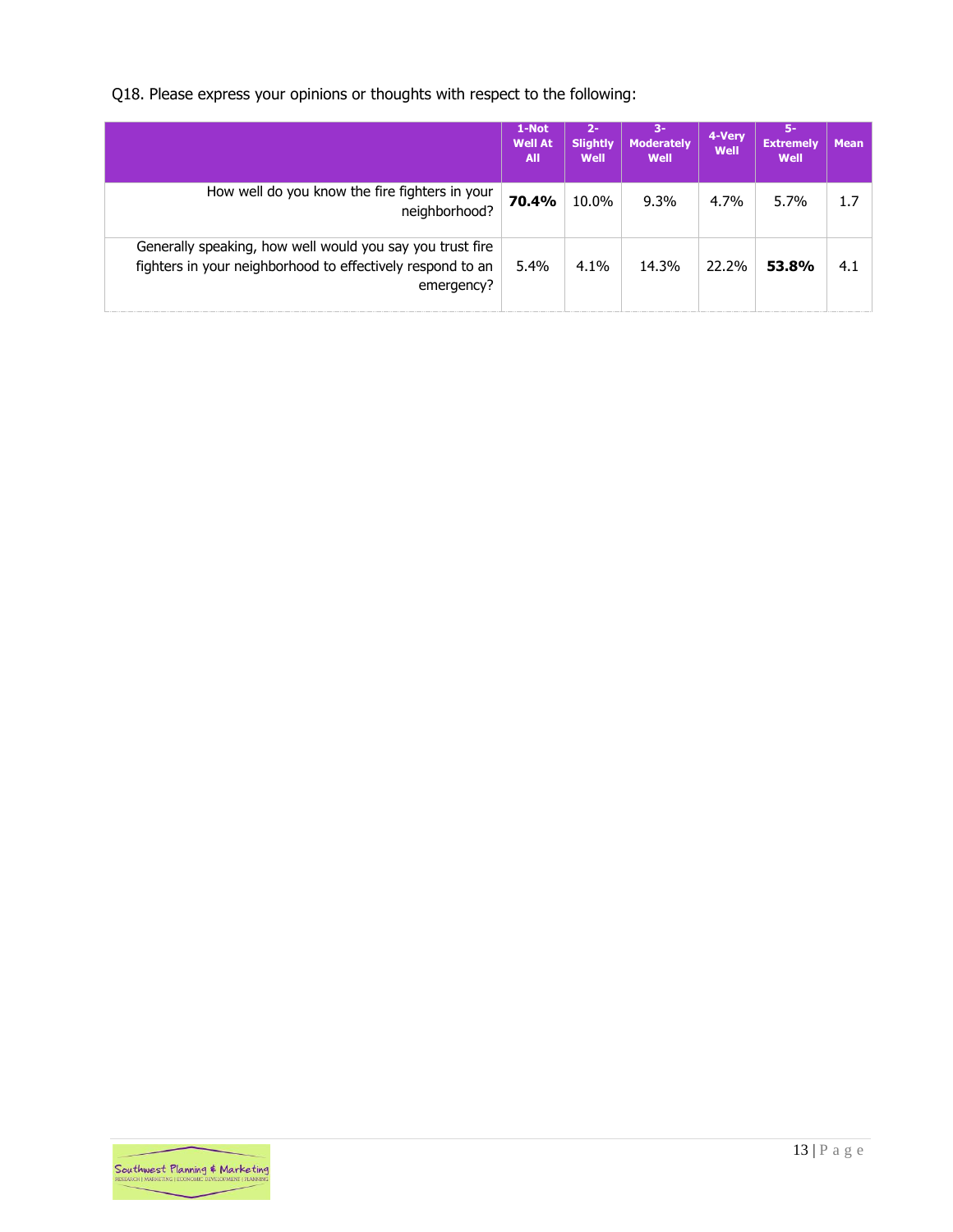Q19. How satisfied are you with the City of Las Cruces Fire Department's performance in the following areas:

|                                                                                                        | $1 -$<br><b>Extremely</b><br><b>Dissatisfied</b> | $2 -$<br><b>Moderately</b><br><b>Dissatisfied</b> | 3-Slightly<br><b>Dissatisfied</b> | 4-Neither<br><b>Satisfied</b><br>nor<br><b>Dissatisfied</b> | $5-$<br><b>Slightly</b><br><b>Satisfied</b> | $6-$<br><b>Moderately</b><br><b>Satisfied</b> | $7-$<br><b>Extremely</b><br><b>Satisfied</b> | <b>Mean</b> |
|--------------------------------------------------------------------------------------------------------|--------------------------------------------------|---------------------------------------------------|-----------------------------------|-------------------------------------------------------------|---------------------------------------------|-----------------------------------------------|----------------------------------------------|-------------|
| Efforts to address fire related<br>emergencies                                                         | 3.5%                                             | 1.7%                                              | 3.9%                              | 21.3%                                                       | 10.5%                                       | 14.6%                                         | 44.5%                                        | 5.6         |
| Efforts to address medical<br>related emergencies                                                      | 2.9%                                             | 1.9%                                              | 3.7%                              | 17.0%                                                       | 11.1%                                       | 17.3%                                         | 46.0%                                        | 5.7         |
| Responsiveness to public<br>concerns in a timely manner                                                | 4.3%                                             | 1.6%                                              | 4.5%                              | 21.4%                                                       | 11.2%                                       | 15.6%                                         | 41.5%                                        | 5.5         |
| Honesty and integrity                                                                                  | 2.5%                                             | 1.1%                                              | 2.9%                              | 15.9%                                                       | 7.5%                                        | 18.0%                                         | 52.0%                                        | 5.9         |
| General courteous attitude<br>and helpful behavior towards<br>residents                                | 2.7%                                             | 1.3%                                              | 2.9%                              | 14.3%                                                       | 8.9%                                        | 16.1%                                         | 53.8%                                        | 5.9         |
| Overall competence in<br>services provided                                                             | 2.2%                                             | 1.2%                                              | 3.0%                              | 15.4%                                                       | 8.5%                                        | 16.4%                                         | 53.4%                                        | 5.9         |
| Efforts to engage with the<br>community to solve problems                                              | 5.8%                                             | 3.2%                                              | 6.5%                              | 26.3%                                                       | 10.0%                                       | 12.5%                                         | 35.7%                                        | 5.1         |
| Efforts to work with the<br>community to build a safe<br>community                                     | 5.5%                                             | 3.7%                                              | 6.6%                              | 26.4%                                                       | 10.9%                                       | 12.8%                                         | 34.0%                                        | 5.1         |
| Visibility in your<br>neighborhood                                                                     | 21.4%                                            | 7.9%                                              | 10.1%                             | 24.0%                                                       | 7.8%                                        | 8.2%                                          | 20.6%                                        | 4.0         |
| Efforts to proactively prevent<br>fire emergencies through<br>public education in your<br>neighborhood | 18.2%                                            | 8.3%                                              | 9.6%                              | 29.2%                                                       | 9.4%                                        | 6.1%                                          | 19.2%                                        | 4.0         |
| Efforts to deal with problems<br>that really concern people in<br>your neighborhood                    | 14.6%                                            | 6.2%                                              | 9.3%                              | 30.7%                                                       | 10.2%                                       | 7.8%                                          | 21.2%                                        | 4.2         |
| Overall professionalism in<br>their appearance and<br>behaviors                                        | 3.1%                                             | 1.7%                                              | 2.9%                              | 13.5%                                                       | 8.2%                                        | 17.2%                                         | 53.5%                                        | 5.9         |

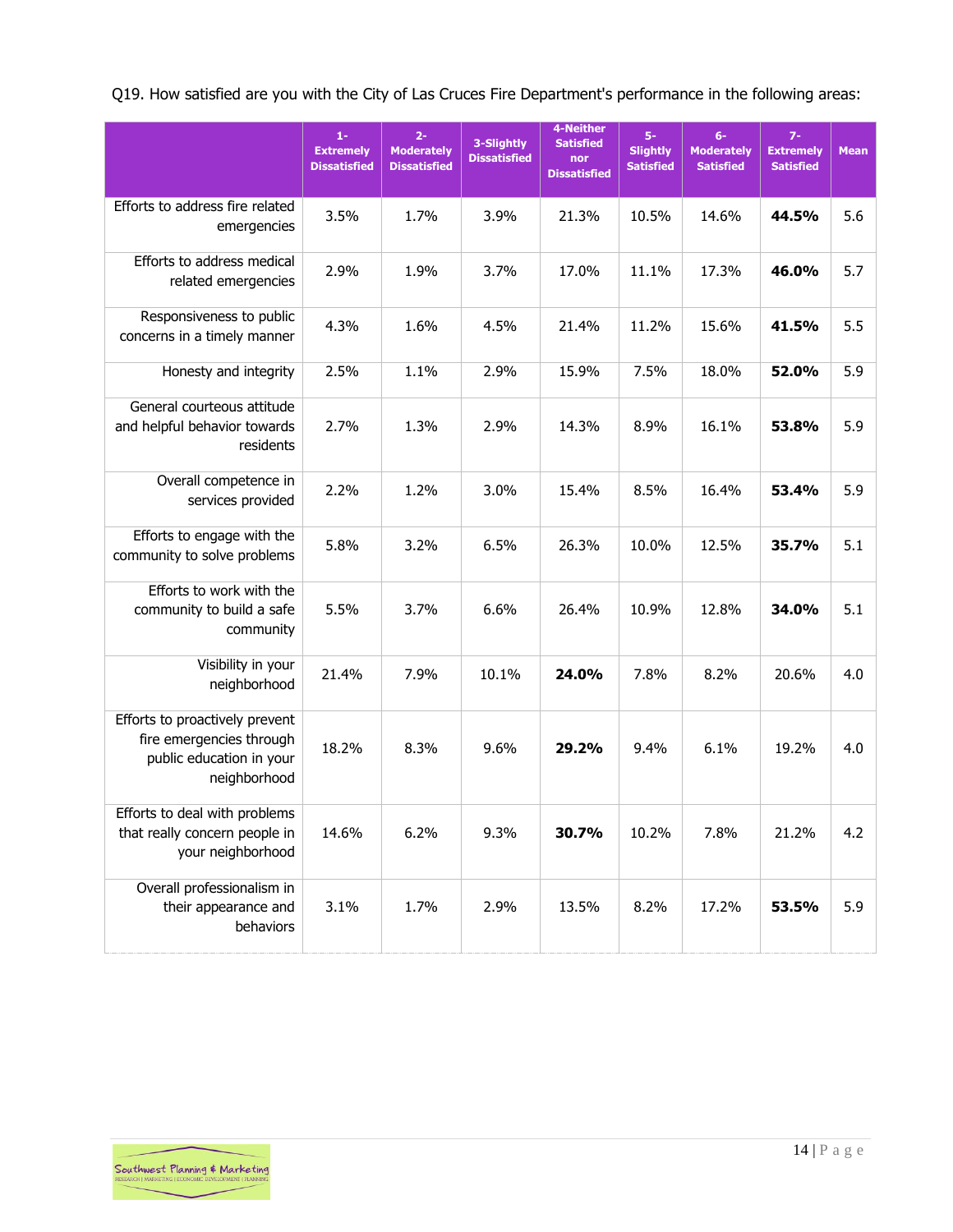Q20. We would now like to ask you some questions about your attitudes about LCFD fire fighters' efforts in your neighborhood. Please indicate the extent to which you agree with the following statements about your neighborhood:

|                                                                                       | $1-$<br><b>Strongly</b><br><b>Disagree</b> | $2 -$<br><b>Disagree</b> | $3-$<br><b>Somewhat</b><br><b>Disagree</b> | $4-$<br><b>Neither</b><br><b>Agree or</b><br><b>Disagree</b> | $5-$<br><b>Somewhat</b><br><b>Agree</b> | $6-$<br><b>Agree</b> | $7-$<br><b>Strongly</b><br><b>Agree</b> | <b>Mean</b> |
|---------------------------------------------------------------------------------------|--------------------------------------------|--------------------------|--------------------------------------------|--------------------------------------------------------------|-----------------------------------------|----------------------|-----------------------------------------|-------------|
| When fire fighters promise to do<br>something, they do so                             | 5.0%                                       | 2.0%                     | 4.2%                                       | 29.7%                                                        | 10.2%                                   | 13.5%                | 35.5%                                   | 5.2         |
| When I have problems, the fire<br>fighters are sympathetic and<br>reassuring          | 5.1%                                       | 2.5%                     | 2.8%                                       | 26.9%                                                        | 9.3%                                    | 15.3%                | 38.0%                                   | 5.3         |
| The fire fighters are dependable                                                      | 2.9%                                       | 2.2%                     | 3.2%                                       | 17.5%                                                        | 9.0%                                    | 15.3%                | 49.9%                                   | 5.7         |
| The fire fighters provide their<br>services at the time they promise<br>to do so      | 3.7%                                       | 2.4%                     | 2.8%                                       | 23.2%                                                        | 8.6%                                    | 16.1%                | 43.2%                                   | 5.5         |
| The fire fighters give individual<br>attention to residents                           | 6.6%                                       | 3.0%                     | 4.0%                                       | 25.5%                                                        | 8.6%                                    | 14.3%                | 38.0%                                   | 5.2         |
| The fire fighters know the<br>residents' needs                                        | 8.2%                                       | 3.8%                     | 5.5%                                       | 29.6%                                                        | 10.2%                                   | 12.0%                | 30.7%                                   | 4.9         |
| The fire fighters have residents'<br>best interests at heart                          | 4.6%                                       | 2.3%                     | 2.7%                                       | 19.5%                                                        | 6.5%                                    | 17.9%                | 46.5%                                   | 5.6         |
| The fire fighters are effective in<br>listening to residents' needs                   | 6.1%                                       | 3.7%                     | 3.5%                                       | 25.4%                                                        | 11.4%                                   | 13.9%                | 36.1%                                   | 5.2         |
| The alternate response vehicle<br>program provides quicker<br>response and efficiency | 7.4%                                       | 2.5%                     | 5.2%                                       | 34.6%                                                        | 7.9%                                    | 10.4%                | 32.0%                                   | 4.9         |
| The squad program alleviates long<br>waits for ambulance services                     | 7.9%                                       | 2.4%                     | 5.2%                                       | 31.8%                                                        | 8.6%                                    | 12.1%                | 32.1%                                   | 5.0         |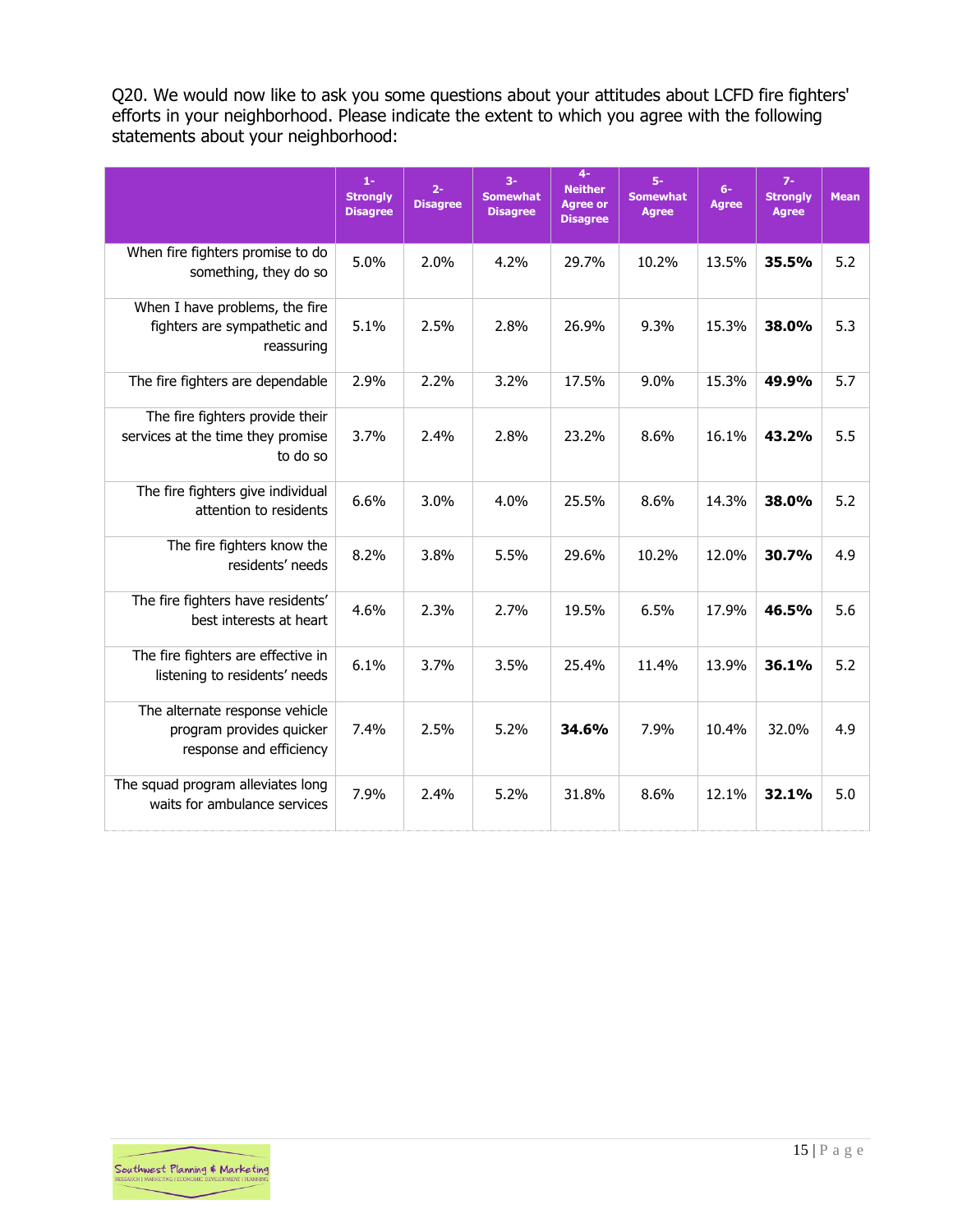Q21. We would now like to ask you some questions about your attitudes about LCPD fire fighters' efforts in your neighborhood. Please indicate the extent to which you agree with the following statements about your neighborhood:

|                                                                                                      | $1-$<br><b>Strongly</b><br><b>Disagree</b> | $2 -$<br><b>Disagree</b> | $3-$<br><b>Somewhat</b><br><b>Disagree</b> | $4-$<br><b>Neither</b><br><b>Agree or</b><br><b>Disagree</b> | $5-$<br><b>Somewhat</b><br><b>Agree</b> | $6-$<br><b>Agree</b> | $7-$<br><b>Strongly</b><br><b>Agree</b> | <b>Mean</b> |
|------------------------------------------------------------------------------------------------------|--------------------------------------------|--------------------------|--------------------------------------------|--------------------------------------------------------------|-----------------------------------------|----------------------|-----------------------------------------|-------------|
| In the past two years fire fighter<br>response in my neighborhood has<br>gotten better               | 8.5%                                       | 3.9%                     | 6.2%                                       | 40.9%                                                        | 7.3%                                    | 10.3%                | 23.0%                                   | 4.6         |
| I have complete trust that the fire<br>department will treat me fairly                               | 2.7%                                       | 1.6%                     | 3.4%                                       | 13.5%                                                        | 8.1%                                    | 17.8%                | 53.0%                                   | 5.9         |
| The fire department can be trusted                                                                   | 2.5%                                       | 1.7%                     | 2.3%                                       | 13.4%                                                        | 7.8%                                    | 17.8%                | 54.5%                                   | 5.9         |
| I can discuss problems with the fire<br>department without it being used<br>against me               | 4.0%                                       | 2.2%                     | 3.4%                                       | 21.6%                                                        | 6.3%                                    | 15.9%                | 46.5%                                   | 5.6         |
| I can count on the fire department for<br>help if I have difficulties in my<br>neighborhood          | 3.3%                                       | 2.4%                     | 2.7%                                       | 19.1%                                                        | 9.6%                                    | 16.0%                | 46.8%                                   | 5.6         |
| The fire fighters are too busy to<br>respond promptly to resident requests                           | 29.3%                                      | 14.5%                    | 8.6%                                       | 22.9%                                                        | 4.0%                                    | 5.6%                 | 15.1%                                   | 3.4         |
| The fire fighters are always willing to<br>help residents                                            | 2.6%                                       | 1.6%                     | 3.9%                                       | 19.0%                                                        | 9.2%                                    | 16.8%                | 47.0%                                   | 5.7         |
| The fire fighters answer residents'<br>questions and keep residents informed<br>about their services | 6.5%                                       | 3.5%                     | 5.2%                                       | 27.2%                                                        | 11.0%                                   | 14.8%                | 31.8%                                   | 5.0         |
| The fire fighters provide prompt<br>services                                                         | 2.7%                                       | 2.0%                     | 3.4%                                       | 16.1%                                                        | 9.2%                                    | 17.1%                | 49.5%                                   | 5.8         |
| Fire department staff appropriately<br>reflects the diversity of the community                       | 4.6%                                       | 1.4%                     | 5.2%                                       | 27.5%                                                        | 7.7%                                    | 12.3%                | 41.4%                                   | 5.3         |
| I am unfamiliar with the functions and<br>programs offered by the fire<br>department                 | 15.3%                                      | 7.0%                     | 7.4%                                       | 18.3%                                                        | 9.0%                                    | 12.0%                | 30.9%                                   | 4.6         |

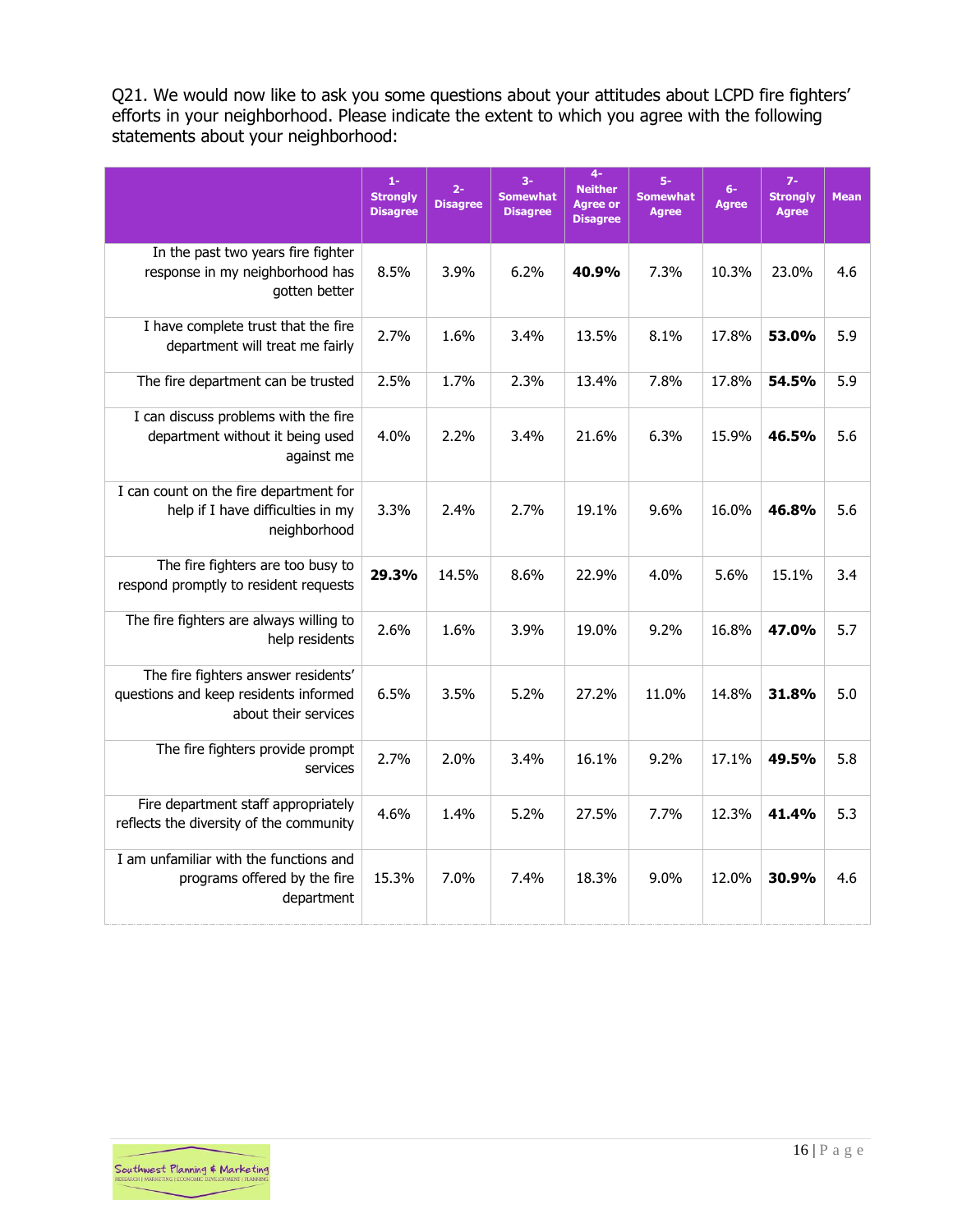Q22. Which of the following services would you like to see the fire department provide that would better prepare you to deal with an emergency? (check all that apply)

| <b>Response</b>                  |  | 20% 40% 60% 80%100% Frequency |       |
|----------------------------------|--|-------------------------------|-------|
| Fire safety information/training |  |                               | 55.3% |
| Fire prevention                  |  |                               | 48.0% |
| First aid/injury prevention      |  |                               | 54.5% |
| <b>Hands-on CPR training</b>     |  |                               | 58.6% |
| Disaster planning                |  |                               | 55.6% |

Q23. Which of the following services would you like to see the fire department provide that would add value to you as a resident? (check all that apply)

| <b>Response</b>                                         |  |  | 20% 40% 60% 80%100% Frequency |       |
|---------------------------------------------------------|--|--|-------------------------------|-------|
| Mobile mental health crisis<br>intervention             |  |  |                               | 52.1% |
| Mobile integrated healthcare<br>(navigating healthcare) |  |  |                               | 35.4% |
| Home safety inspections                                 |  |  |                               | 58.7% |
| Ambulance transportation                                |  |  |                               | 48.8% |

Q24. How do you most often hear about the programs and services provided by the LCFD? (check all that apply)

| <b>Response</b>            |  | 20% 40% 60% 80%100% Frequency |       |
|----------------------------|--|-------------------------------|-------|
| Social media               |  |                               | 34.8% |
| <b>Las Cruces Bulletin</b> |  |                               | 38.2% |
| Las Cruces Sun News        |  |                               | 35.1% |
| Local TV news coverage     |  |                               | 30.1% |
| Public meetings/events     |  |                               | 11.2% |
| Other:                     |  |                               | 14.4% |

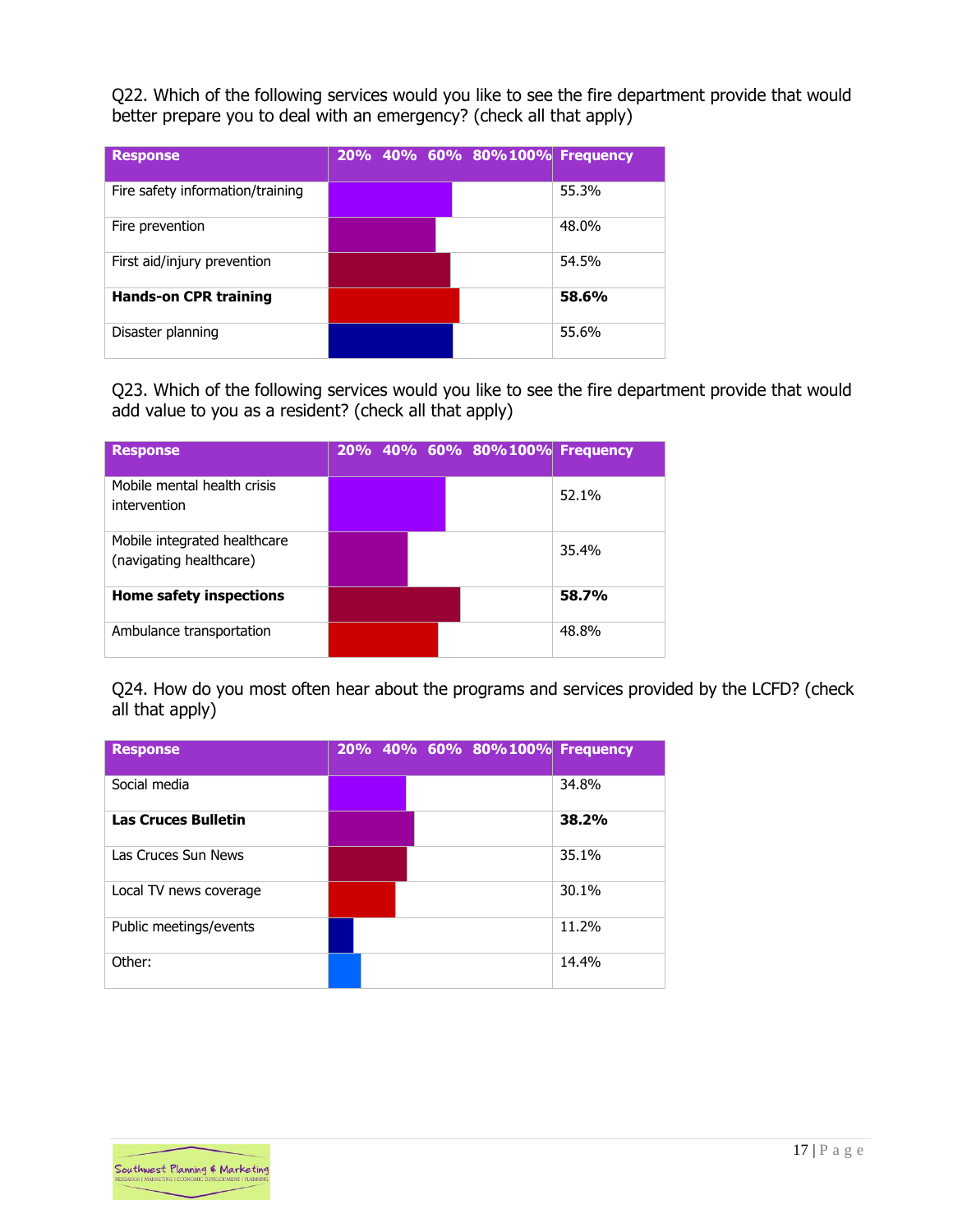Q25. How would you prefer to hear about the programs and services provided by the LCFD? (check all that apply)

| <b>Response</b>        |  | 20% 40% 60% 80%100% Frequency |       |
|------------------------|--|-------------------------------|-------|
| Social media           |  |                               | 48.9% |
| Las Cruces Bulletin    |  |                               | 41.8% |
| Las Cruces Sun News    |  |                               | 38.3% |
| Local TV news coverage |  |                               | 43.6% |
| Public meetings/events |  |                               | 28.3% |
| Other:                 |  |                               | 10.0% |

Q26. Do you know who is currently responsible for providing ambulance service to the City of Las Cruces?

| <b>Response</b> |  | 20% 40% 60% 80%100% Frequency |       |
|-----------------|--|-------------------------------|-------|
| Yes             |  |                               | 28.9% |
| <b>No</b>       |  |                               | 71.1% |

Q27. Do you think the fire department should take an active role in community ambulance transportation?

| <b>Response</b> |  | 20% 40% 60% 80%100% Frequency |       |
|-----------------|--|-------------------------------|-------|
| Yes             |  |                               | 47.5% |
| <b>No</b>       |  |                               | 10.2% |
| Maybe           |  |                               | 42.3% |

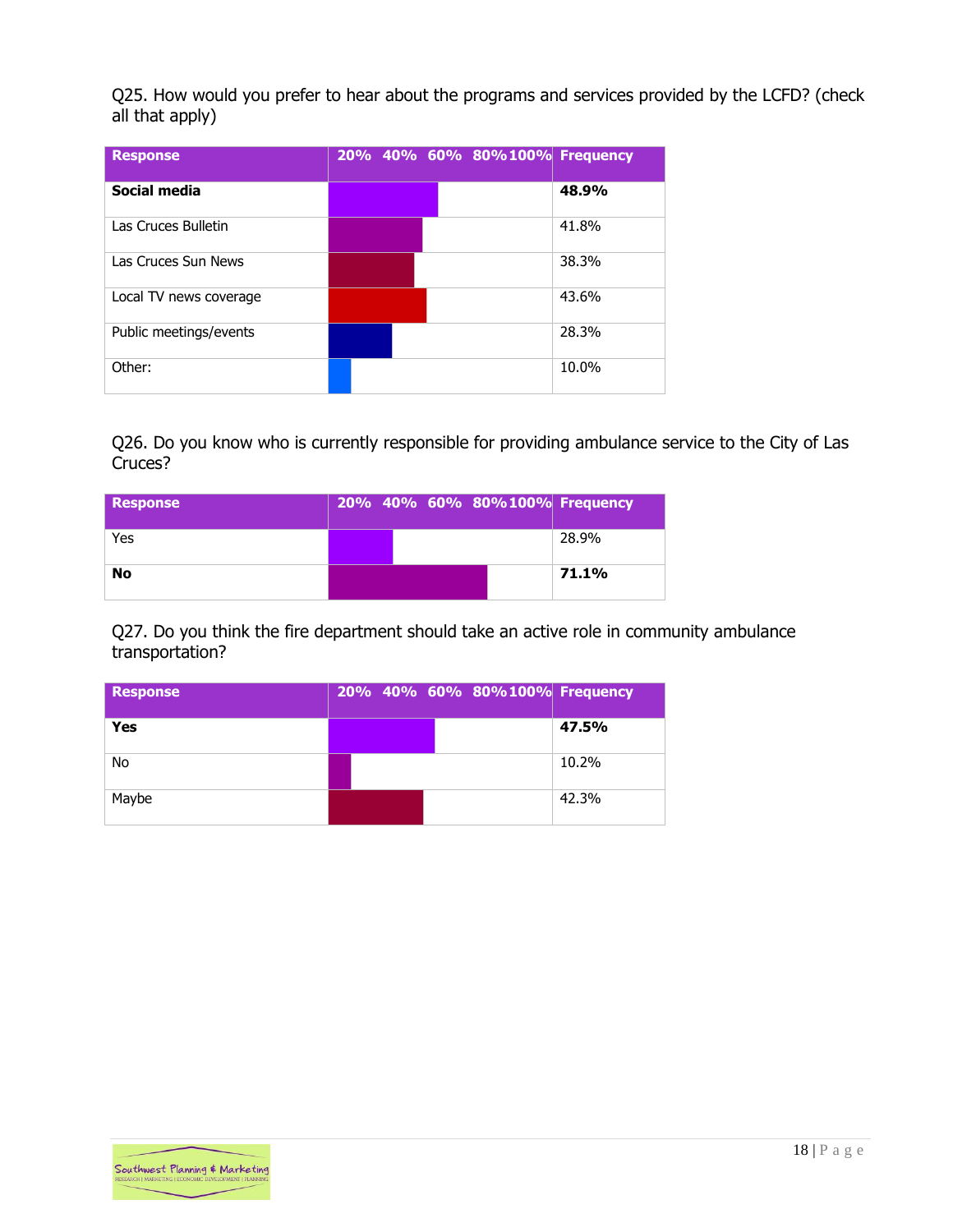Q28. In the case of a house fire, how long should it take the fire department to arrive once they are notified?

| <b>Response</b>     |  | 20% 40% 60% 80%100% Frequency |       |
|---------------------|--|-------------------------------|-------|
| Less than 3 minutes |  |                               | 21.3% |
| 3-5 minutes         |  |                               | 47.3% |
| 6-8 minutes         |  |                               | 20.8% |
| 9-11 minutes        |  |                               | 8.9%  |
| Over 11 minutes     |  |                               | 1.7%  |

Q29. In the case of a critical medical emergency, such as a heart attack, trouble breathing, or severe trauma, how long should it take the fire department to arrive once they are notified?

| <b>Response</b>     |  |  | 20% 40% 60% 80%100% Frequency |       |
|---------------------|--|--|-------------------------------|-------|
| Less than 3 minutes |  |  |                               | 32.5% |
| 3-5 minutes         |  |  |                               | 43.4% |
| 6-8 minutes         |  |  |                               | 16.2% |
| 9-11 minutes        |  |  |                               | 6.9%  |
| Over 11 minutes     |  |  |                               | 0.9%  |

Q30. In the case of a minor medical emergency, such as a twisted ankle, a fall with no apparent injuries, or when you are ill and just need help, how long should it take the fire department to arrive once they are notified?

| <b>Response</b>        |  |  |  | 20% 40% 60% 80%100% Frequency |
|------------------------|--|--|--|-------------------------------|
| Less than 3 minutes    |  |  |  | 2.8%                          |
| 3-5 minutes            |  |  |  | 10.3%                         |
| 6-8 minutes            |  |  |  | 17.4%                         |
| 9-11 minutes           |  |  |  | 29.0%                         |
| <b>Over 11 minutes</b> |  |  |  | 40.5%                         |

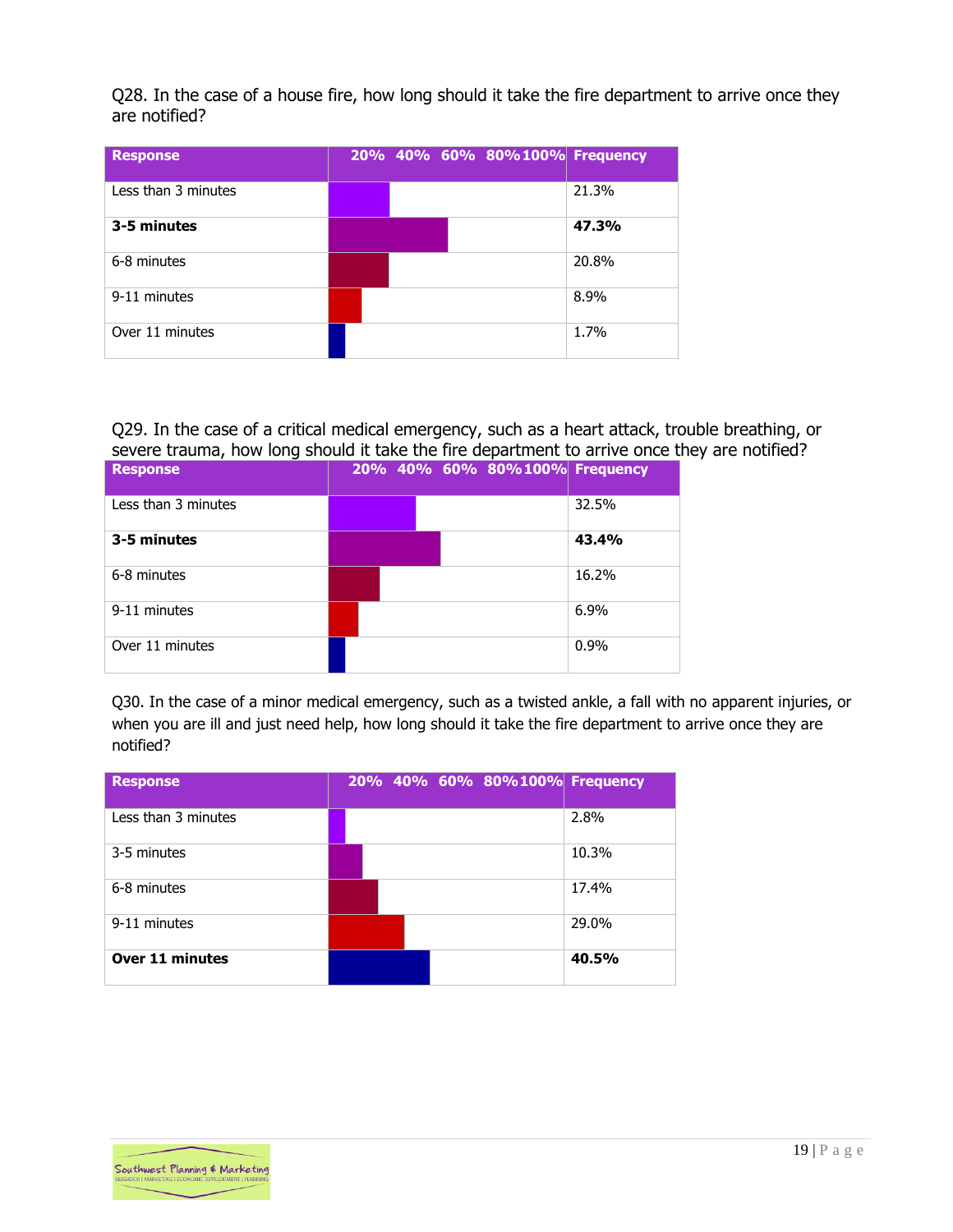Q31. How many interactions did you have with fire fighter(s)/LCFD during the past year?

| <b>Response</b>         | 20% 40% 60% 80%100% Frequency |       |
|-------------------------|-------------------------------|-------|
| 0 interactions          |                               | 68.2% |
| 1-2 interactions        |                               | 22.6% |
| 3-5 interactions        |                               | 5.5%  |
| 6-9 interactions        |                               | 1.4%  |
| 10 or more interactions |                               | 2.3%  |

Q32. Which of the following best describes the types of services you received from the City of Las Cruces Fire Department during the past year? (check all that apply)]

| <b>Response</b>                                          |  | 20% 40% 60% 80%100% Frequency |       |
|----------------------------------------------------------|--|-------------------------------|-------|
| Fire response                                            |  |                               | 15.2% |
| <b>Medical response (including</b><br>vehicle accidents) |  |                               | 56.8% |
| Technical Rescue response                                |  |                               | 1.9%  |
| Hazardous Materials incident                             |  |                               | 1.9%  |
| Resident assistance or service<br>request                |  |                               | 25.8% |
| Severe weather or national<br>disaster                   |  |                               | 1.9%  |
| Fire inspection or fire code issue                       |  |                               | 13.6% |
| Public education or fire<br>prevention presentation      |  |                               | 20.8% |
| Referrals or follow-up information<br>about your concern |  |                               | 4.5%  |

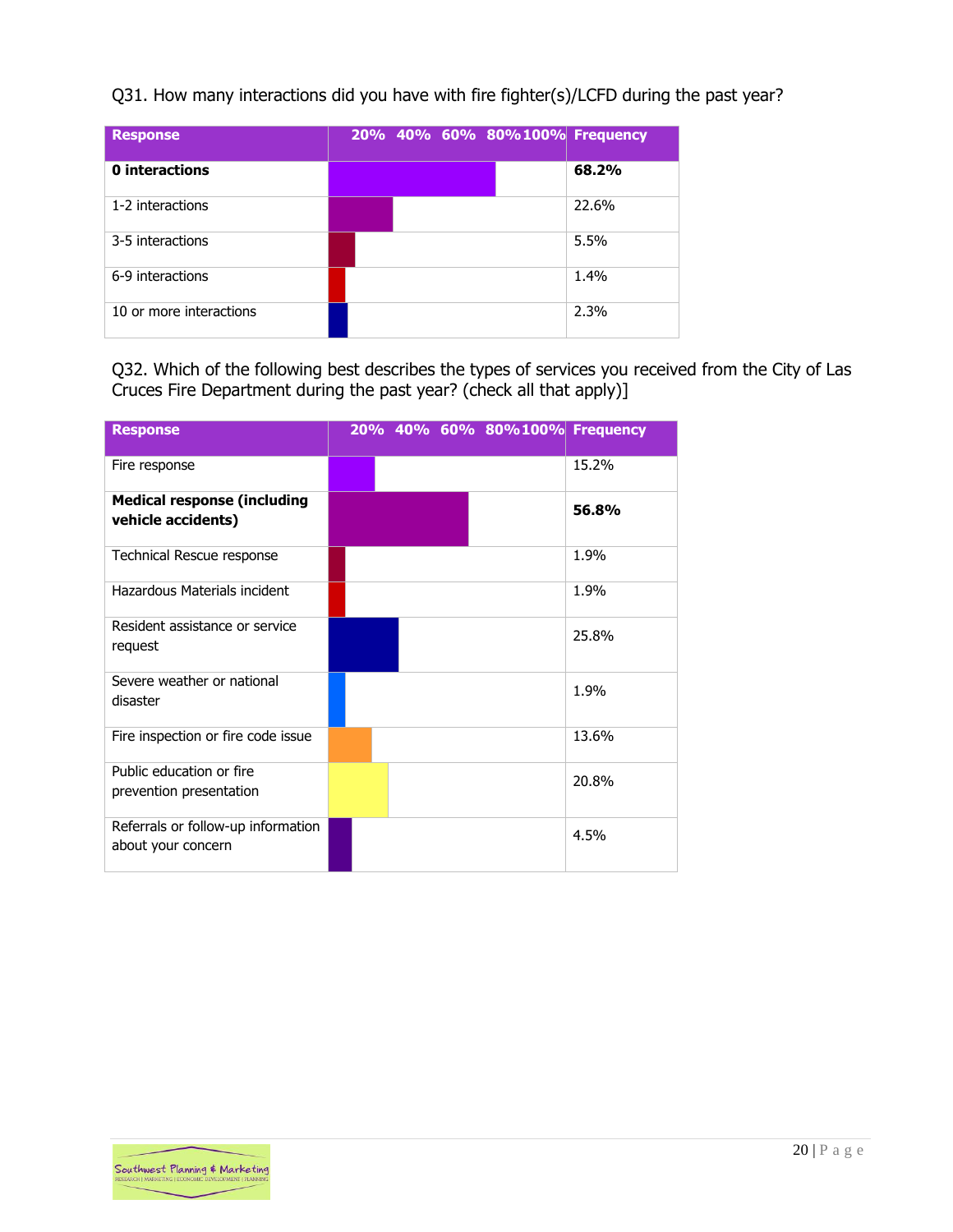# <span id="page-21-0"></span>**Respondents' Demographic Information**

1. What is your employment status?

| <b>Response</b>                          |  |  | 20% 40% 60% 80%100% Frequency |       |
|------------------------------------------|--|--|-------------------------------|-------|
| Working full time for pay                |  |  |                               | 42.1% |
| Working part time for pay                |  |  |                               | 7.6%  |
| Unemployed, looking for paid<br>work     |  |  |                               | 2.9%  |
| Unemployed, not looking for paid<br>work |  |  |                               | 1.5%  |
| <b>Fully retired</b>                     |  |  |                               | 45.9% |

# 2. Do you work inside the boundaries of Las Cruces?

| <b>Response</b>       |  | 20% 40% 60% 80%100% Frequency |         |
|-----------------------|--|-------------------------------|---------|
| Yes, outside the home |  |                               | 40.8%   |
| Yes, from home        |  |                               | $9.2\%$ |
| <b>No</b>             |  |                               | 50.0%   |

# 3. How many years have you lived in Las Cruces?

| <b>Response</b>    |  |  | 20% 40% 60% 80%100% Frequency |
|--------------------|--|--|-------------------------------|
| Less than 2 years  |  |  | 14.4%                         |
| 2-5 years          |  |  | 21.0%                         |
| 6-10 years         |  |  | 14.6%                         |
| $11-20$ years      |  |  | 18.6%                         |
| More than 20 years |  |  | 31.4%                         |

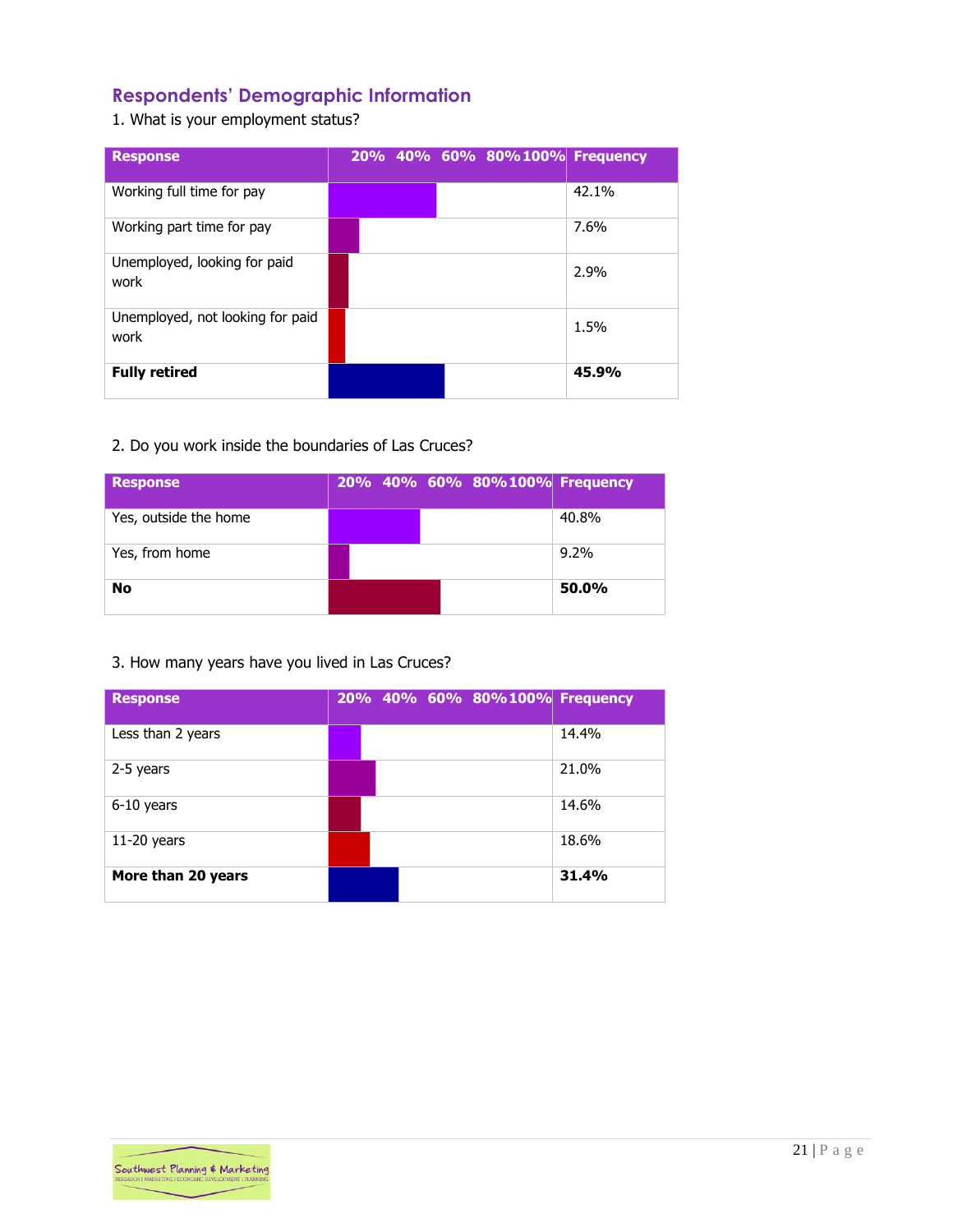## 4. Which best describes the building you live in?

| <b>Response</b>                                                                    |  |  |  | 20% 40% 60% 80%100% Frequency |
|------------------------------------------------------------------------------------|--|--|--|-------------------------------|
| One family house detached<br>from any other houses                                 |  |  |  | 81.1%                         |
| Building with two or more homes<br>(duplex, townhome, apartment<br>or condominium) |  |  |  | 13.2%                         |
| Mobile home                                                                        |  |  |  | 4.7%                          |
| Other                                                                              |  |  |  | $0.9\%$                       |

5. Is this house, apartment or mobile home...

| <b>Response</b> |  | 20% 40% 60% 80%100% Frequency |       |
|-----------------|--|-------------------------------|-------|
| Rented          |  |                               | 18.1% |
| Owned           |  |                               | 81.9% |

6. About how much is your monthly housing cost for the place you live (including rent, mortgage payment, property tax, property insurance and homeowners' association (HOA) fees)?

| <b>Response</b>              |  | 20% 40% 60% 80%100% Frequency |       |
|------------------------------|--|-------------------------------|-------|
| Less than \$300 per month    |  |                               | 9.1%  |
| \$300 to \$599 per month     |  |                               | 14.8% |
| \$600 to \$999 per month     |  |                               | 30.6% |
| \$1,000 to \$1,499 per month |  |                               | 24.8% |
| \$1,500 to \$2,499 per month |  |                               | 16.3% |
| \$2,500 or more per month    |  |                               | 4.5%  |

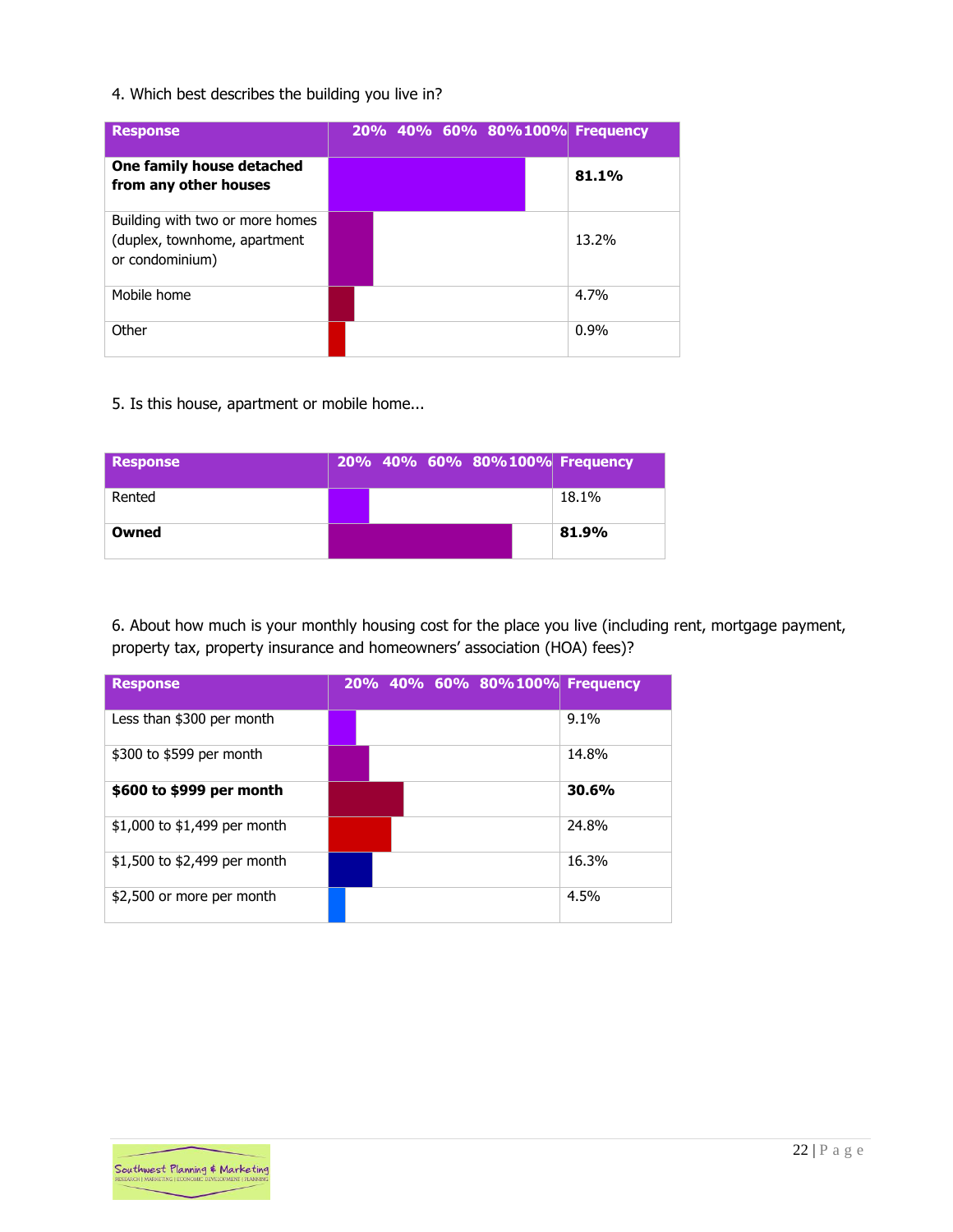## 7. Including yourself, how many people live in your household?

| <b>Response</b>         | 20% 40% 60% 80%100% Frequency |       |
|-------------------------|-------------------------------|-------|
| $\mathbf{1}$            |                               | 23.6% |
| $\overline{\mathbf{2}}$ |                               | 50.4% |
| 3                       |                               | 12.2% |
| $\overline{4}$          |                               | 7.9%  |
| 5                       |                               | 4.1%  |
| 6                       |                               | 1.1%  |
| $\overline{7}$          |                               | 0.4%  |
| 9                       |                               | 0.2%  |
| Other Responses         |                               | 0.1%  |

## 8. Do any children 17 or under live in your household?

| <b>Response</b> |  | 20% 40% 60% 80%100% Frequency |       |
|-----------------|--|-------------------------------|-------|
| Yes             |  |                               | 20.6% |
| No              |  |                               | 79.4% |

# 9. Are you or any other members of your household aged 65 or older?

| <b>Response</b> |  | 20% 40% 60% 80%100% Frequency |       |
|-----------------|--|-------------------------------|-------|
| Yes             |  |                               | 48.4% |
| <b>No</b>       |  |                               | 51.6% |

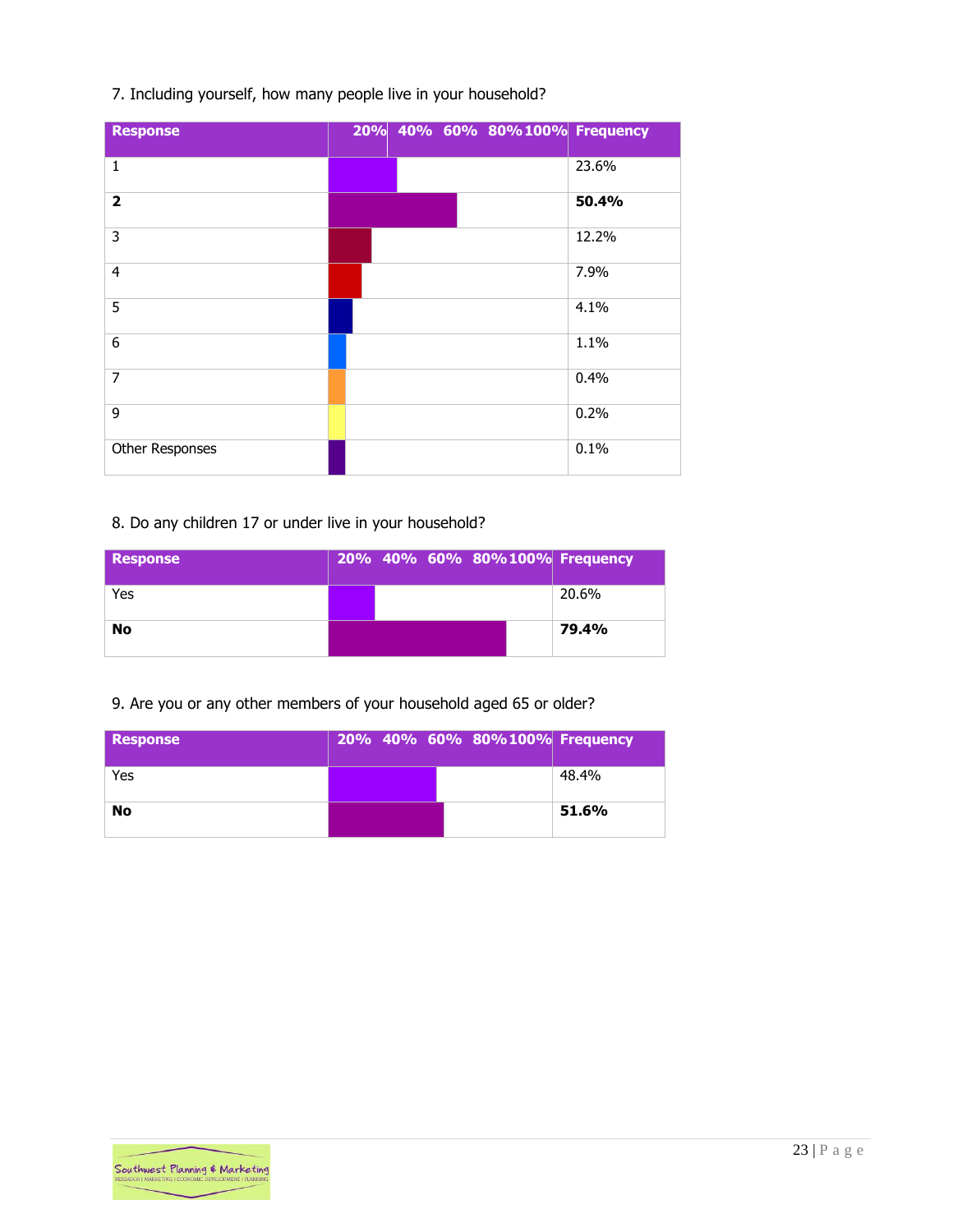10. How much do you anticipate your household's total income before taxes will be for the current year? (Please include in your total income money from all sources for all persons living in your household.

| <b>Response</b>        |  |  | 20% 40% 60% 80%100% Frequency |         |
|------------------------|--|--|-------------------------------|---------|
| Less than \$25,000     |  |  |                               | 11.3%   |
| \$25,000 to \$49,999   |  |  |                               | 24.7%   |
| \$50,000 to \$99,999   |  |  |                               | 36.3%   |
| \$100,000 to \$149,999 |  |  |                               | 17.9%   |
| \$150,000 or more      |  |  |                               | $9.7\%$ |

#### 11. Are you Spanish, Hispanic or Latino?

| <b>Response</b>                                             |  |  | 20% 40% 60% 80%100% Frequency |
|-------------------------------------------------------------|--|--|-------------------------------|
| No, not Spanish, Hispanic or<br>Latino                      |  |  | 73.7%                         |
| Yes, I consider myself to be<br>Spanish, Hispanic or Latino |  |  | 26.3%                         |

#### 12. American Indian or Alaskan Native [Question: What is your race? (Check all that apply)

| <b>Response</b>                                   |  |  | 20% 40% 60% 80%100% Frequency |       |
|---------------------------------------------------|--|--|-------------------------------|-------|
| American Indian or Alaskan<br><b>Native</b>       |  |  |                               | 4.2%  |
| Asian, Asian Indian or Pacific<br><b>Islander</b> |  |  |                               | 1.7%  |
| <b>Black or African American</b>                  |  |  |                               | 2.2%  |
| White                                             |  |  |                               | 87.1% |
| Other                                             |  |  |                               | 8.7%  |

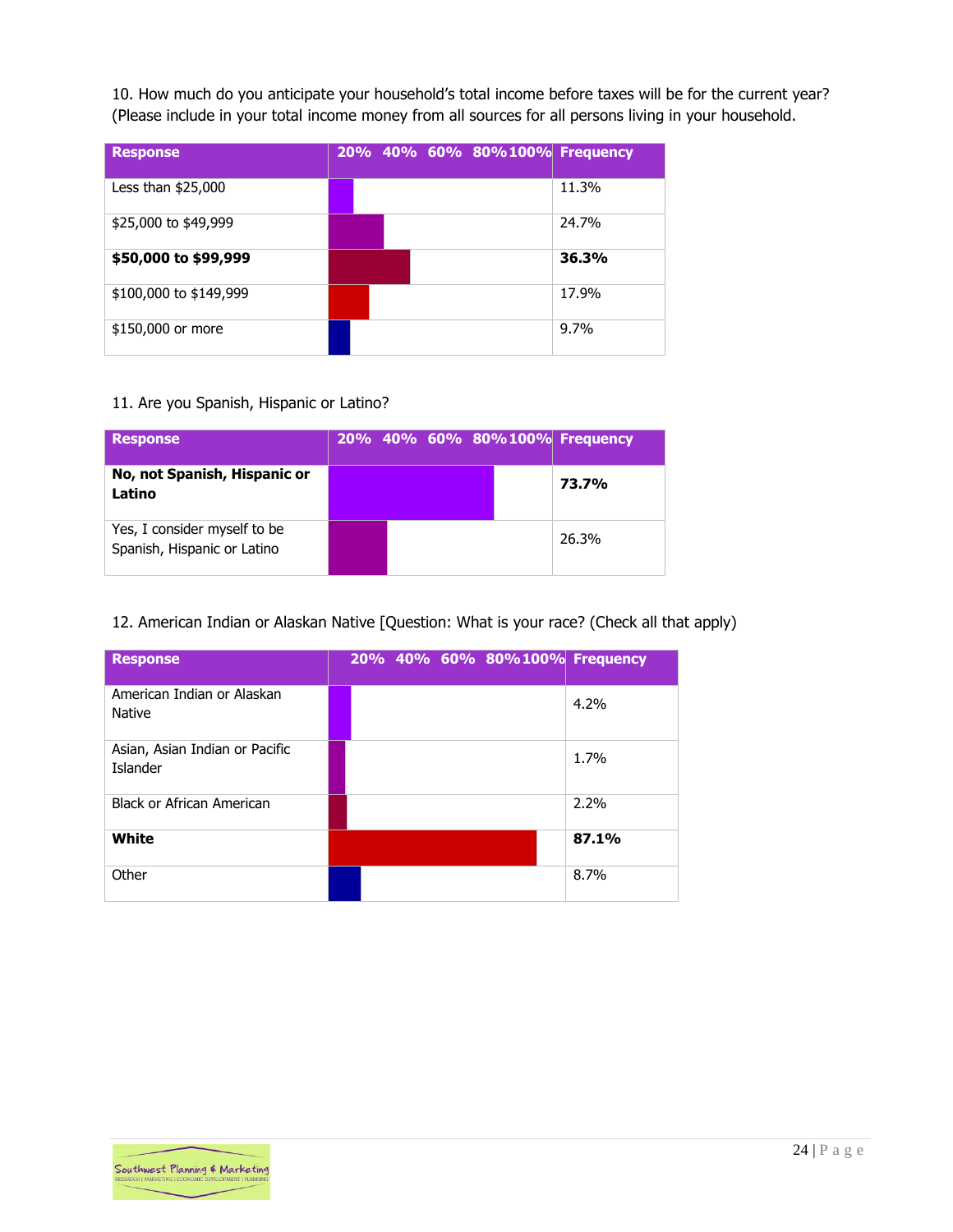## 13. In which category is your age?

| <b>Response</b> | 20% 40% 60% 80%100% Frequency |         |
|-----------------|-------------------------------|---------|
| $18-29$ years   |                               | 4.6%    |
| 30-39 years     |                               | 12.1%   |
| 40-49 years     |                               | 11.7%   |
| 50-59 years     |                               | 17.2%   |
| 60-69 years     |                               | 27.1%   |
| 70-79 years     |                               | 23.8%   |
| 80-89 years     |                               | $3.2\%$ |
| $90+$ years     |                               | 0.2%    |

# 14. What is your gender?

| <b>Response</b>       | 20% 40% 60% 80%100% Frequency |       |
|-----------------------|-------------------------------|-------|
| <b>Female</b>         |                               | 49.8% |
| Male                  |                               | 46.0% |
| Non-Binary            |                               | 0.1%  |
| Prefer not to respond |                               | 4.1%  |

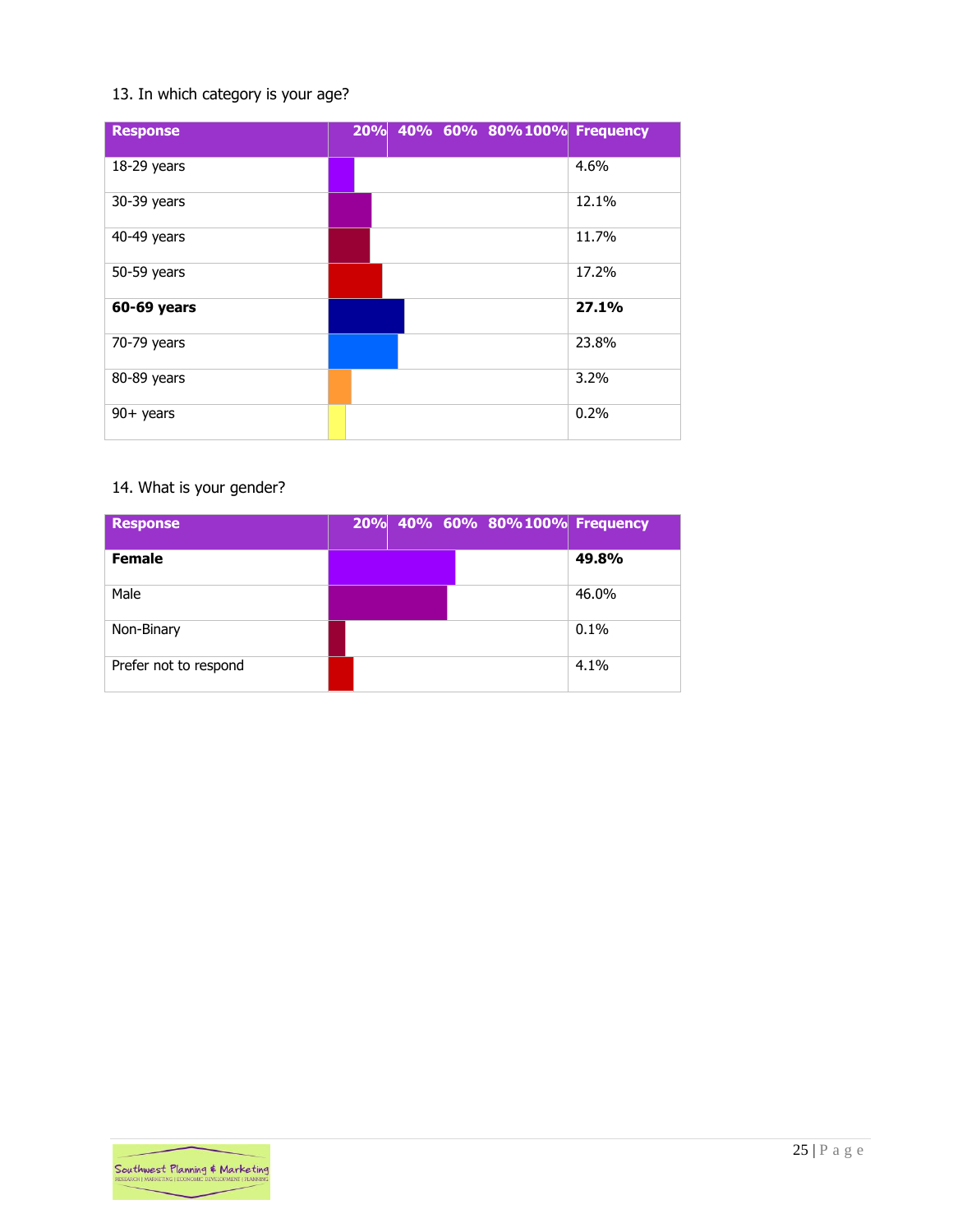|  | 15. What is the zip code at your primary place of residence? |  |  |  |
|--|--------------------------------------------------------------|--|--|--|
|  |                                                              |  |  |  |

| <b>Response</b> | 20% 40% 60% 80%100% Frequency |       |
|-----------------|-------------------------------|-------|
| 88001           |                               | 17.2% |
| 88003           |                               | 0.1%  |
| 88004           |                               | 0.0%  |
| 88005           |                               | 17.9% |
| 88006           |                               | 0.0%  |
| 88007           |                               | 3.2%  |
| 88011           |                               | 38.6% |
| 88012           |                               | 22.9% |
| 88013           |                               | 0.1%  |
| Other:          |                               | 0.0%  |

# 16. What City of Las Cruces Council District do you live in?

| <b>Response</b>     | 20% 40% 60% 80% 100% Frequency |       |
|---------------------|--------------------------------|-------|
| District 1          |                                | 3.7%  |
| District 2          |                                | 6.2%  |
| District 3          |                                | 3.9%  |
| District 4          |                                | 6.3%  |
| District 5          |                                | 9.6%  |
| District 6          |                                | 9.6%  |
| Don't know/not sure |                                | 60.8% |

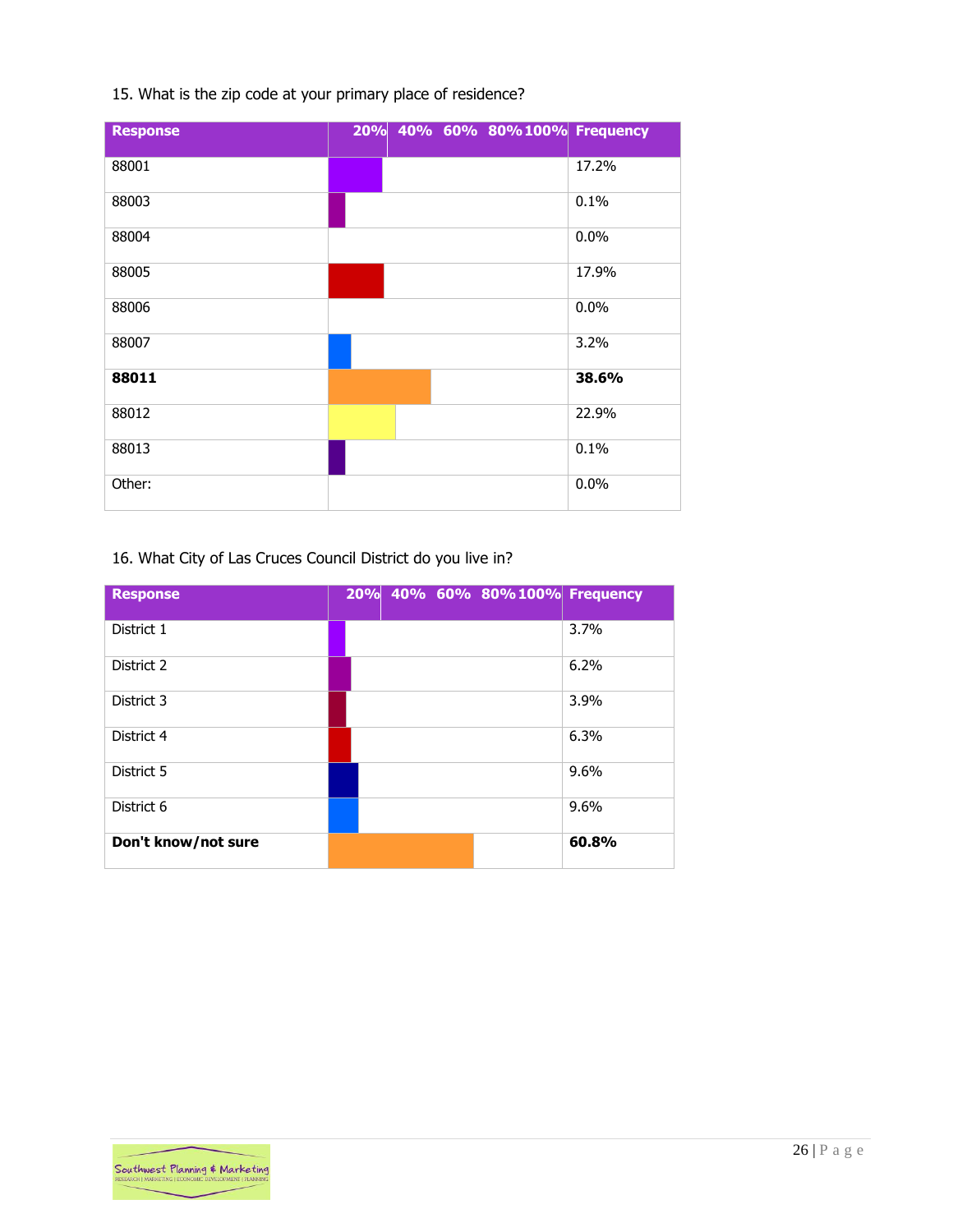<span id="page-27-0"></span>**Appendix A: Survey Instrument**

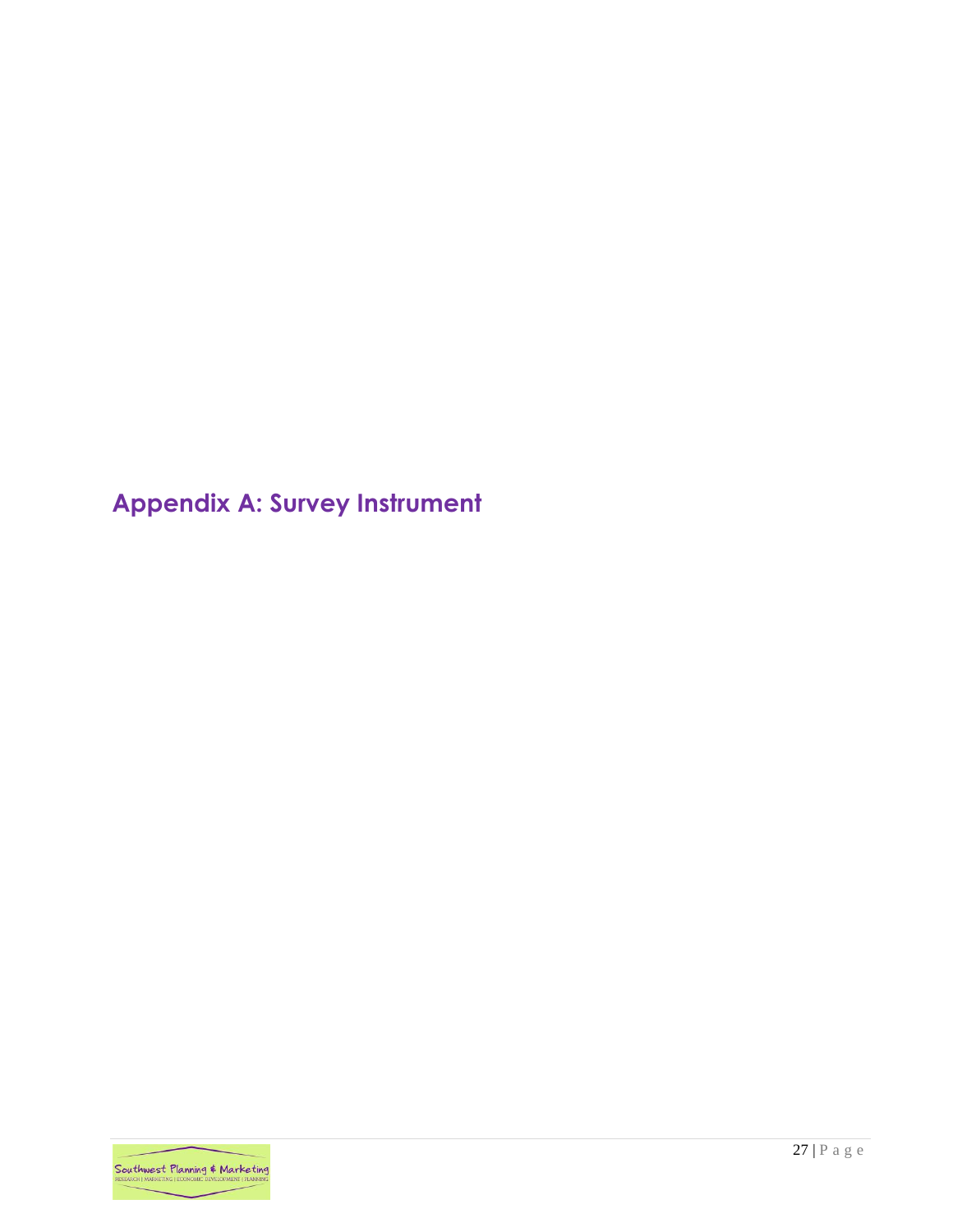**Thank you for taking a few minutes to provide your input to help the City of Las Cruces improve the programs and services offered by the Police and Fire Departments (Public Safety). All responses will be kept strictly confidential and will not be identified with any individual respondent.** 

#### **Please only complete this survey if you are at least 18 years of age and a resident of the City of Las Cruces.**

**Click "Next" to complete the survey.**

**Police Department**

**The mission of the Las Cruces Police Department is to provide community-focused public safety and law enforcement services to area residents, businesses and visitors so they can live and thrive in a safe, peaceful environment.**

|  | Q1. Please rate the quality of each of the following services in Las Cruces: |  |  |  |  |  |
|--|------------------------------------------------------------------------------|--|--|--|--|--|
|--|------------------------------------------------------------------------------|--|--|--|--|--|

|                                        | 1-Poor   |          |           |   | 5-Excellent |
|----------------------------------------|----------|----------|-----------|---|-------------|
| Police services (in<br>general)        | $\Omega$ | $\Omega$ | ∩         |   |             |
| Uniformed police<br>patrol services    | $\Omega$ |          |           |   |             |
| Detective<br>investigative<br>services | $\Omega$ |          |           |   |             |
| Crime prevention                       | $\circ$  | ∩        | ∩         |   | Q           |
| <b>Traffic</b><br>enforcement          | ∩        |          |           |   |             |
| Animal control                         | $\circ$  | ∩        | $\bigcap$ | ∩ | Ω           |
| Codes<br>enforcement                   | ∩        |          |           |   |             |

Q2. Please rate how safe or unsafe you feel:

|                                                                         | 1-Very Unsafe | ำ       | 3        | 4        | 5-Very Safe |
|-------------------------------------------------------------------------|---------------|---------|----------|----------|-------------|
| In your<br>neighborhood during<br>the day                               | $\circ$       | $\circ$ | $\circ$  | $\circ$  | $\Omega$    |
| In your<br>neighborhood during<br>the night                             | $\circ$       | $\circ$ | $\circ$  | $\circ$  | $\Omega$    |
| In Las Cruces'<br>downtown/commerci<br>al area during the<br><u>day</u> | $\circ$       | $\circ$ | $\circ$  | $\circ$  | $\Omega$    |
| While driving on the<br>streets of Las Cruces                           | $\Omega$      | $\circ$ | $\Omega$ | $\Omega$ |             |

Q3. Please rate how important, if at all, you think it is for the Las Cruces community to focus on the overall feeling of safety in Las Cruces in the coming two years:

O Very Important

O Somewhat Important

O Not At All Important

Q4. Please indicate whether or not you have done/experienced the following in the last 12 months: (check all that apply) ❑ Household member was a victim of a crime in Las Cruces

❑ Reported a crime to the police in Las Cruces

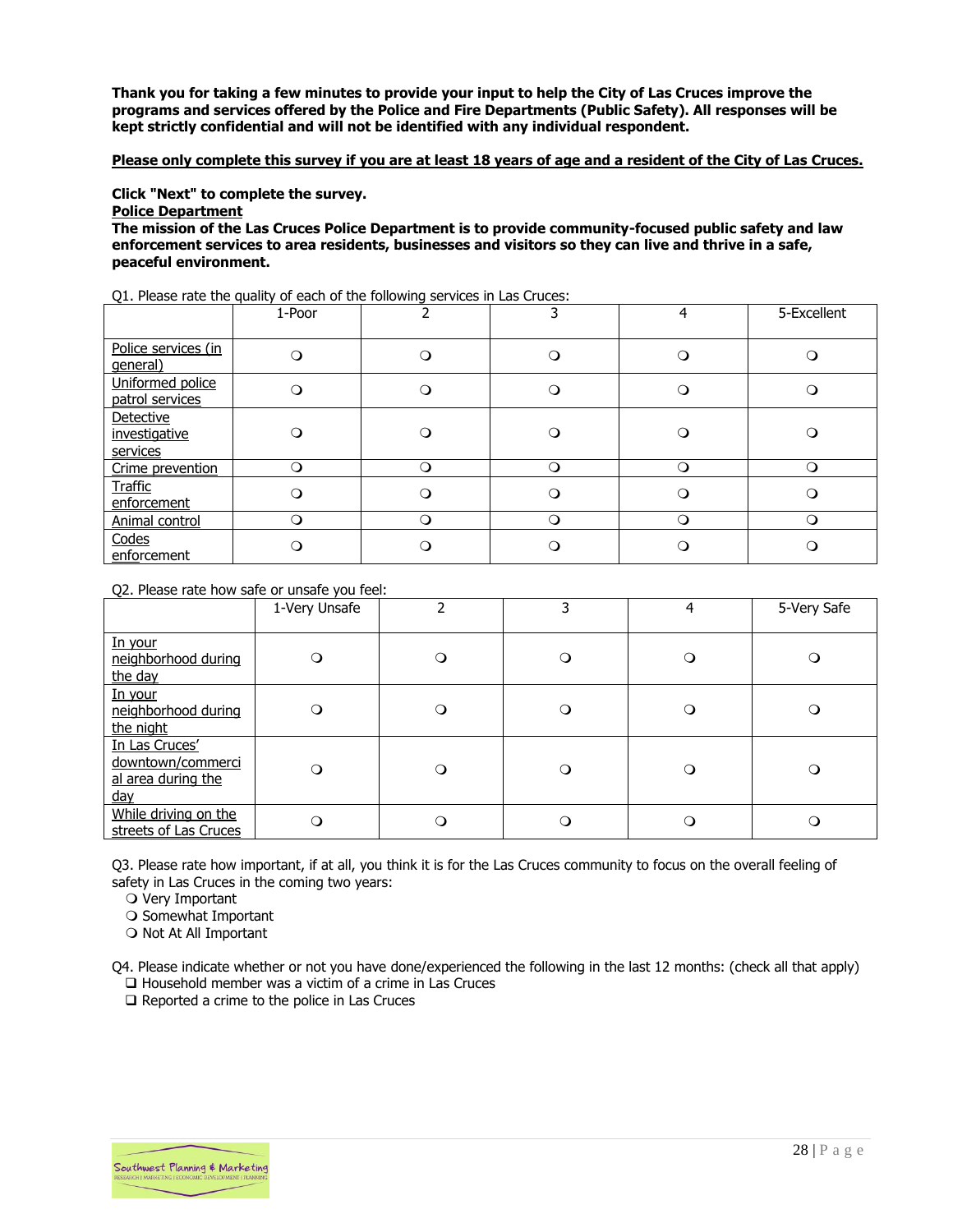Q5. In the last 12 months, how many conversations have you had with your neighbors about neighborhood safety? O None

- $\overline{O}1$
- $Q<sub>2</sub>$
- 3-5
- $O 6-12$
- O More than 12

Q6. We would now like to ask you some questions concerning your attitudes about your neighborhood. Please indicate the extent to which you agree with the following statements about your neighborhood:

|                                                                                                                  | $1 -$<br>Strongly<br>Disagree | 2-Disagree | $3-$<br>Somewhat<br>Disagree | 4-Neither<br>Agree or<br>Disagree | $\overline{5}$<br>Somewhat<br>Agree | 6-Agree    | 7-Strongly<br>Agree |
|------------------------------------------------------------------------------------------------------------------|-------------------------------|------------|------------------------------|-----------------------------------|-------------------------------------|------------|---------------------|
| I feel safe walking down<br>my street during the day                                                             | $\circ$                       | $\circ$    | $\circ$                      | $\circ$                           | $\circ$                             | $\circ$    | $\bigcirc$          |
| I feel safe walking down<br>my street after dark                                                                 | $\circ$                       | $\circ$    | $\circ$                      | $\bigcirc$                        | $\bigcirc$                          | $\circ$    | $\bigcirc$          |
| My neighborhood has a<br>reputation as being a safe<br>place                                                     | $\circ$                       | $\circ$    | $\circ$                      | $\circ$                           | $\circ$                             | $\circ$    | $\bigcirc$          |
| I feel the police have a<br>strong presence in my<br>neighborhood                                                | $\circ$                       | $\circ$    | $\circ$                      | $\circ$                           | $\bigcirc$                          | $\circ$    | $\bigcirc$          |
| My neighborhood has a<br>crime watch group                                                                       | $\Omega$                      | $\circ$    | $\circ$                      | $\bigcirc$                        | $\bigcirc$                          | $\bigcirc$ | $\bigcirc$          |
| I participate in my<br>neighborhood crime<br>watch group                                                         | $\circ$                       | $\circ$    | $\circ$                      | $\circ$                           | $\circ$                             | $\circ$    | $\bigcirc$          |
| My neighborhood is<br>making efforts to start<br>community safety<br>meetings/groups                             | $\circ$                       | $\circ$    | $\circ$                      | $\circ$                           | $\circ$                             | $\circ$    | $\circ$             |
| My neighbors are likely to<br>call the police if a<br>suspicious person is<br>hanging around the<br>neighborhood | $\circ$                       | $\circ$    | $\circ$                      | $\circ$                           | $\circ$                             | $\circ$    | $\circ$             |
| My community has a<br>Resident's Academy<br>offered by the local police<br>department                            | $\circ$                       | $\circ$    | $\circ$                      | $\circ$                           | $\Omega$                            | $\circ$    | $\bigcirc$          |
| I am interested in<br>learning more about the<br>duties and responsibilities<br>of a police officer              | $\circ$                       | $\circ$    | $\circ$                      | $\circ$                           | $\circ$                             | $\circ$    | $\circ$             |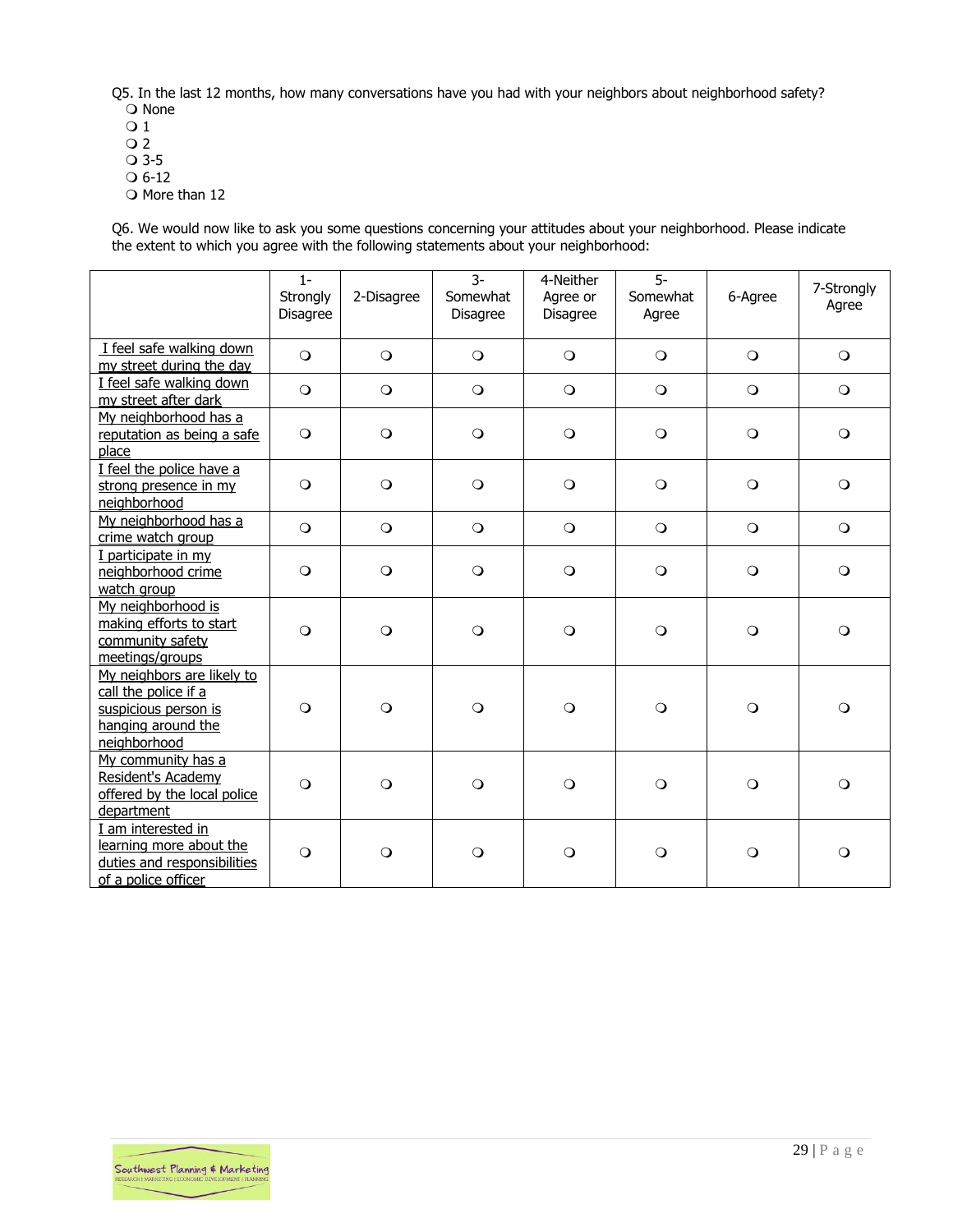Q7. Please express your opinions or thoughts with respect to the following:

|                                                                                                                                                              | 1-Not Well At All | 2-Slightly Well | 3-Moderately Well | 4-Very Well | 5-Extremely Well |
|--------------------------------------------------------------------------------------------------------------------------------------------------------------|-------------------|-----------------|-------------------|-------------|------------------|
| How well do you<br>know the police<br>officers in your<br>neighborhood?                                                                                      | $\circ$           | $\circ$         | $\circ$           | $\circ$     | $\circ$          |
| Generally<br>speaking, how<br>well would you<br>say you trust<br>police officers in<br>your<br>neighborhood to<br>effectively<br>respond to an<br>emergency? | $\circ$           | $\circ$         | $\circ$           | $\circ$     | $\circ$          |

Q8. How satisfied are you with the City of Las Cruces Police Department's performance in the following areas:

|                                                                                        | $1 -$<br>Extremely<br>Dissatisfied | $2-$<br>Moderately<br>Dissatisfied | 3-Slightly<br><b>Dissatisfied</b> | 4-Neither<br>Satisfied<br>nor<br>Dissatisfied | 5-Slightly<br>Satisfied | $6-$<br>Moderately<br>Satisfied | $7-$<br>Extremely<br>Satisfied |
|----------------------------------------------------------------------------------------|------------------------------------|------------------------------------|-----------------------------------|-----------------------------------------------|-------------------------|---------------------------------|--------------------------------|
| Efforts to address<br>violent crimes                                                   | $\circ$                            | $\bigcirc$                         | $\circ$                           | $\bigcirc$                                    | $\bigcirc$              | $\bigcirc$                      | $\circ$                        |
| <b>Efforts to address</b><br>property related<br>crimes                                | $\circ$                            | $\bigcirc$                         | $\circ$                           | $\circ$                                       | $\circ$                 | $\circ$                         | $\circ$                        |
| Efforts to enforce<br>traffic laws                                                     | $\circ$                            | $\bigcirc$                         | $\circ$                           | $\bigcirc$                                    | $\circ$                 | $\circ$                         | $\circ$                        |
| I feel the police have<br>a strong presence in<br>my neighborhood                      | $\circ$                            | $\bigcirc$                         | $\circ$                           | $\bigcirc$                                    | $\bigcirc$              | $\circ$                         | $\circ$                        |
| Responsiveness to<br>public concerns                                                   | $\circ$                            | $\bigcirc$                         | $\circ$                           | $\circ$                                       | $\circ$                 | $\circ$                         | $\circ$                        |
| Honesty and integrity                                                                  | $\circ$                            | $\circ$                            | $\overline{O}$                    | $\overline{O}$                                | $\circ$                 | $\overline{O}$                  | $\circ$                        |
| General attitude and<br>behavior towards<br>residents                                  | $\circ$                            | $\circ$                            | $\circ$                           | $\circ$                                       | $\bigcirc$              | $\circ$                         | $\circ$                        |
| Overall competence                                                                     | $\bigcirc$                         | $\bigcirc$                         | $\circ$                           | $\bigcirc$                                    | $\circ$                 | $\circ$                         | $\circ$                        |
| Efforts to work with<br>the community to<br>solve problems                             | $\circ$                            | $\circ$                            | $\circ$                           | $\circ$                                       | $\circ$                 | $\circ$                         | $\circ$                        |
| Efforts to work with<br>the community to<br>build a safe<br>community                  | $\circ$                            | $\circ$                            | $\circ$                           | $\circ$                                       | $\circ$                 | $\circ$                         | $\circ$                        |
| Visibility in your<br>neighborhood                                                     | $\circ$                            | $\bigcirc$                         | $\circ$                           | $\bigcirc$                                    | $\circ$                 | $\circ$                         | $\circ$                        |
| Efforts to proactively<br>prevent crime in your<br>neighborhood                        | $\circ$                            | $\bigcirc$                         | $\bigcirc$                        | $\circ$                                       | $\circ$                 | $\circ$                         | $\circ$                        |
| Efforts to deal with<br>problems that really<br>concern people in<br>your neighborhood | $\circ$                            | $\bigcirc$                         | $\circ$                           | $\circ$                                       | $\circ$                 | $\circ$                         | $\circ$                        |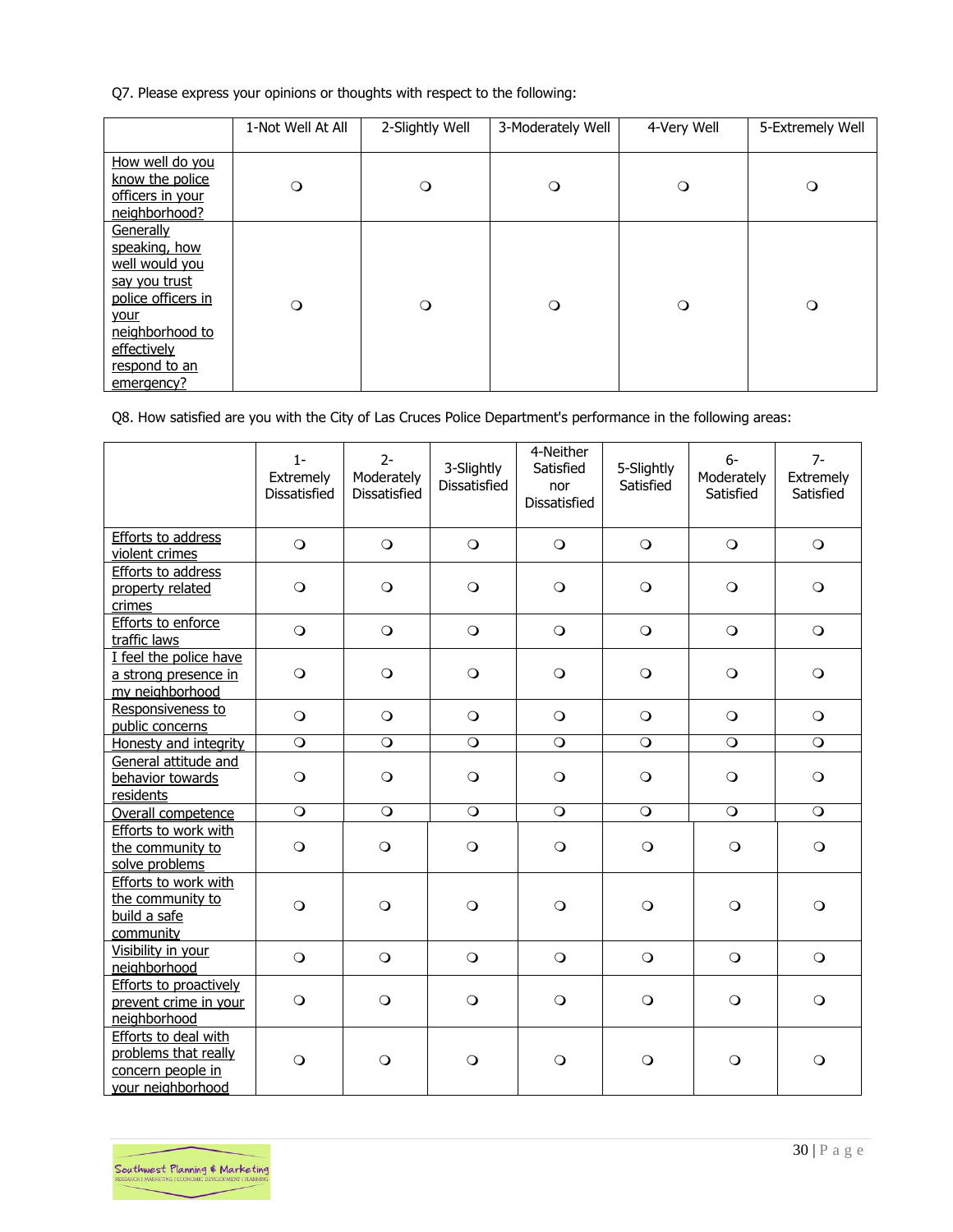Q9. We would now like to ask you some questions about your attitudes about LCPD police officers' efforts in your neighborhood. Please indicate the extent to which you agree with the following statements about your neighborhood:

|                                                                                                          | 1-Strongly<br>Disagree | 2-Disagree  | 3-Somewhat<br>Disagree | 4-Neither<br>Agree or<br>Disagree | 5-Somewhat<br>Agree | 6-Agree    | 7-Strongly<br>Agree |
|----------------------------------------------------------------------------------------------------------|------------------------|-------------|------------------------|-----------------------------------|---------------------|------------|---------------------|
| When police<br><b>officers</b><br>promise to<br>$\underline{do}$<br>something,<br>they do so             | $\bigcirc$             | $\bigcirc$  | $\bigcirc$             | $\bigcirc$                        | $\circ$             | $\bigcirc$ | $\bigcirc$          |
| When I have<br>problems,<br>the police<br>officers are<br>sympathetic<br>and<br>reassuring               | $\bigcirc$             | $\circ$     | $\circ$                | $\bigcirc$                        | $\bigcirc$          | $\bigcirc$ | $\bigcirc$          |
| The police<br>officers are<br>dependable                                                                 | $\bigcirc$             | $\bigcirc$  | $\mathsf{O}$           | $\bigcirc$                        | $\bigcirc$          | $\bigcirc$ | $\mathsf{O}$        |
| The police<br><b>officers</b><br>provide their<br>services at<br>the time<br>they<br>promise to<br>do so | $\bigcirc$             | $\circ$     | $\mathsf{O}$           | $\mathbf O$                       | $\bigcirc$          | $\bigcirc$ | $\bigcirc$          |
| The police<br>officers keep<br>their records<br>accurately                                               | $\bigcirc$             | $\bigcirc$  | $\bigcirc$             | $\bigcirc$                        | $\circ$             | $\bigcirc$ | $\bigcirc$          |
| The police<br>officers give<br>individual<br>attention to<br>residents                                   | $\bigcirc$             | $\circ$     | $\circ$                | $\bigcirc$                        | $\circ$             | $\circ$    | $\bigcirc$          |
| The police<br><b>officers</b><br>know the<br>residents'<br>needs                                         | $\circ$                | $\circ$     | $\circ$                | $\circ$                           | $\circ$             | $\circ$    | $\circ$             |
| The police<br>officers have<br>residents'<br>best<br>interests at<br>heart                               | $\bigcirc$             | $\bigcirc$  | $\bigcirc$             | $\bigcirc$                        | $\bigcirc$          | $\bigcirc$ | $\bigcirc$          |
| The police<br>officers are<br>effective in<br>listening to<br>residents'<br>needs                        | $\bigcirc$             | $\mathbf O$ | $\bigcirc$             | $\mathbf O$                       | $\bigcirc$          | $\bigcirc$ | $\bigcirc$          |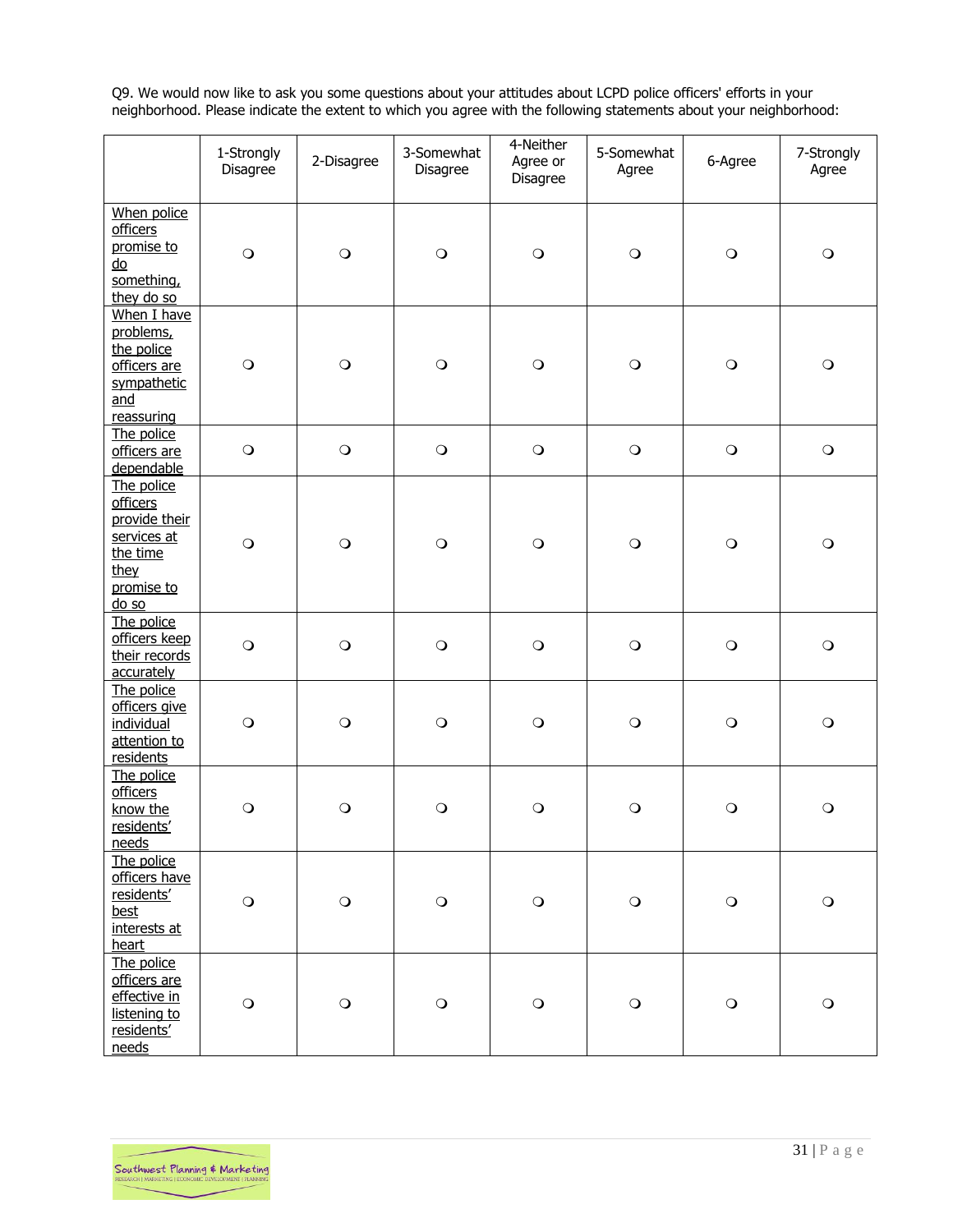Q10. We would now like to ask you some questions about your attitudes about LCPD police officers' efforts in your neighborhood. Please indicate the extent to which you agree with the following statements about your neighborhood:

|                                                                                                                      | 1-Strongly<br>Disagree | 2-Disagree   | 3-Somewhat<br>Disagree | 4-Neither<br>Agree or<br>Disagree | 5-Somewhat<br>Agree | 6-Agree      | 7-Strongly<br>Agree |
|----------------------------------------------------------------------------------------------------------------------|------------------------|--------------|------------------------|-----------------------------------|---------------------|--------------|---------------------|
| In the past<br>two years<br>police officer<br>response in<br>m <sub>Y</sub><br>neighborhoo<br>d has gotten<br>better | $\bigcirc$             | $\bigcirc$   | $\bigcirc$             | $\bigcirc$                        | $\bigcirc$          | $\bigcirc$   | $\bigcirc$          |
| I have<br>complete<br>trust that the<br>police will<br>treat me<br>fairly                                            | $\circ$                | $\bigcirc$   | $\bigcirc$             | $\bigcirc$                        | $\bigcirc$          | $\bigcirc$   | $\bigcirc$          |
| The police<br>department<br>can be<br>trusted                                                                        | $\bigcirc$             | $\bigcirc$   | $\circ$                | $\bigcirc$                        | $\bigcirc$          | $\bigcirc$   | $\mathsf{O}$        |
| I can discuss<br>problems<br>with the<br>police<br>department<br>without it<br>being used<br>against me              | $\bigcirc$             | $\circ$      | $\bigcirc$             | $\bigcirc$                        | $\circ$             | $\bigcirc$   | $\bigcirc$          |
| I can count<br>on the police<br>department<br>for help if I<br>have<br>difficulties in<br>$m\nu$<br>neighborhoo<br>d | $\circ$                | $\circ$      | $\circ$                | $\circ$                           | $\circ$             | $\circ$      | $\circ$             |
| The police<br>officers are<br>too busy to<br>respond<br>promptly to<br>resident<br>requests                          | $\bigcirc$             | $\bigcirc$   | $\bigcirc$             | $\mathbf O$                       | $\mathbf O$         | $\bigcirc$   | $\bigcirc$          |
| The police<br>officers are<br>always<br>willing to<br>help<br>residents                                              | $\bigcirc$             | $\mathsf{O}$ | $\mathbf O$            | $\mathbf O$                       | $\mathbf O$         | $\mathsf{O}$ | $\bigcirc$          |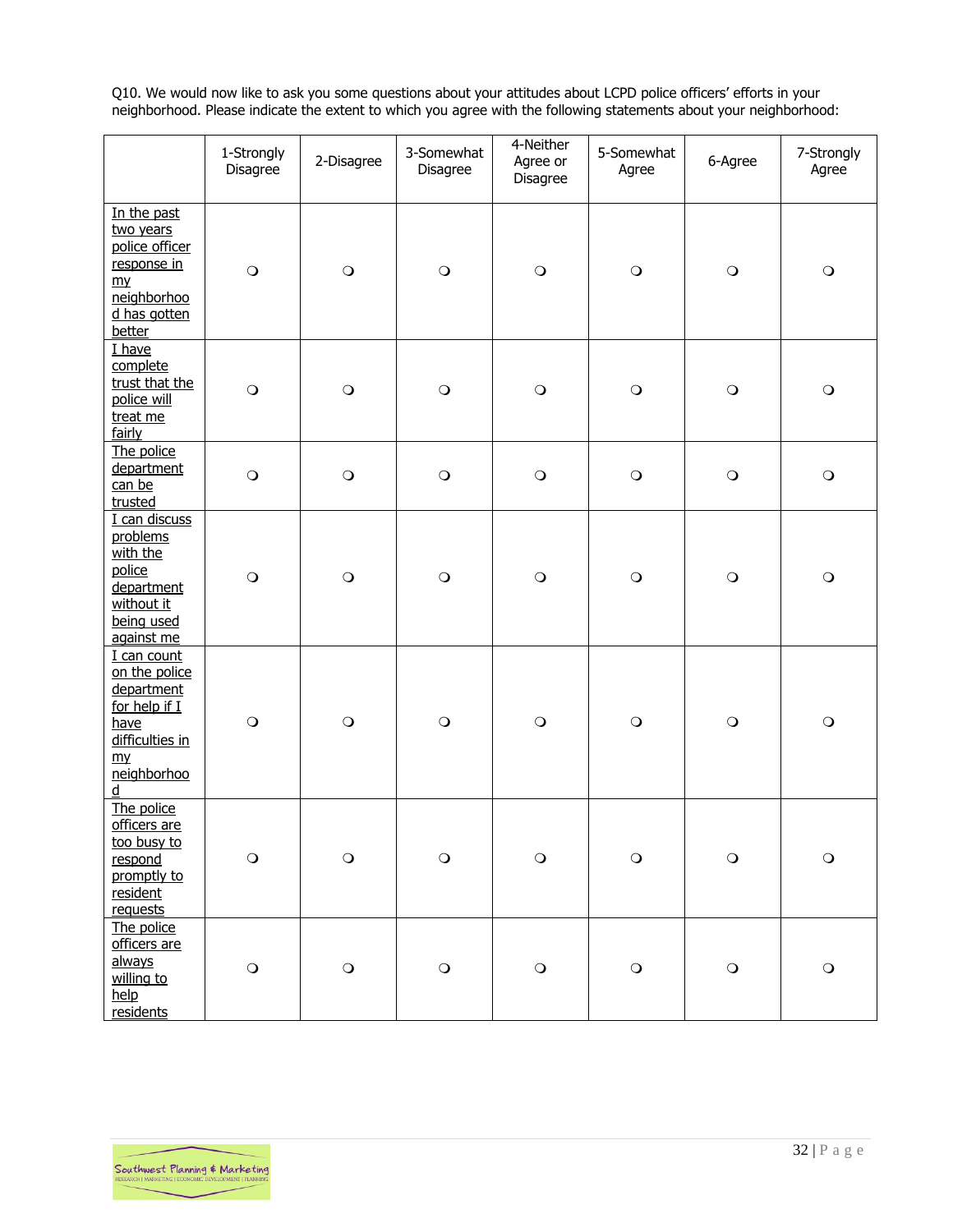| The police<br>officers tell<br>residents<br>exactly<br>when<br>services will<br><u>be</u><br>performed | $\circ$ | $\circ$ | $\circ$ | $\circ$ | $\circ$ | $\circ$ | $\circ$ |
|--------------------------------------------------------------------------------------------------------|---------|---------|---------|---------|---------|---------|---------|
| The police<br>officers<br>provide<br>prompt<br>services                                                | $\circ$ | $\circ$ | $\circ$ | $\circ$ | $\circ$ | $\circ$ | $\circ$ |

Q11. How many interactions did you have with police officer(s) during the past year?

- $\bigcirc$  0 interactions
- $\bigcirc$  1-2 interactions
- 3-5 interactions
- $\Omega$  6-9 interactions
- O 10 or more interactions

Q12. Please check any interactions you have had with the police in the last 12 months:

- $\bigcirc$  I have initiated contact with police
- $\bigcirc$  Officers initiated contact with me
- $\bigcirc$  None of the above

Q13. What is the number one thing that the City of Las Cruces Police Department can do to improve service to the community:

#### **The Las Cruces Police Department is having difficulty recruiting and retaining qualified personnel.**

Q14. Would you support pay increases to recruit and retain police personnel?

 $\frac{1}{2}$  ,  $\frac{1}{2}$  ,  $\frac{1}{2}$  ,  $\frac{1}{2}$  ,  $\frac{1}{2}$  ,  $\frac{1}{2}$  ,  $\frac{1}{2}$  ,  $\frac{1}{2}$  ,  $\frac{1}{2}$  ,  $\frac{1}{2}$  ,  $\frac{1}{2}$  ,  $\frac{1}{2}$  ,  $\frac{1}{2}$  ,  $\frac{1}{2}$  ,  $\frac{1}{2}$  ,  $\frac{1}{2}$  ,  $\frac{1}{2}$  ,  $\frac{1}{2}$  ,  $\frac{1$ 

 $\frac{1}{2}$  ,  $\frac{1}{2}$  ,  $\frac{1}{2}$  ,  $\frac{1}{2}$  ,  $\frac{1}{2}$  ,  $\frac{1}{2}$  ,  $\frac{1}{2}$  ,  $\frac{1}{2}$  ,  $\frac{1}{2}$  ,  $\frac{1}{2}$  ,  $\frac{1}{2}$  ,  $\frac{1}{2}$  ,  $\frac{1}{2}$  ,  $\frac{1}{2}$  ,  $\frac{1}{2}$  ,  $\frac{1}{2}$  ,  $\frac{1}{2}$  ,  $\frac{1}{2}$  ,  $\frac{1$  $\frac{1}{2}$  ,  $\frac{1}{2}$  ,  $\frac{1}{2}$  ,  $\frac{1}{2}$  ,  $\frac{1}{2}$  ,  $\frac{1}{2}$  ,  $\frac{1}{2}$  ,  $\frac{1}{2}$  ,  $\frac{1}{2}$  ,  $\frac{1}{2}$  ,  $\frac{1}{2}$  ,  $\frac{1}{2}$  ,  $\frac{1}{2}$  ,  $\frac{1}{2}$  ,  $\frac{1}{2}$  ,  $\frac{1}{2}$  ,  $\frac{1}{2}$  ,  $\frac{1}{2}$  ,  $\frac{1$ 

- Yes
- No
- $\bigcirc$  Maybe

Q14a. Please explain:

#### **Fire Department**

**The mission of the Las Cruces Fire Department is to provide Prevention, Response and Recovery services to Residents, Businesses and Visitors so they can experience a safer community and receive compassionate care in their time of need.**

#### **Services include fire, ambulance or emergency medical services, fire prevention and education, and other emergency response services.**

Q15. Please rate the quality of each of the following services in Las Cruces:

|                                               | 1-Poor |  | 5-Excellent |
|-----------------------------------------------|--------|--|-------------|
| <b>Fire services</b>                          |        |  |             |
| Ambulance or<br>emergency<br>medical services |        |  |             |
| Fire prevention<br>and education              |        |  |             |

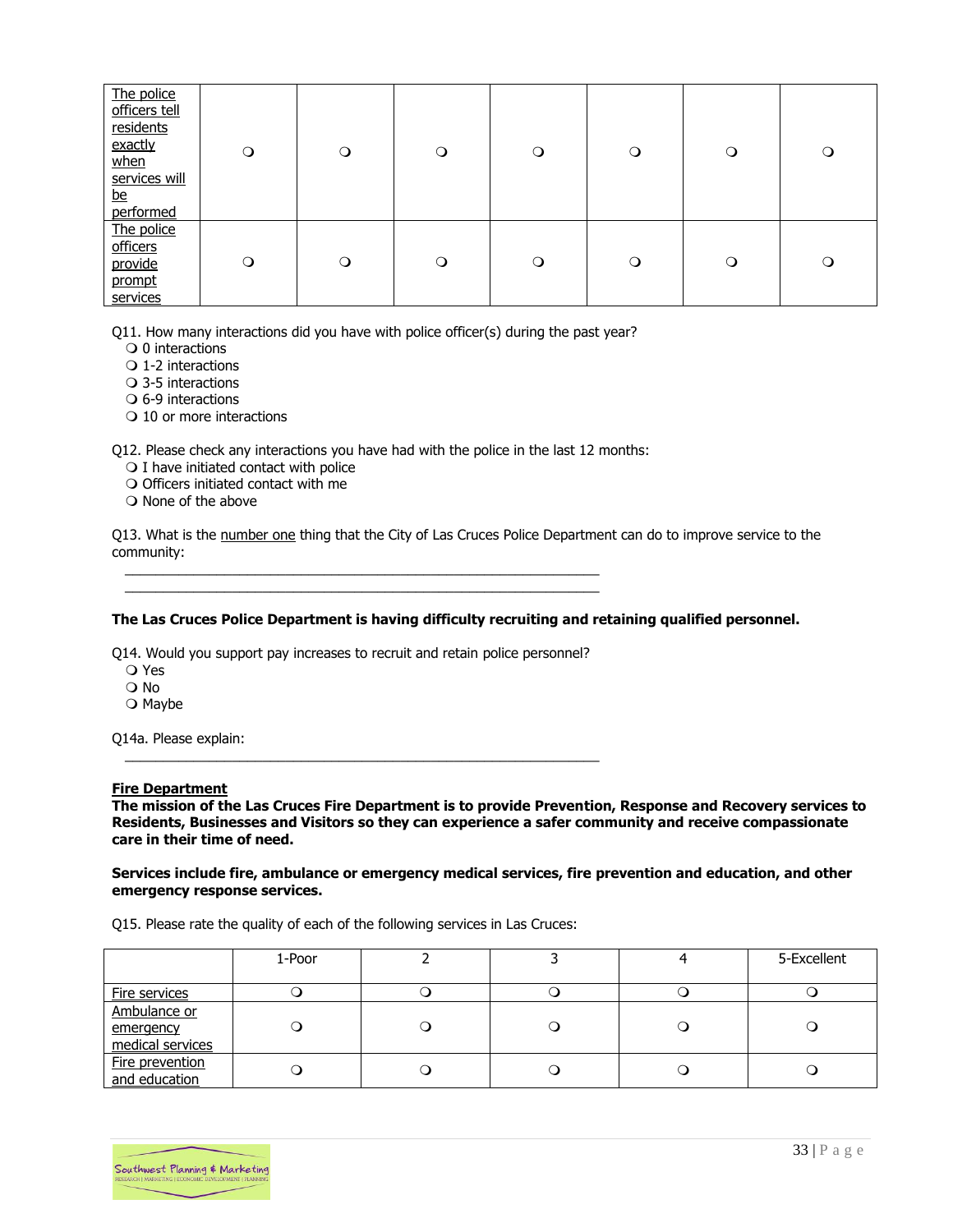Q16. In the last 12 months, how many conversations have you had with your neighbors about fire safety? O None

- $\overline{O}1$
- $\overline{O}2$
- 3-5
- $O$  6-12
- O More than 12

Q17. We would now like to ask you some questions concerning your attitudes about your neighborhood. Please indicate the extent to which you agree with the following statements about your neighborhood:

|                                                                                                                             | 1-Strongly<br>Disagree | 2-Disagree | 3-Somewhat<br>Disagree | 4-Neither<br>Agree or<br>Disagree | 5-Somewhat<br>Agree | 6-Agree | 7-Strongly<br>Agree |
|-----------------------------------------------------------------------------------------------------------------------------|------------------------|------------|------------------------|-----------------------------------|---------------------|---------|---------------------|
| I feel the<br>fire fighters<br>have a<br>strong<br>presence in<br>m <sub>y</sub><br>neighborhoo<br>$\underline{\mathtt{d}}$ | $\bigcirc$             | $\circ$    | $\bigcirc$             | $\bigcirc$                        | $\circ$             | $\circ$ | $\circ$             |
| My<br>community<br><u>has a</u><br>Hands-Only<br><b>CPR</b> training<br>offered by<br>the local fire<br>department          | $\circ$                | $\circ$    | $\circ$                | $\circ$                           | $\circ$             | $\circ$ | $\circ$             |
| $I$ am<br>interested in<br>learning<br>more about<br>the duties<br>and<br>responsibiliti<br>es of fire<br>fighters          | $\circ$                | $\circ$    | $\circ$                | $\circ$                           | $\circ$             | $\circ$ | $\circ$             |

Q18. Please express your opinions or thoughts with respect to the following:

|                                                                                                                                                         | 1-Not Well At All | 2-Slightly Well | 3-Moderately Well | 4-Very Well | 5-Extremely Well |
|---------------------------------------------------------------------------------------------------------------------------------------------------------|-------------------|-----------------|-------------------|-------------|------------------|
| How well do you<br>know the fire<br>fighters in your<br>neighborhood?                                                                                   | $\circ$           | $\circ$         | $\circ$           | $\circ$     | $\circ$          |
| Generally<br>speaking, how<br>well would you<br>say you trust fire<br>fighters in your<br>neighborhood to<br>effectively<br>respond to an<br>emergency? | $\circ$           | $\Omega$        | $\circ$           | $\circ$     | $\circ$          |

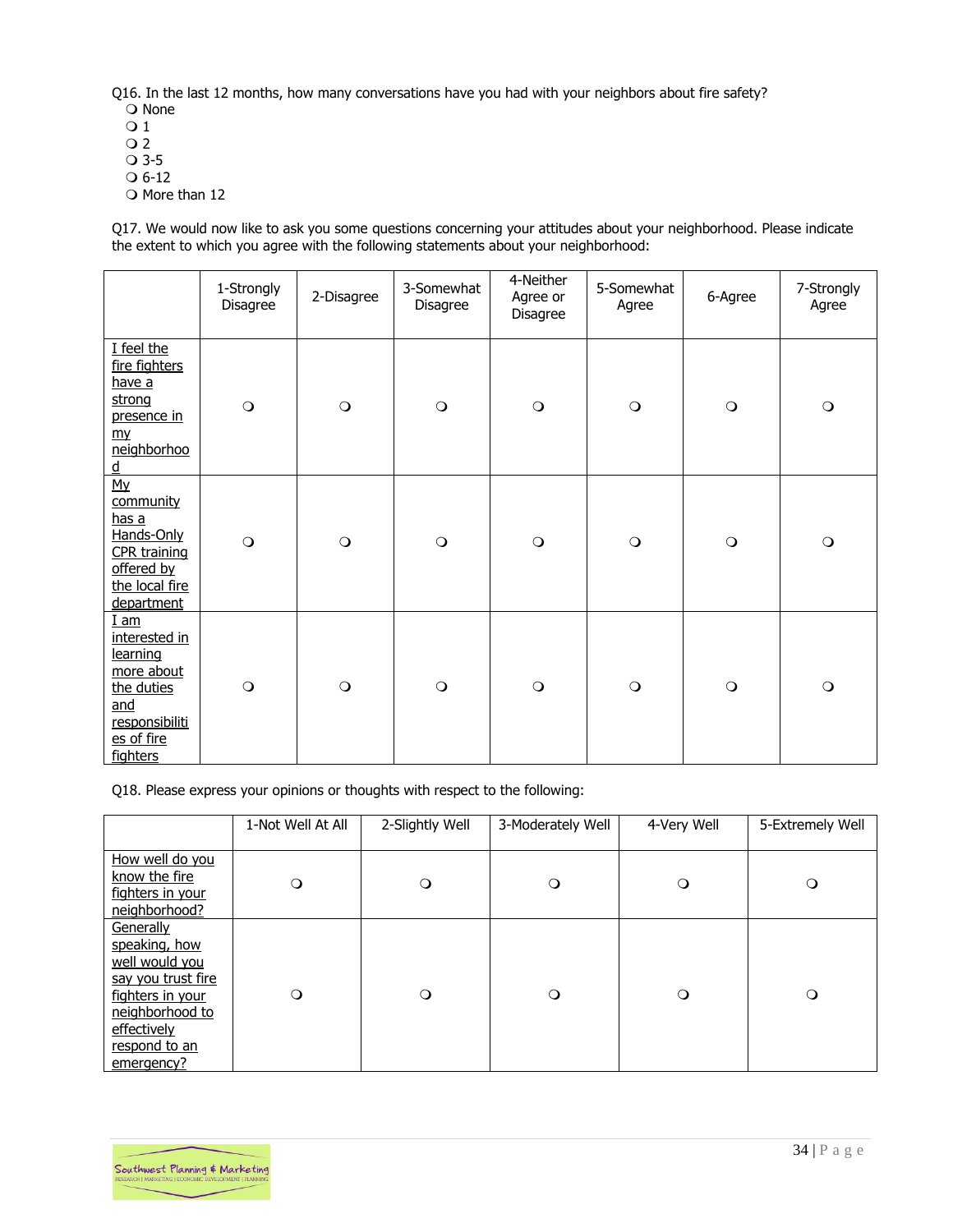Q19. How satisfied are you with the City of Las Cruces Fire Department's performance in the following areas:

|                                                                                                                           | 1-Extremely<br>Dissatisfied | $2-$<br>Moderately<br>Dissatisfied | 3-Slightly<br>Dissatisfied | 4-Neither<br>Satisfied nor<br>Dissatisfied | 5-Slightly<br>Satisfied | $6-$<br>Moderately<br>Satisfied | 7-Extremely<br>Satisfied |
|---------------------------------------------------------------------------------------------------------------------------|-----------------------------|------------------------------------|----------------------------|--------------------------------------------|-------------------------|---------------------------------|--------------------------|
| <b>Efforts to</b><br>address fire<br>related<br>emergencies                                                               | $\circ$                     | $\bigcirc$                         | $\bigcirc$                 | $\bigcirc$                                 | $\circ$                 | $\bigcirc$                      | $\bigcirc$               |
| <b>Efforts to</b><br>address<br>medical related<br>emergencies                                                            | $\bigcirc$                  | $\mathbf O$                        | $\bigcirc$                 | $\bigcirc$                                 | $\circ$                 | $\bigcirc$                      | $\bigcirc$               |
| Responsivenes<br>s to public<br>concerns in a<br>timely manner                                                            | $\bigcirc$                  | $\bigcirc$                         | $\bigcirc$                 | $\bigcirc$                                 | $\bigcirc$              | $\bigcirc$                      | $\bigcirc$               |
| Honesty and<br><i>integrity</i>                                                                                           | $\bigcirc$                  | $\bigcirc$                         | $\bigcirc$                 | $\bigcirc$                                 | $\bigcirc$              | $\bigcirc$                      | $\bigcirc$               |
| General<br>courteous<br>attitude and<br>helpful<br>behavior<br>towards<br>residents                                       | $\bigcirc$                  | $\bigcirc$                         | $\bigcirc$                 | $\bigcirc$                                 | $\circ$                 | $\bigcirc$                      | $\mathbf O$              |
| Overall<br>competence in<br>services<br>provided                                                                          | $\circ$                     | $\bigcirc$                         | $\bigcirc$                 | $\bigcirc$                                 | $\circ$                 | $\bigcirc$                      | $\bigcirc$               |
| <b>Efforts to</b><br>engage with<br>the community<br>to solve<br>problems                                                 | $\bigcirc$                  | $\bigcirc$                         | $\mathbf O$                | $\mathbf O$                                | $\bigcirc$              | $\bigcirc$                      | $\bigcirc$               |
| <b>Efforts to work</b><br>with the<br>community to<br>build a safe<br>community                                           | $\bigcirc$                  | $\bigcirc$                         | $\mathbf O$                | $\bigcirc$                                 | $\bigcirc$              | $\bigcirc$                      | $\bigcirc$               |
| Visibility in<br>your<br>neighborhood                                                                                     | $\circ$                     | $\circ$                            | $\circ$                    | $\circ$                                    | $\circ$                 | $\circ$                         | $\circ$                  |
| <b>Efforts to</b><br>proactively<br>prevent fire<br>emergencies<br>through public<br>education in<br>your<br>neighborhood | $\mathsf{O}$                | $\bigcirc$                         | $\mathbf O$                | $\mathbf O$                                | $\bigcirc$              | $\bigcirc$                      | $\bigcirc$               |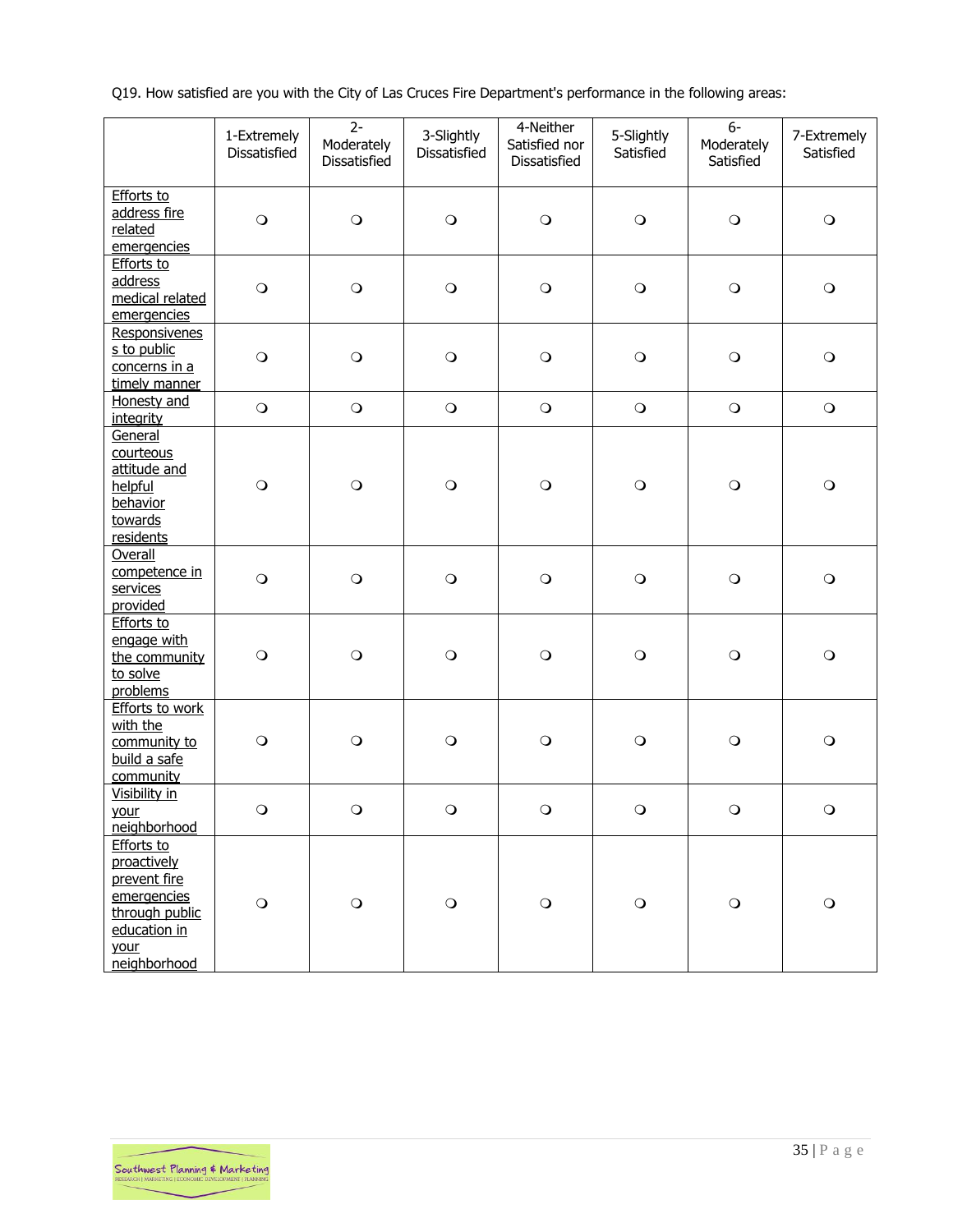| <b>Efforts to deal</b><br>with problems<br>that really<br>concern<br>people in your<br>neighborhood | Q            | $\circ$ | ∩        | O       | O        | Q        | O       |
|-----------------------------------------------------------------------------------------------------|--------------|---------|----------|---------|----------|----------|---------|
| Overall<br>professionalis<br>m in their<br>appearance<br>and behaviors                              | $\mathsf{O}$ | $\circ$ | $\Omega$ | $\circ$ | $\Omega$ | $\Omega$ | $\circ$ |

Q20. We would now like to ask you some questions about your attitudes about LCFD fire fighters' efforts in your neighborhood. Please indicate the extent to which you agree with the following statements about your neighborhood:

|                                                                                                 | 1-Strongly<br>Disagree | 2-Disagree | 3-Somewhat<br>Disagree | 4-Neither<br>Agree or<br>Disagree | 5-Somewhat<br>Agree | 6-Agree    | 7-Strongly<br>Agree |
|-------------------------------------------------------------------------------------------------|------------------------|------------|------------------------|-----------------------------------|---------------------|------------|---------------------|
| When fire<br>fighters<br>promise to<br>do<br>something,<br>they do so                           | $\bigcirc$             | $\bigcirc$ | $\bigcirc$             | $\mathbf O$                       | $\bigcirc$          | $\bigcirc$ | $\bigcirc$          |
| When I have<br>problems,<br>the fire<br>fighters are<br>sympathetic<br>and<br>reassuring        | $\bigcirc$             | $\bigcirc$ | $\bigcirc$             | $\bigcirc$                        | $\bigcirc$          | $\bigcirc$ | $\bigcirc$          |
| The fire<br>fighters are<br>dependable                                                          | $\bigcirc$             | $\bigcirc$ | $\bigcirc$             | $\bigcirc$                        | $\bigcirc$          | $\bigcirc$ | $\bigcirc$          |
| The fire<br>fighters<br>provide their<br>services at<br>the time<br>they<br>promise to<br>do so | $\bigcirc$             | $\bigcirc$ | $\bigcirc$             | $\bigcirc$                        | $\bigcirc$          | $\bigcirc$ | $\bigcirc$          |
| The fire<br>fighters give<br>individual<br>attention to<br>residents                            | $\bigcirc$             | $\bigcirc$ | $\bigcirc$             | $\bigcirc$                        | $\bigcirc$          | $\bigcirc$ | $\mathbf O$         |
| The fire<br>fighters<br>know the<br>residents'<br>needs                                         | $\circ$                | $\circ$    | $\circ$                | $\bigcirc$                        | $\circ$             | $\bigcirc$ | $\circ$             |
| The fire<br>fighters<br>have<br>residents'<br>best<br>interests at<br>heart                     | $\circ$                | $\bigcirc$ | $\circ$                | $\bigcirc$                        | $\circ$             | $\circ$    | $\bigcirc$          |

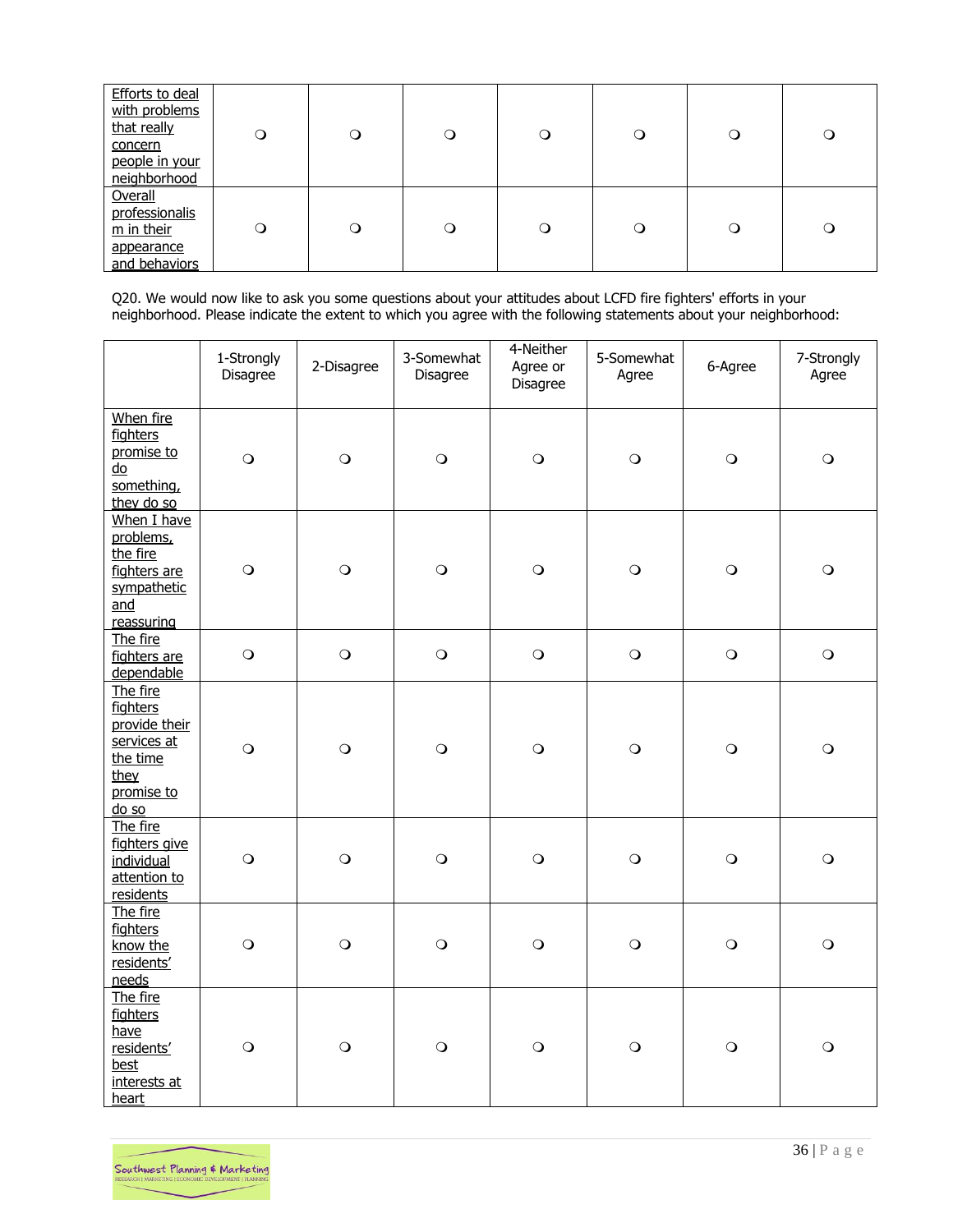| The fire<br>fighters are<br>effective in<br>listening to<br>residents'<br>needs                                          | $\circ$ | $\bigcirc$ | $\circ$    | $\bigcirc$ | $\bigcirc$ | $\circ$ | $\bigcirc$ |
|--------------------------------------------------------------------------------------------------------------------------|---------|------------|------------|------------|------------|---------|------------|
| <b>The</b><br>alternate<br>response<br>vehicle<br>program<br>provides<br>quicker<br>response<br><u>and</u><br>efficiency | $\circ$ | $\circ$    | $\bigcirc$ | $\bigcirc$ | $\bigcirc$ | $\circ$ | $\circ$    |
| The squad<br>program<br>alleviates<br>long waits<br>for<br>ambulance<br>services                                         | $\circ$ | $\circ$    | $\circ$    | $\bigcirc$ | $\circ$    | $\circ$ | $\circ$    |

Q21. We would now like to ask you some questions about your attitudes about LCPD fire fighters' efforts in your neighborhood. Please indicate the extent to which you agree with the following statements about your neighborhood:

|                                                                                                   | $1 -$<br><b>Stron</b><br>gly<br>Disagr<br>ee | 2-Disagree     | 3-Somewhat<br>Disagree | 4-Neither<br>Agree or<br><b>Disagree</b> | 5-Somewhat<br>Agree | 6-Agree | 7-Strongly<br>Agree |
|---------------------------------------------------------------------------------------------------|----------------------------------------------|----------------|------------------------|------------------------------------------|---------------------|---------|---------------------|
| In the past two<br>years fire fighter<br>response in my<br>neighborhood has<br>gotten better      | $\circ$                                      | $\circ$        | $\circ$                | $\circ$                                  | $\circ$             | $\circ$ | $\circ$             |
| I have complete<br>trust that the fire<br>department will<br>treat me fairly                      | $\circ$                                      | $\circ$        | $\circ$                | $\circ$                                  | $\circ$             | $\circ$ | $\circ$             |
| The fire<br>department can be<br>trusted                                                          | $\circ$                                      | $\circ$        | $\circ$                | $\circ$                                  | $\circ$             | $\circ$ | $\circ$             |
| I can discuss<br>problems with the<br>fire department<br>without it being<br>used against me      | $\circ$                                      | $\overline{O}$ | $\circ$                | $\circ$                                  | $\circ$             | $\circ$ | $\circ$             |
| I can count on the<br>fire department for<br>help if I have<br>difficulties in my<br>neighborhood | $\circ$                                      | $\circ$        | $\circ$                | $\circ$                                  | $\circ$             | $\circ$ | $\circ$             |
| The fire fighters<br>are too busy to<br>respond promptly<br>to resident<br>requests               | $\circ$                                      | $\circ$        | $\circ$                | $\circ$                                  | $\circ$             | $\circ$ | $\circ$             |

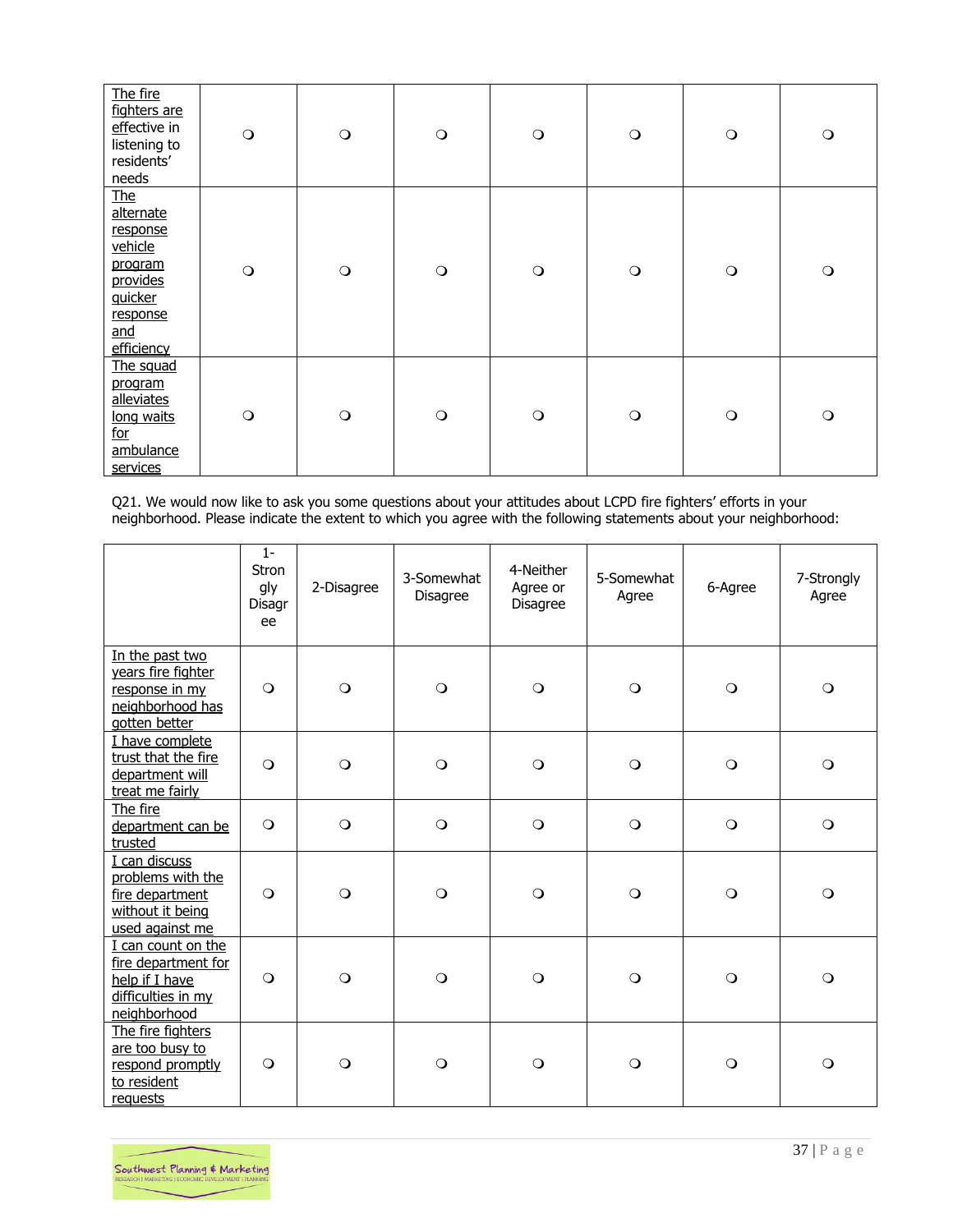| The fire fighters<br>are always willing<br>to help residents                                                 | $\circ$  | $\circ$  | $\circ$ | $\circ$  | $\circ$  | $\circ$ | $\circ$ |
|--------------------------------------------------------------------------------------------------------------|----------|----------|---------|----------|----------|---------|---------|
| The fire fighters<br>answer residents'<br>guestions and<br>keep citizens<br>informed about<br>their services | $\Omega$ | $\Omega$ | $\circ$ | $\Omega$ | $\circ$  | $\circ$ | $\circ$ |
| The fire fighters<br>provide prompt<br>services                                                              | $\circ$  | $\circ$  | $\circ$ | $\circ$  | $\circ$  | $\circ$ | $\circ$ |
| Fire department<br>staff appropriately<br>reflects the<br>diversity of the<br>community                      | $\circ$  | $\Omega$ | $\circ$ | $\Omega$ | $\Omega$ | $\circ$ | $\circ$ |
| I am unfamiliar<br>with the functions<br>and programs<br>offered by the fire<br>department                   | $\circ$  | $\circ$  | $\circ$ | $\circ$  | $\circ$  | $\circ$ | $\circ$ |

#### **The following questions ask for your opinions about how the City of Las Cruces Fire Department can improve their community services.**

Q22. Which of the following services would you like to see the fire department provide that would better prepare you to deal with an emergency? (check all that apply)

- ❑ Fire safety information/training
- ❑ Fire prevention
- ❑ First aid/injury prevention
- ❑ Hands-on CPR training
- ❑ Disaster planning

Q23. Which of the following services would you like to see the fire department provide that would add value to you as a resident? (check all that apply)

- ❑ Mobile mental health crisis intervention
- ❑ Mobile integrated healthcare (navigating healthcare)
- ❑ Home safety inspections
- ❑ Ambulance transportation

Q24. How do you most often hear about the programs and services provided by the LCFD? (check all that apply)

- ❑ Social media ❑ Las Cruces Bulletin
- ❑ Las Cruces Sun News
- ❑ Local TV news coverage
- ❑ Public meetings/events
- ❑ Other: \_\_\_\_\_\_\_\_\_\_\_\_\_\_\_\_\_\_\_\_
- Q25. How would you prefer to hear about the programs and services provided by the LCFD? (check all that apply) ❑ Social media
	- ❑ Las Cruces Bulletin
	- ❑ Las Cruces Sun News
	- ❑ Local TV news coverage
	- ❑ Public meetings/events
	- ❑ Other: \_\_\_\_\_\_\_\_\_\_\_\_\_\_\_\_\_\_\_\_

Q26. Do you know who is currently responsible for providing ambulance service to the City of Las Cruces?<br>  $\bigcirc$  Yes (please specify the responsible party)

(please specify the responsible party)

O No

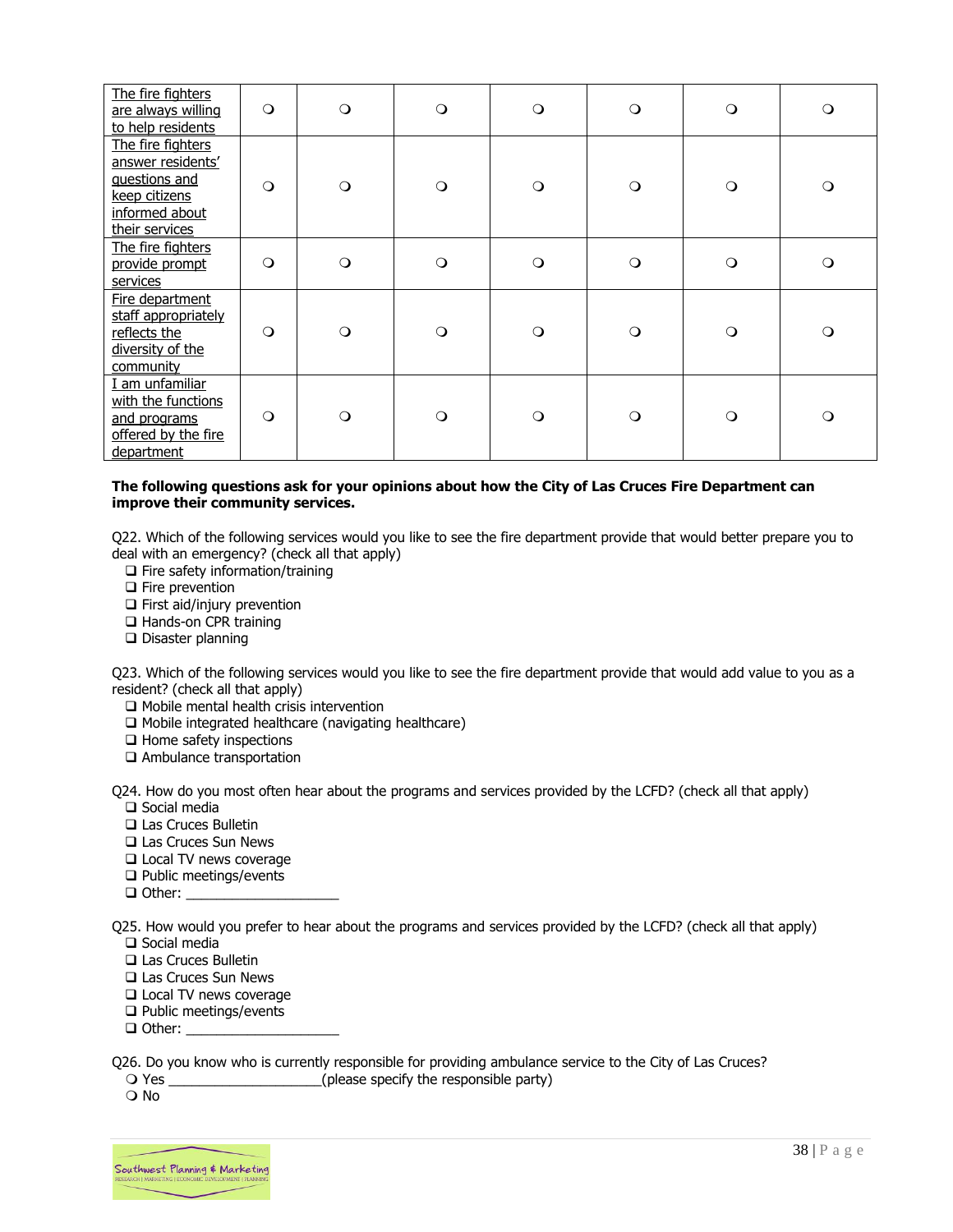Q27. Do you think the fire department should take an active role in community ambulance transportation?

- Yes
- No
- $\bigcirc$  Maybe

Q28. In the case of a house fire, how long should it take the fire department to arrive once they are notified? Less than 3 minutes

- 3-5 minutes
- 6-8 minutes
- 9-11 minutes
- O Over 11 minutes

Q29. In the case of a critical medical emergency, such as a heart attack, trouble breathing, or severe trauma, how long should it take the fire department to arrive once they are notified?

- Less than 3 minutes
- 3-5 minutes
- 6-8 minutes
- 9-11 minutes
- Over 11 minutes

Q30. In the case of a minor medical emergency, such as a twisted ankle, a fall with no apparent injuries, or when you are ill and just need help, how long should it take the fire department to arrive once they are notified?

- Less than 3 minutes
- 3-5 minutes
- 6-8 minutes
- 9-11 minutes
- O Over 11 minutes

Q31. How many interactions did you have with fire fighter(s) during the past year?

- $\bigcirc$  0 interactions
- $\bigcirc$  1-2 interactions
- 3-5 interactions
- $\circ$  6-9 interactions
- O 10 or more interactions

Q32. Which of the following best describes the types of services you received from the City of Las Cruces Fire Department? (check all that apply)

- ❑ Fire response
- ❑ Medical response (including vehicle accidents)
- ❑ Technical Rescue response
- ❑ Hazardous Materials incident
- ❑ Resident assistance or service request
- ❑ Severe weather or national disaster
- ❑ Fire inspection or fire code issue
- ❑ Public education or fire prevention presentation
- ❑ Referrals or follow-up information about your concern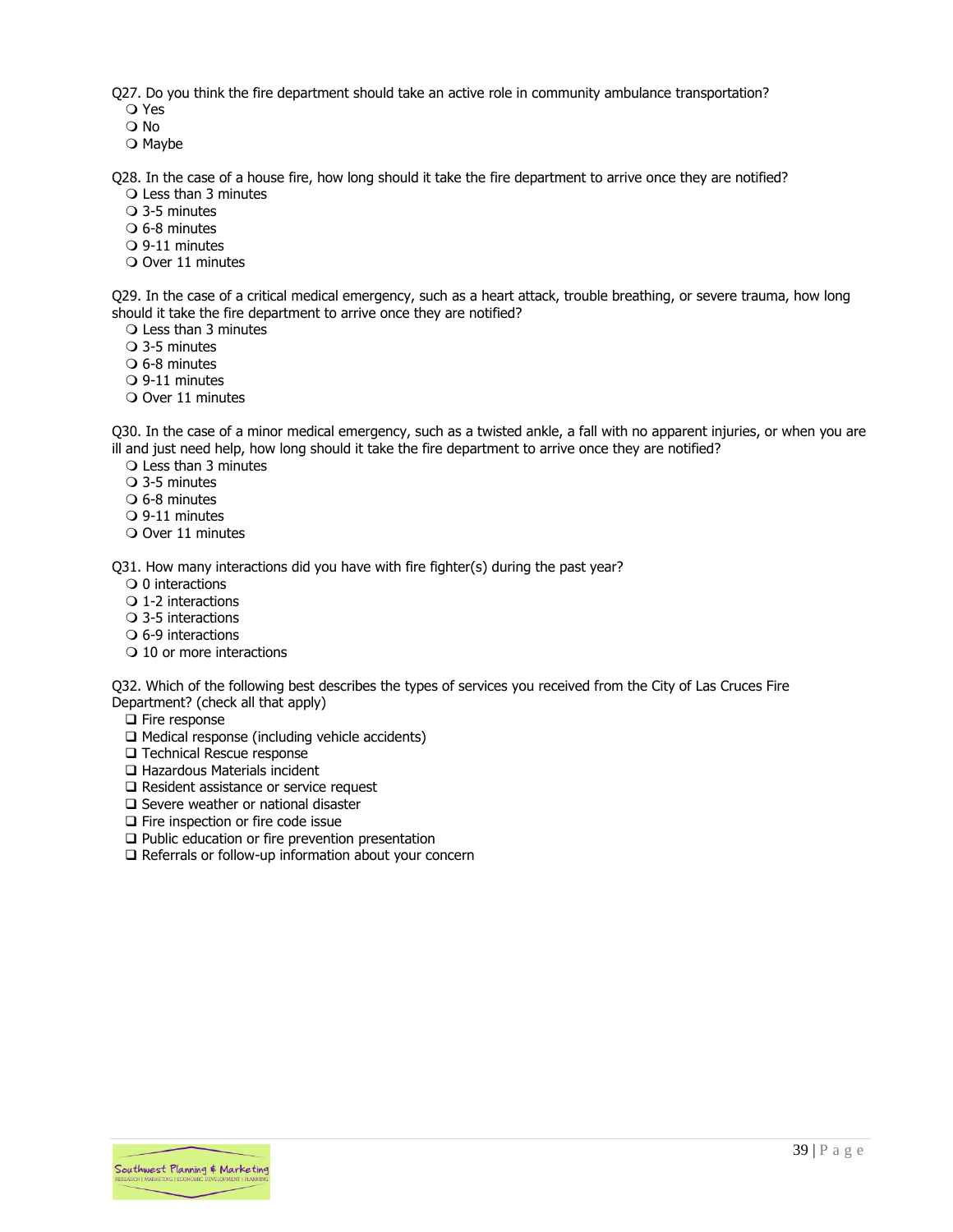*The following questions are for categorization purposes only and are optional. All responses will be kept strictly confidential and will not be identified with any individual respondent.* 

#### **D1.** What is your employment status?

- O Working full time for pay
- O Working part time for pay
- $\overline{Q}$  Unemployed, looking for paid work
- Unemployed, not looking for paidwork
- O Fully retired

#### **D2. Do you work inside the boundaries of Las Cruces?**

- $\overline{Q}$  Yes, outside the home
- $\bigcirc$  Yes, from home
- O No

#### **D3. How many years have you lived in Las Cruces?**

- $\bigcirc$  Less than 2 years  $\bigcirc$  11-20 years
- $Q$  2-5 years  $Q$  More than 20 years
- $\overline{O}$  6-10 years

#### **D4. Which best describes the building you live in?**

- One family house detached from any other houses
- O Building with two or more homes (duplex, townhome, apartment or condominium)
- O Mobile home
- O Other

#### **D5. Is this house, apartment or mobile home...**

- O Rented
- Owned

#### **D6. About how much is your monthly housing cost for the place you live (including rent, mortgage payment, property tax, property insurance and homeowners' association (HOA) fees)?**

- Less than \$300 per month
- $\bigcirc$  \$300 to \$599 per month
- $\bigcirc$  \$600 to \$999 per month
- $\bigcirc$  \$1,000 to \$1,499 per month
- $\bigcirc$  \$1,500 to \$2,499 per month
- $\bigcirc$  \$2,500 or more per month

#### **D7. Including yourself, how many people live in your household? \_\_**

**D8. Do any children 17 or under live in your household?**

O No ∏Yes

**D9. Are you or any other members of your household aged 65 or older?**

○ No Yes

**D10. How much do you anticipate your household's total income before taxes will be for the current year? (Please include in your total income money from all sources for all persons living in your household.)**

 Less than \$25,000  $\bigcirc$  \$25,000 to \$49,999

- $\bigcirc$  \$50,000 to \$99,999
- $\bigcirc$  \$100,000 to \$149,999
- O \$150,000 or more

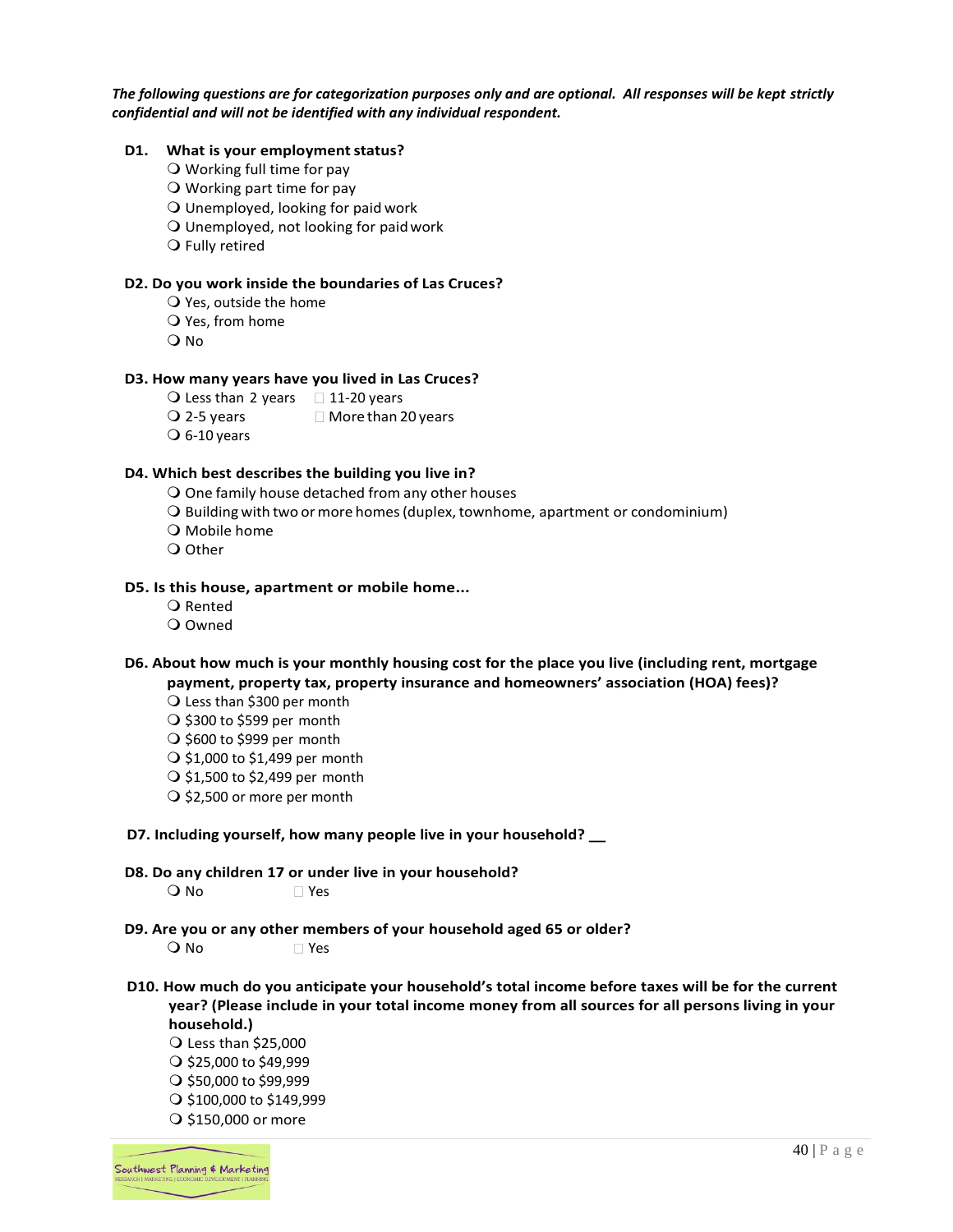#### **D11. Are you Spanish, Hispanic or Latino?**

- O No, not Spanish, Hispanic or Latino
- Yes, I considermyself to be Spanish, Hispanic or Latino

#### **D12. What is your race? (check all that apply)**

- American Indian or Alaskan Native
- Asian, Asian Indian or Pacific Islander
- O Black or African American
- White
- O Other

#### **D13. In which category is your age?**

- $\Box$  18-29 years
- □ 30-39 years
- 40-49 years
- $O$  50-59 years
- $\overline{O}$  60-69 years
- 70-79 years
- $\overline{O}$  80-89 years
- $\overline{O}$  90+ years

#### **D14. What is your gender?**

 $\bigcirc$  Female  $\Box$  Male  $\Box$  Non-Binary  $\Box$  Prefer not to respond

#### **D15. What is the zip code at your primary place of residence?**

- 88001
- 88003
- 88004
- 88005
- 88006
- 88007
- 88011
- O 88012
- 88013
- O Other:

#### **D16. What City of Las Cruces Council District do you live in?**

- Q District 1
- Q District 2
- Q District 3
- Q District 4
- Q District 5
- Q District 6
- O Don't know/Not sure